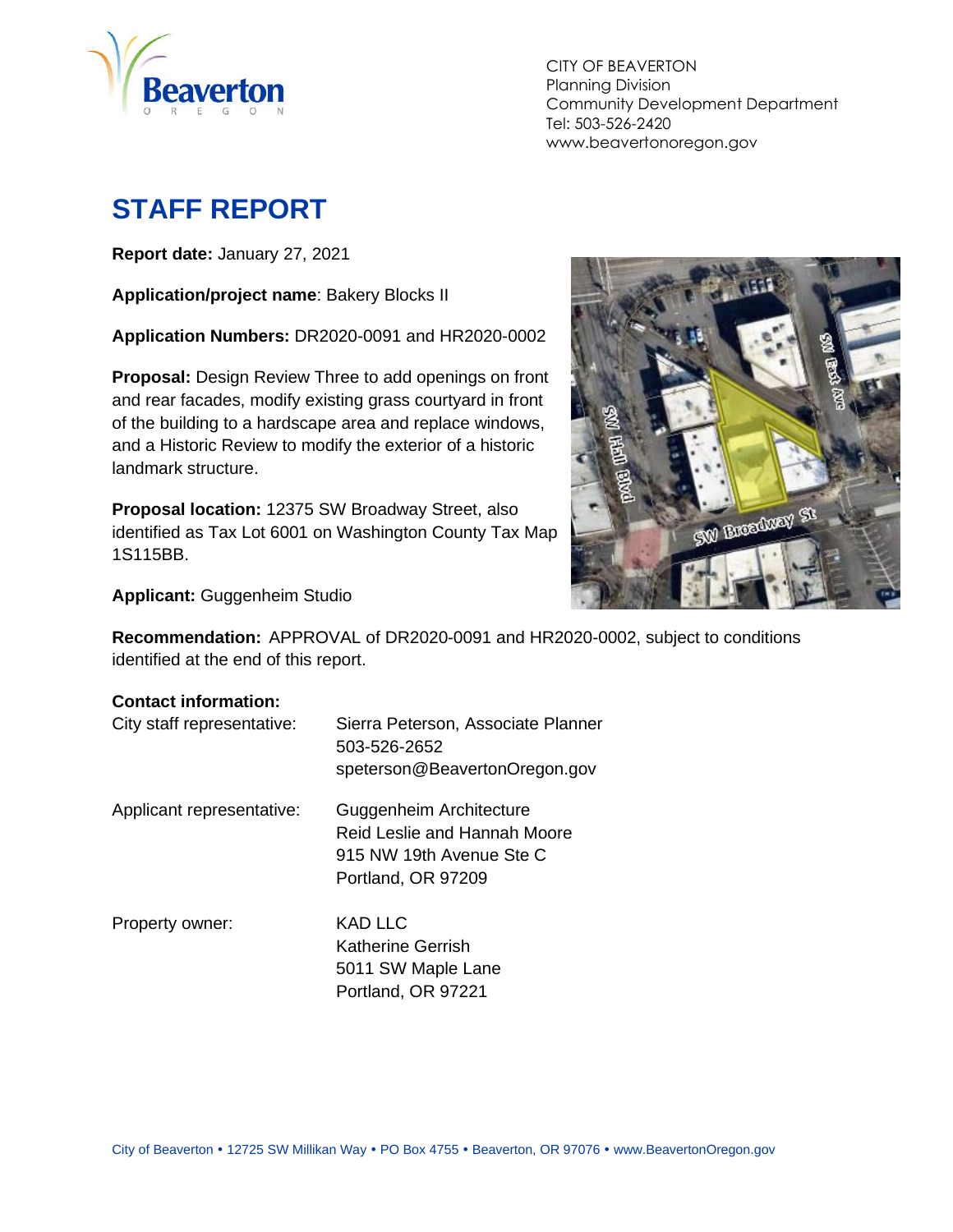## **Existing conditions**

**Zoning:** Regional Center Old Town (RC-OT) and Regional Center Central Beaverton (RC-CB). The parcel has split zoning, RC-OT on the southern portion of the site and RC-CB on the northern portion. The entirety of the proposed project is in the RC-OT zoning designation.

Site conditions: The site is developed with an existing historic building used for commercial uses.

**Site Size:** 0.14 acres for the subject property. A land consolidation for three lots was approved (LD2019-0014) in 2019 for a total lot size of 0.47 acres.

Location: North side of SW Broadway Street, between SW Hall Boulevard and SW East Street.

Neighborhood Association Committee: Central Beaverton NAC

| <b>Direction</b> | <b>Zoning</b>                                        | Uses                                                      |
|------------------|------------------------------------------------------|-----------------------------------------------------------|
| <b>North</b>     | <b>Regional Center -</b><br><b>Beaverton Central</b> | Bank                                                      |
| South            | <b>Regional Center -</b><br><b>Beaverton Central</b> | Restaurant                                                |
| East:            | Town                                                 | Regional Center - Old Commercial/Retail/Restaurant/Office |
| West:            | Town                                                 | Regional Center - Old Commercial/Retail/Restaurant/Office |

#### **Table 1: Surrounding uses**

## **Application information**

#### **Table 2: Application summaries**

| <b>Application</b> | <b>Application type</b> | <b>Proposal summary</b>                                                                                                                                                                                                    | Approval criteria<br><b>location</b>          |
|--------------------|-------------------------|----------------------------------------------------------------------------------------------------------------------------------------------------------------------------------------------------------------------------|-----------------------------------------------|
| DR2020-0091        | Design Review<br>Three  | Modification to the existing<br>building and front yard<br>area to add openings on<br>front and rear facades,<br>modify existing grass<br>courtyard in front of the<br>building to a hardscape<br>area and replace windows | <b>Development Code</b><br>Section 40.20.15.3 |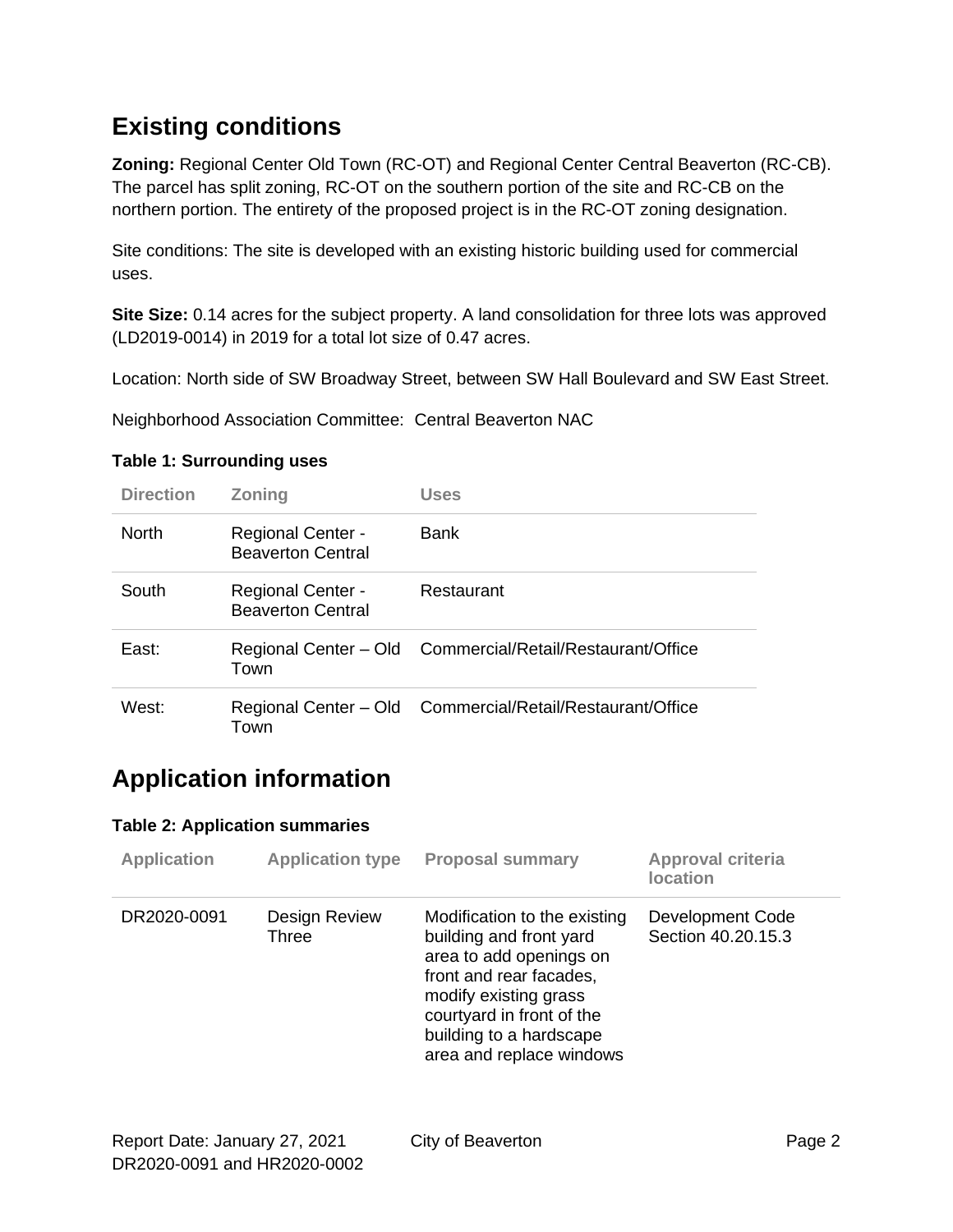| <b>Application</b> | <b>Application type</b>               | <b>Proposal summary</b>                           |                | <b>Approval criteria</b><br><b>location</b> |  |
|--------------------|---------------------------------------|---------------------------------------------------|----------------|---------------------------------------------|--|
| HR2020-0002        | <b>Historic Review</b>                | Modification of a historic<br>landmark structure. |                | Development Code<br>Section 40.35.15.1      |  |
|                    | <b>Table 3: Key Application Dates</b> |                                                   |                |                                             |  |
| <b>Application</b> | <b>Submittal Date</b>                 | <b>Deemed</b><br><b>Complete</b>                  | $120$ -Day     | $365$ -Day*                                 |  |
| DR2020-0091        | July 24, 2020                         | December 16,<br>2020                              | April 15, 2021 | December 16, 2021                           |  |
| HR2020-0002        | September 15,<br>2020                 | December 16,<br>2020                              | April 15, 2021 | December 16, 2021                           |  |

\* Pursuant to Section 50.25.9 of the Development Code this is the latest date, with a continuance, by which a final written decision on the proposal can be made.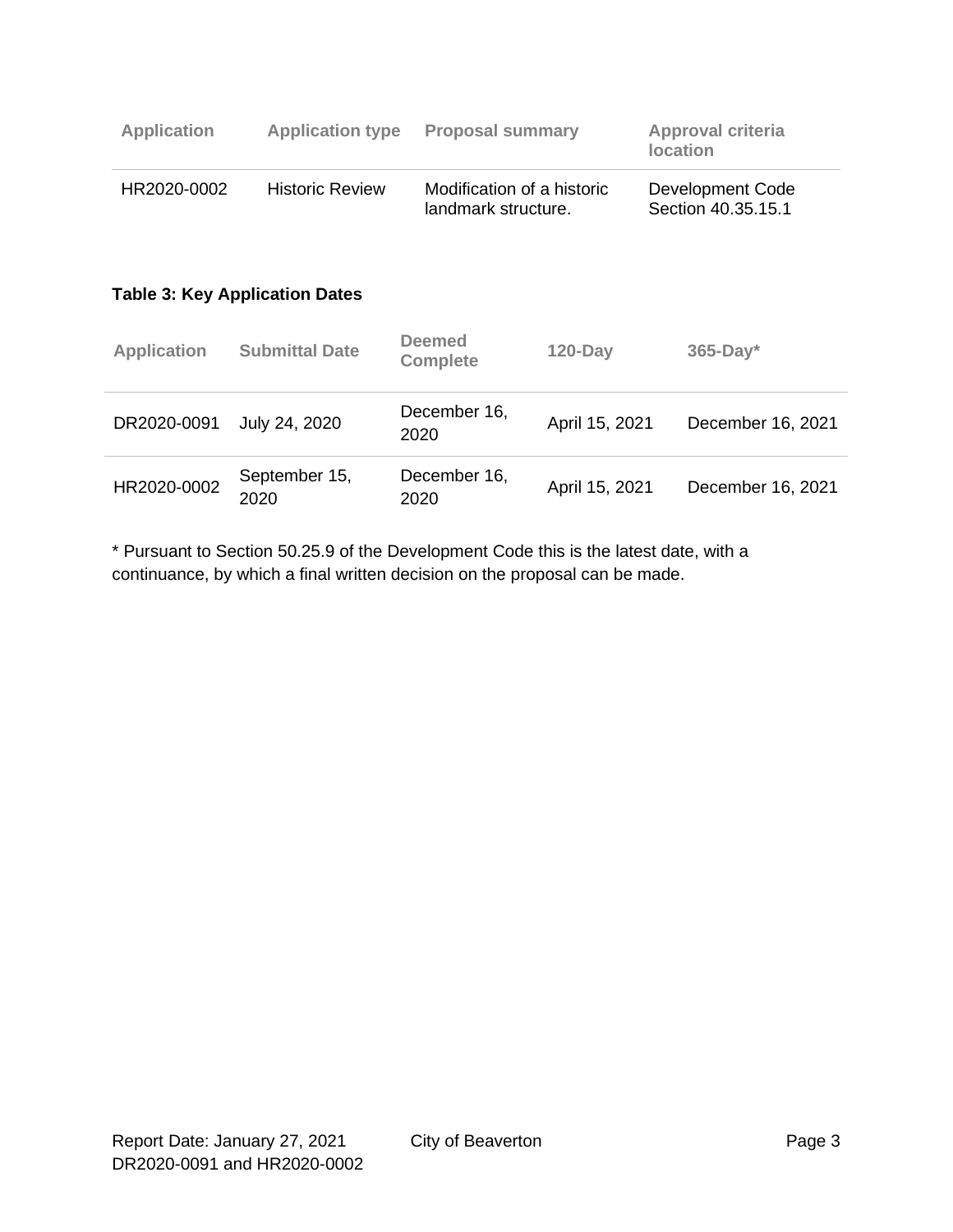# **Exhibit 1.1: Vicinity Map**

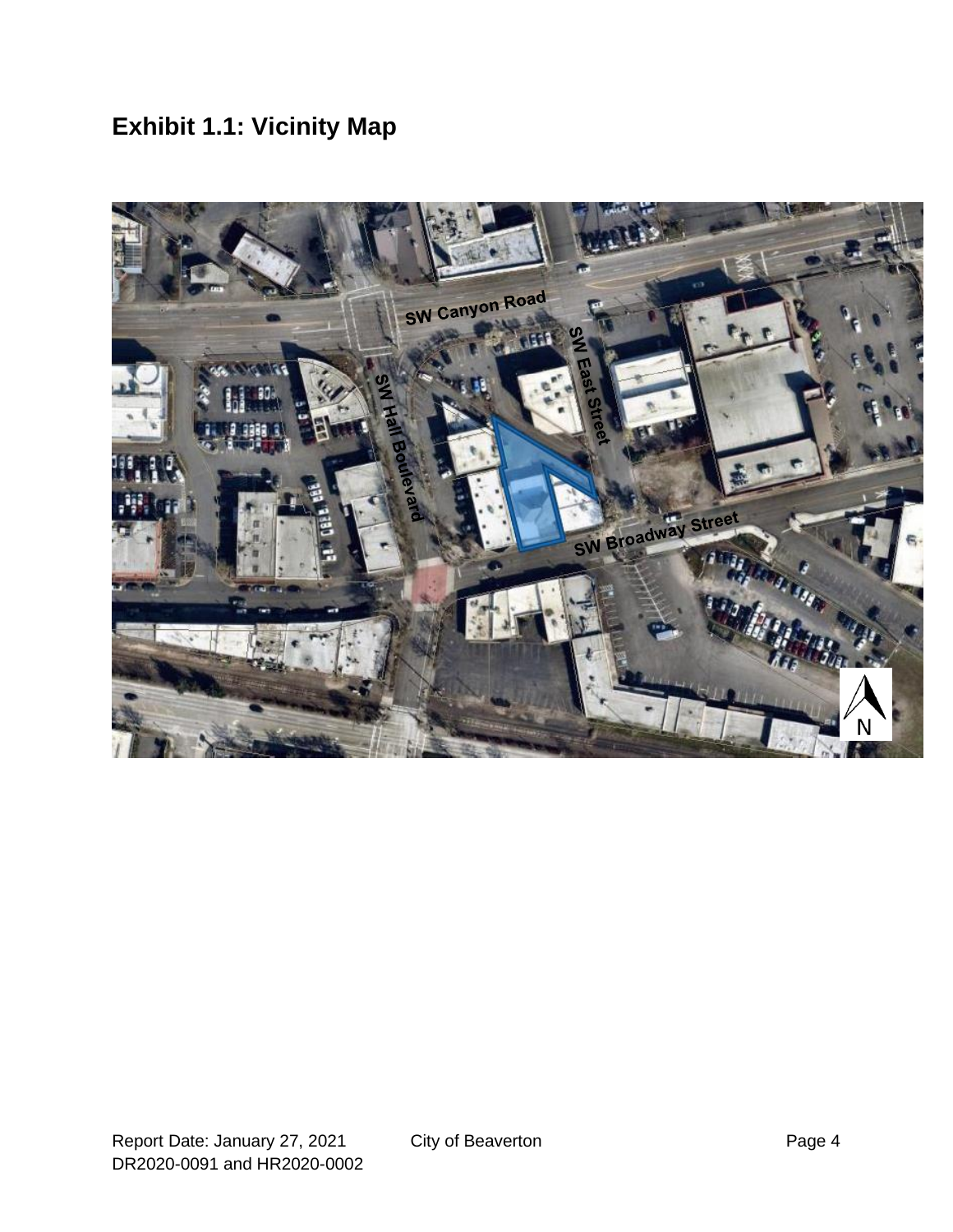# **Exhibit 1.2: Zoning Map**

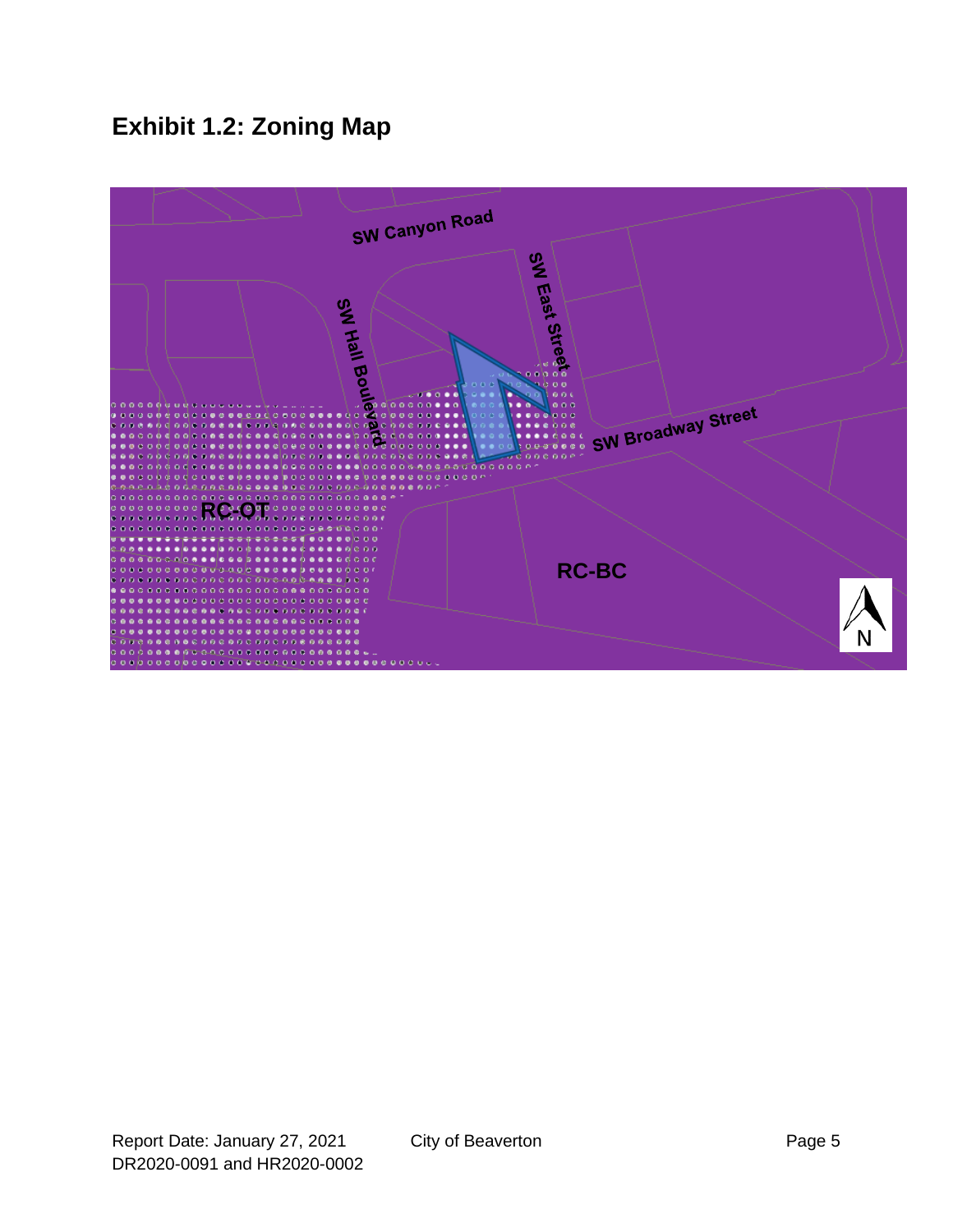## **Table of Contents**

#### **Tables**:

| Table 8: Landscaping, Open Space, and Natural Areas Design Standards31 |
|------------------------------------------------------------------------|
|                                                                        |
|                                                                        |

#### **Exhibits**

| Exhibit 1. Materials submitted by Staff                       |
|---------------------------------------------------------------|
| Exhibit 1.1 Vicinity Map (page 4 of this report)              |
| Exhibit 1.2 Zoning Map (page 5 of this report)                |
| Exhibit 1.3 Beaverton Inventory of Historic Resources         |
| Exhibit 2. Public Comment - No public testimony was received. |
| Exhibit 3. Materials submitted by the Applicant               |
| Exhibit 3.1 Applications                                      |
| <b>Exhibit 3.2 Materials and Finished Board</b>               |
| Exhibit 3.3 Narrative                                         |
| Exhibit 3.4 Architectural Drawings                            |
| Exhibit 3.5 Landscape Drawings                                |
|                                                               |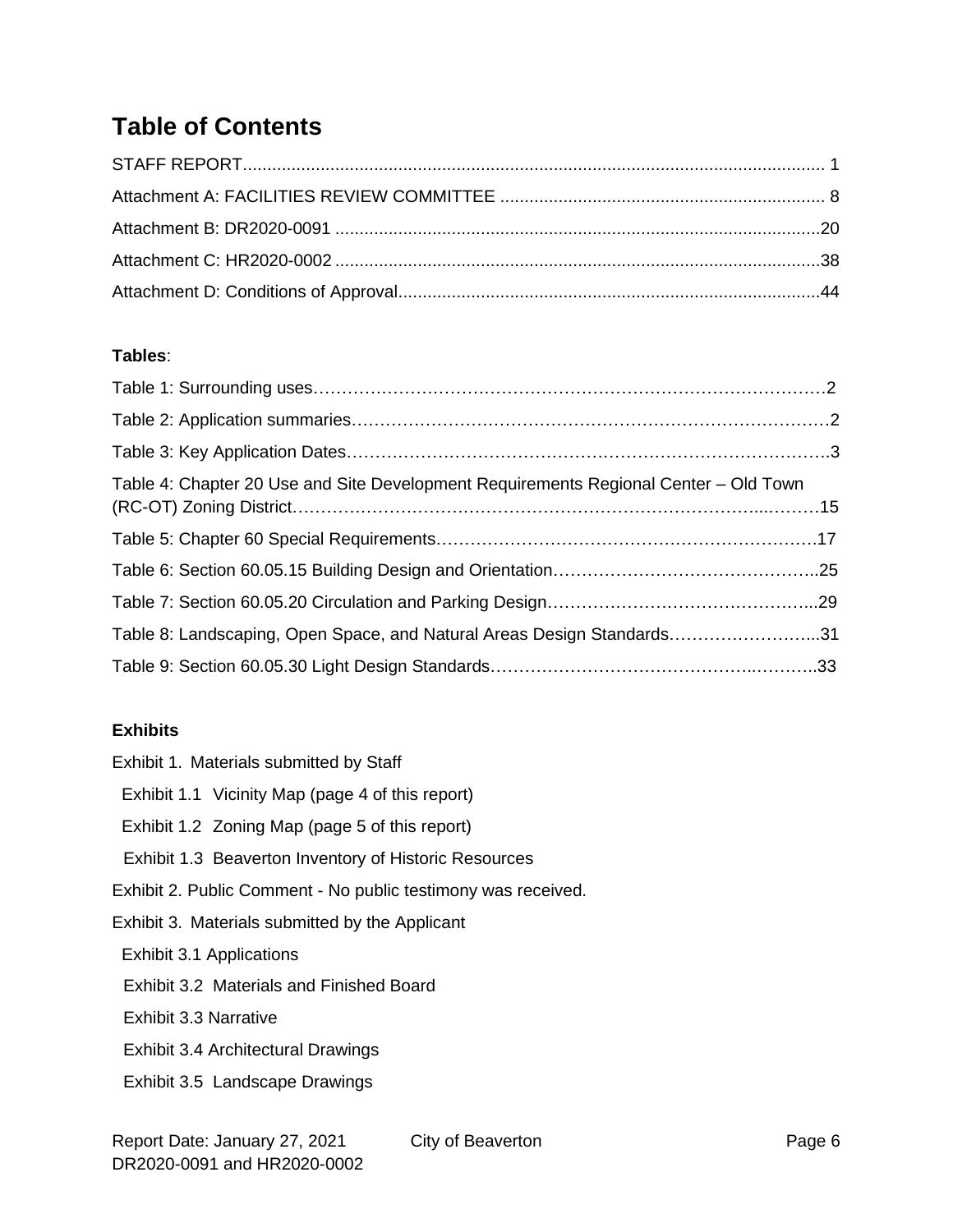Exhibit 3.6 Summary of Work

- Exhibit 3.7 Neighborhood Meeting Documentation
- Exhibit 3.8 Pre-Application Summary
- Exhibit 3.9 Trip Generation Memo
- Exhibit 3.10 Light Details
- Exhibit 3.11 Clean Water Services Service Provider Letter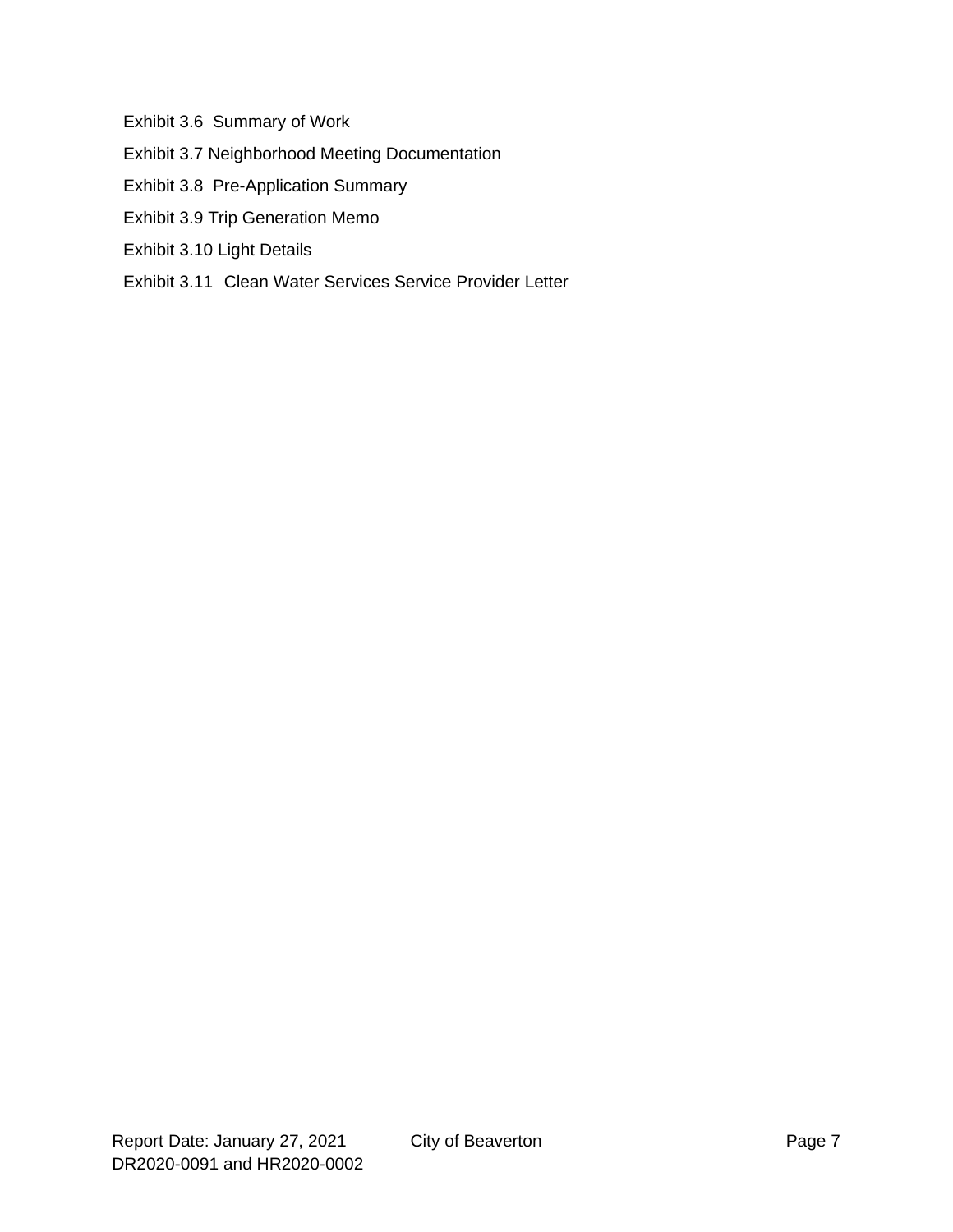# <span id="page-7-0"></span>**Attachment A: FACILITIES REVIEW COMMITTEE**

#### TECHNICAL REVIEW AND RECOMMENDATIONS

**Application:** Bakery Blocks II

**Recommendation:** APPROVE DR2020-0091 and HR2020-0002

**Finding:** The Facilities Review Committee finds the applicable Facilities Review Committee approval criteria have been met subject to the conditions identified at the end of the report for the following applications:

## Section 40.03 Facilities Review Committee:

The Facilities Review Committee has conducted a technical review of the application, in accordance with the criteria contained in Section 40.03 of the Development Code. The Committee's findings and recommended conditions of approval are provided to the decisionmaking authority. As they will appear in the Staff Report, the Facilities Review Conditions may be re-numbered and placed in a different order. The decision-making authority will determine whether the application as presented meets the Facilities Review approval criteria for the subject application and may choose to adopt, not adopt, or modify the Committee's findings.

The Facilities Review Committee Criteria for Approval will be reviewed for all criteria that are applicable to the submitted application(s) as identified below:

> • All twelve (12) criteria are applicable to the submitted Design Review Three application as submitted.

## **Section 40.03.1.A**

All critical facilities and services related to the proposed development have, or can be improved to have, adequate capacity to serve the proposed development at the time of its completion.

#### FINDING:

Chapter 90 of the Development Code defines "critical facilities" to be services that include public water, public sanitary sewer, storm water drainage and retention, transportation, and fire protection. The Committee finds that the proposal includes, or can be improved to have, necessary on-site and off-site connections and improvements to public water, public sanitary sewer and storm water drainage facilities.

**Water:** The City is the water service provider. The proposed development is for the improvements for the existing building and exterior improvements of the area in front of the building; therefore, it will have no impact on the existing water and sewer service on the site.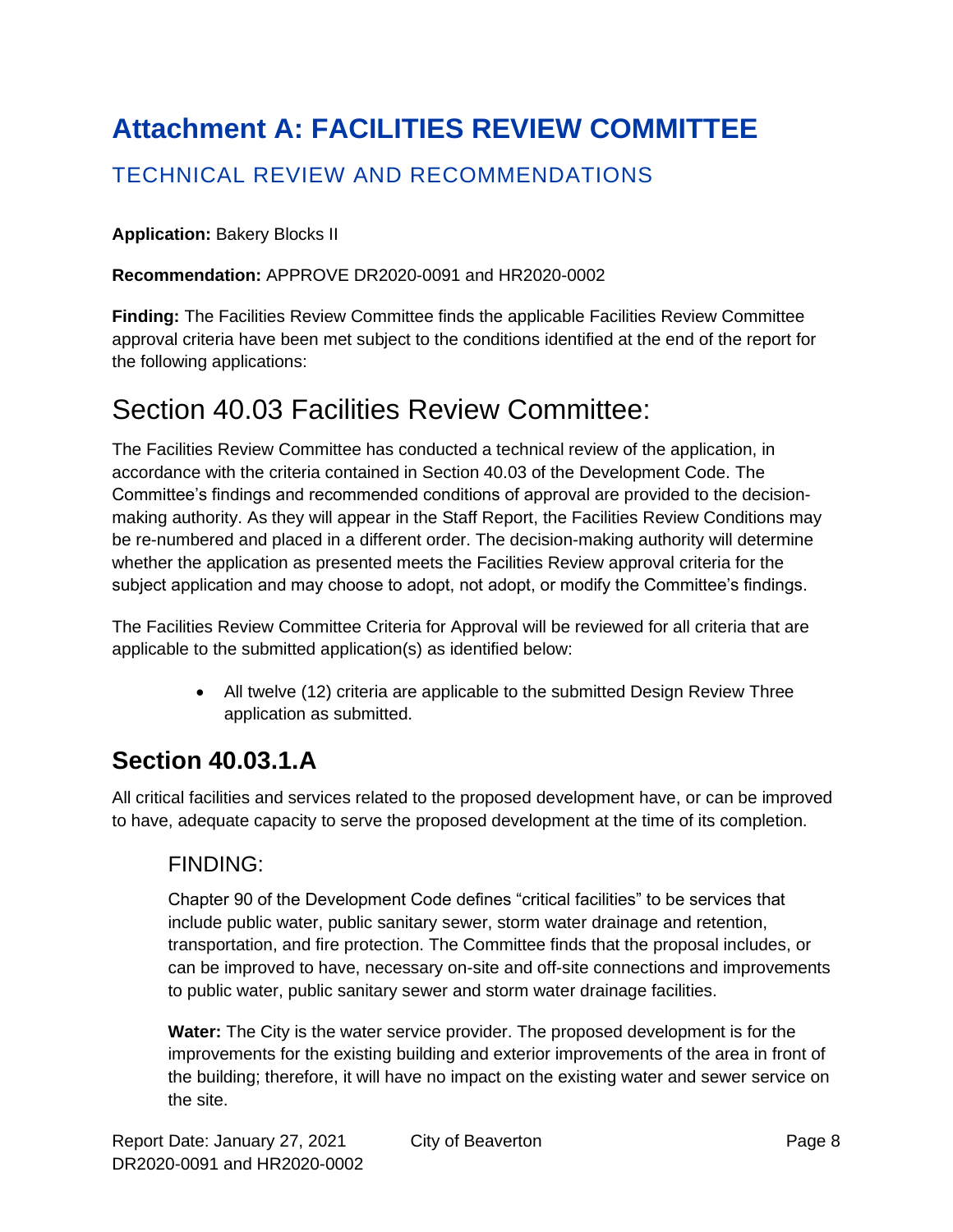**Sewer and Stormwater:** The City is the storm drainage and sanitary sewer provider for the subject site. Developments and other activities which create or modify 1,000 square feet of greater of impervious surface are required to provide stormwater management. The existing grass area was replaced with pavers and is less than 1,000 square feet, therefore a stormwater management plan is not required.

**Transportation:** Site access and circulation has been designed to integrate with public streets and provide safe and efficient connections. The site frontage is on SW Broadway Street. The frontage is improved with a curb tight sidewalk and an existing ramp to the street in front of the former bakery building. The Site Development Division requires that the existing ramp be removed and a new sidewalk section to the nearest joint with curb and gutter be constructed pursuant to City of Beaverton Details 216 and 205.

**Fire:** Fire protection will be provided to the site by Tualatin Valley Fire and Rescue (TVF&R).

**Conclusion:** Therefore, the Committee finds that the proposal meets the criterion for approval.

## **Section 40.03.1.B**

**Approval Criteria:** Essential facilities and services related to the proposed development are available, or can be made available, with adequate capacity to serve the development prior to its occupancy. In lieu of providing essential facilities and services, a specific plan may be approved if it adequately demonstrates that essential facilities, services, or both will be provided to serve the proposed development within five (5) years of occupancy.

#### FINDINGS:

Chapter 90 of the Development Code defines "essential facilities" to be services that include schools, transit improvements, police protection, and pedestrian and bicycle facilities in the public right-of-way. The applicant's plans and materials were shared with Beaverton School District, Tualatin Hills Park and Recreation District (THPRD), City Transportation staff and City Police Department.

**Schools:** The existing building and proposed uses will not add additional demand to the surrounding schools, as it does not include housing and will not generate additional students.

**Transit:** The proposed improvements will not impact or require additional transit service, as no additional residents will be generated by the proposed development and the existing transit services will be able to accommodate the additional people visiting the site.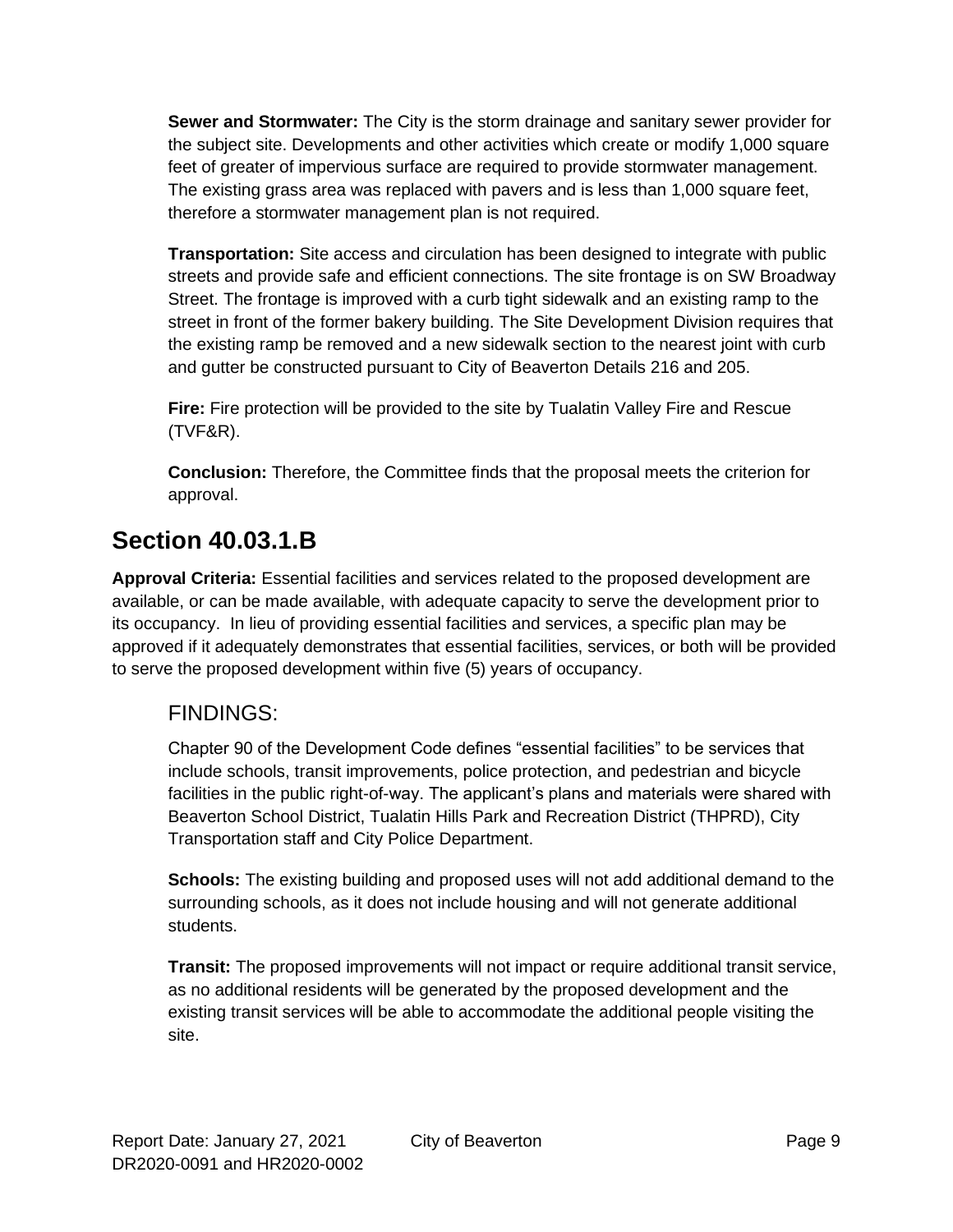The applicant provided a Trip Generation Memo dated November 16, 2020, which addresses expected vehicle trips to the site. The projected new trips are expected to generate less than 300 average weekday trips over existing conditions; therefore, a traffic impact study was not required.

**Police:** The City of Beaverton Police Department will continue to provide service to the site. To the date of this report Beaverton Police have not provided comments or recommendations to the Committee. Beaverton Police will serve the development site and any comments will be shared with the applicant.

**Pedestrian and Bicycle Facilities:** The subject property is adjacent to SW Broadway Street which is designated as a Collector Street and a Class 2 Major Pedestrian Route. The site is also bounded by SW Hall Boulevard and SW East Avenue and provides vehicular access to the site. Southwest Hall Boulevard is designated an Arterial Street and SW East Avenue is designated a Local Street. The property frontage on SW Broadway Street and vehicular access on SW Hall Boulevard and SW East Avenue have existing curb tight sidewalks and no bicycle lanes. The site is directly connected to the existing sidewalk system and the connection will be maintained. There will also be new bicycle parking facilities on site that can be accessed from SW Broadway Street through the pedestrian access to the site.

**Parks:** The site will be served by the Tualatin Hills Park and Recreation District (THPRD). The applicant's materials were shared with THPRD who have not provided comments or recommendations to the Facilities Review Committee.

**Conclusion:** Therefore, the Committee finds that the proposal meets the criterion for approval.

## **Section 40.03.1.C**

**Approval Criteria:** The proposed development is consistent with all applicable provisions of Chapter 20 (Land Uses) unless the applicable provisions are modified by means of one or more applications which shall be already approved or which shall be considered concurrently with the subject application; provided, however, if the approval of the proposed development is contingent upon one or more additional applications, and the same is not approved, then the proposed development must comply with all applicable provisions of Chapter 20 (Land Uses).

#### FINDINGS:

The site is zoned Regional Center – Old Town (RC-OT) and staff cites the Code Conformance Analysis chart at the end of the Facilities Review Report, which evaluates the project as it relates to applicable code requirements of Chapter 20. As demonstrated in the chart, the development proposal meets all criterion.

**Conclusion:** Therefore, the Committee finds that the proposal meets the criterion for approval.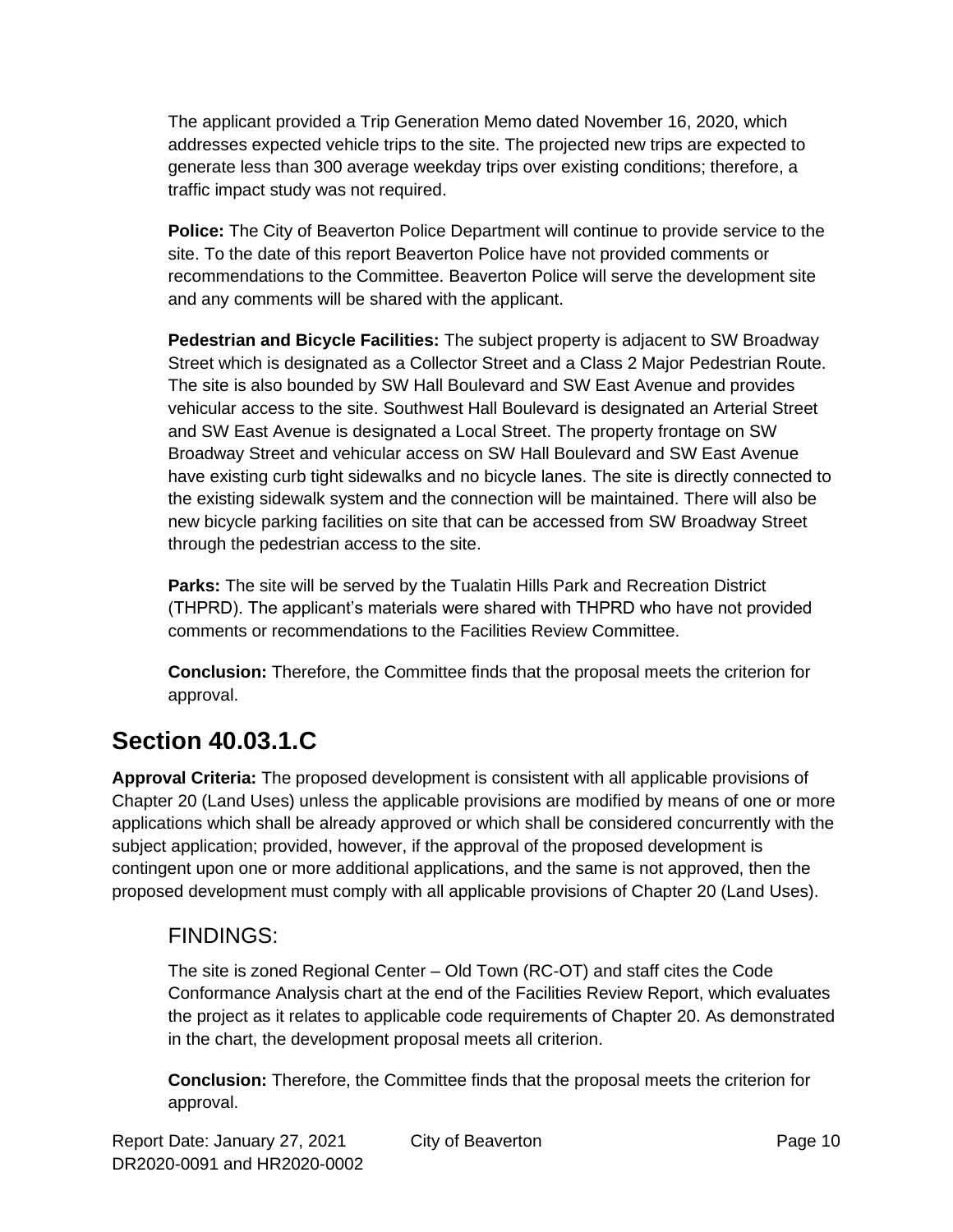## **Section 40.03.1.D**

**Approval Criteria:** The proposed development is consistent with all applicable provisions of Chapter 60 (Special Requirements) and all improvements, dedications, or both, as required by the applicable provisions of Chapter 60 (Special Requirements), are provided or can be provided in rough proportion to the identified impact(s) of the proposed development.

#### FINDINGS:

The Committee cites the Code Conformance Analysis chart at the end of this report, which evaluates the proposal as it relates the applicable Code requirements of Chapter 60, as applicable to the above-mentioned criteria. Staff will provide findings for the applicable Design Review Standards (Code Section 60.05) as well as applicable provisions within the Design Review Three (DR2020-0091) section of the staff report.

#### **60.30 Off-Street Parking**

The site is located Regional Center Parking District 1. Within the five regional parking districts, the parking requirements of Section 60.30.10.5.A. do not apply. The required number of parking spaces for Regional Center Parking Zones 1, 2, 3, 4, and 5 shall be governed by Section 60.30.10.6. The proposed uses include office, commercial and eating establishments, all of which do not require parking pursuant to the parking table for the regional centers.

#### **60.05 Technical Lighting Standards**

The technical lighting standards apply to access drives, parking lots, vehicle maneuvering areas, pathways and sidewalks of developments and building entrances shall be lighted in conformance to the technical lighting standards. The proposal provides a lighting plan that does not conform to the technical lighting standards requiring a minimum required illumination for lights that do not have a cut off, such at the proposed lighting of 1.5 foot-candles. The walkways to the building, pedestrian maneuvering areas and bicycle parking do not meet the minimum lighting requirements. A condition of approval has been added requiring a lighting plan meeting the minimum requirements be provided prior to issuance of the site development permit.

**Transportation Facilities (Section 60.55):** Please see response to criteria A and B above, the subject site to adjacent to SW Broadway Street and bounded by SW Hall Boulevard and SW East Avenue.

**Trees and Vegetation (Section 60.60):** No Protected Trees (Significant Individual Trees, Historic Trees, Mitigation Trees and trees within a Significant Natural Resource Area (SNRA) or Significant Grove) are found onsite. The applicant has submitted a Sensitive Area Pre-Screening Site Assessment conducted by Clean Water Services, dated July 21, 2020, which does not indicate the presence of sensitive areas on the subject site.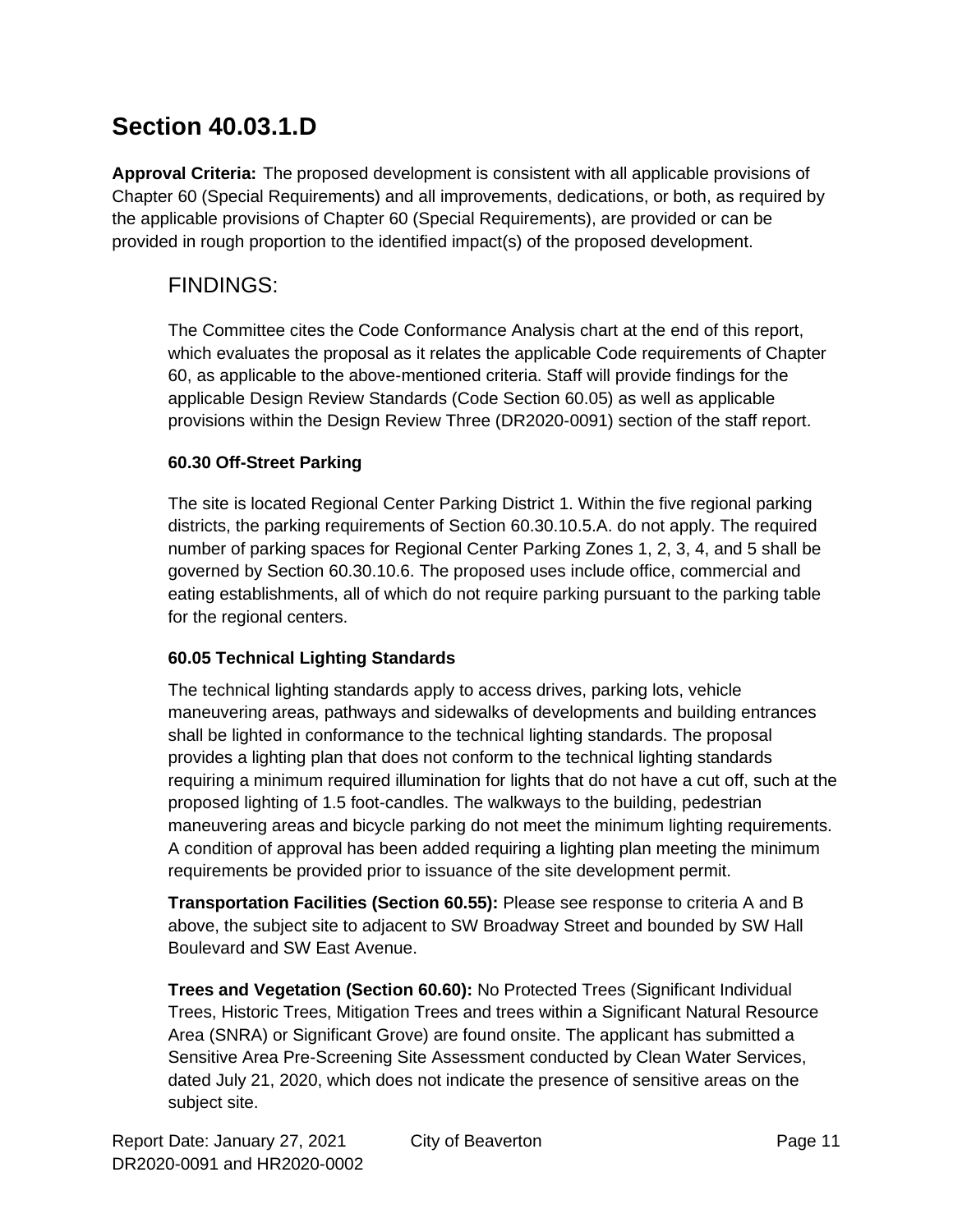**Conclusion:** Therefore, the Committee finds that by meeting the conditions of approval the proposal meets the criterion for approval.

# **Section 40.03.1.E**

**Approval Criteria:** Adequate means are provided or can be provided to ensure continued periodic maintenance and necessary normal replacement of the following private common facilities and areas, as applicable: drainage facilities, roads and other improved rights-of-way, structures, recreation facilities, landscaping, fill and excavation areas, screening and fencing, ground cover, garbage and recycling storage areas, and other facilities not subject to maintenance by the City or other public agency.

#### FINDINGS:

The property is a privately-owned property and the applicant will provide regular maintenance. Staff finds that the proposal, as designed, does not pose a barrier to adequate maintenance of the subject site.

**Conclusion:** Therefore, the Committee finds that the proposal meets the criterion for approval.

## **Section 40.03.1.F**

**Approval Criteria:** There are safe and efficient vehicular and pedestrian circulation patterns within the boundaries of the development.

#### FINDINGS:

The existing vehicular and pedestrian circulation patterns will be maintained with the existing connections to the public right of way. The vehicular circulation at the rear of the building is not proposed to be modified. Pedestrian circulation and the buildings main entrances will be accessed from the pedestrian connection adjacent to SW Broadway Street.

**Conclusion:** Therefore, the Committee finds that the proposal meets the criterion for approval.

# **Section 40.03.1.G**

**Approval Criteria:** The development's on-site vehicular and pedestrian circulation systems connect to the surrounding circulation systems in a safe, efficient, and direct manner.

#### FINDINGS:

In review of Criterion G, staff incorporates the findings prepared in response to A, B, D and F above. The plans show an existing vehicular connection to the SW Hall Boulevard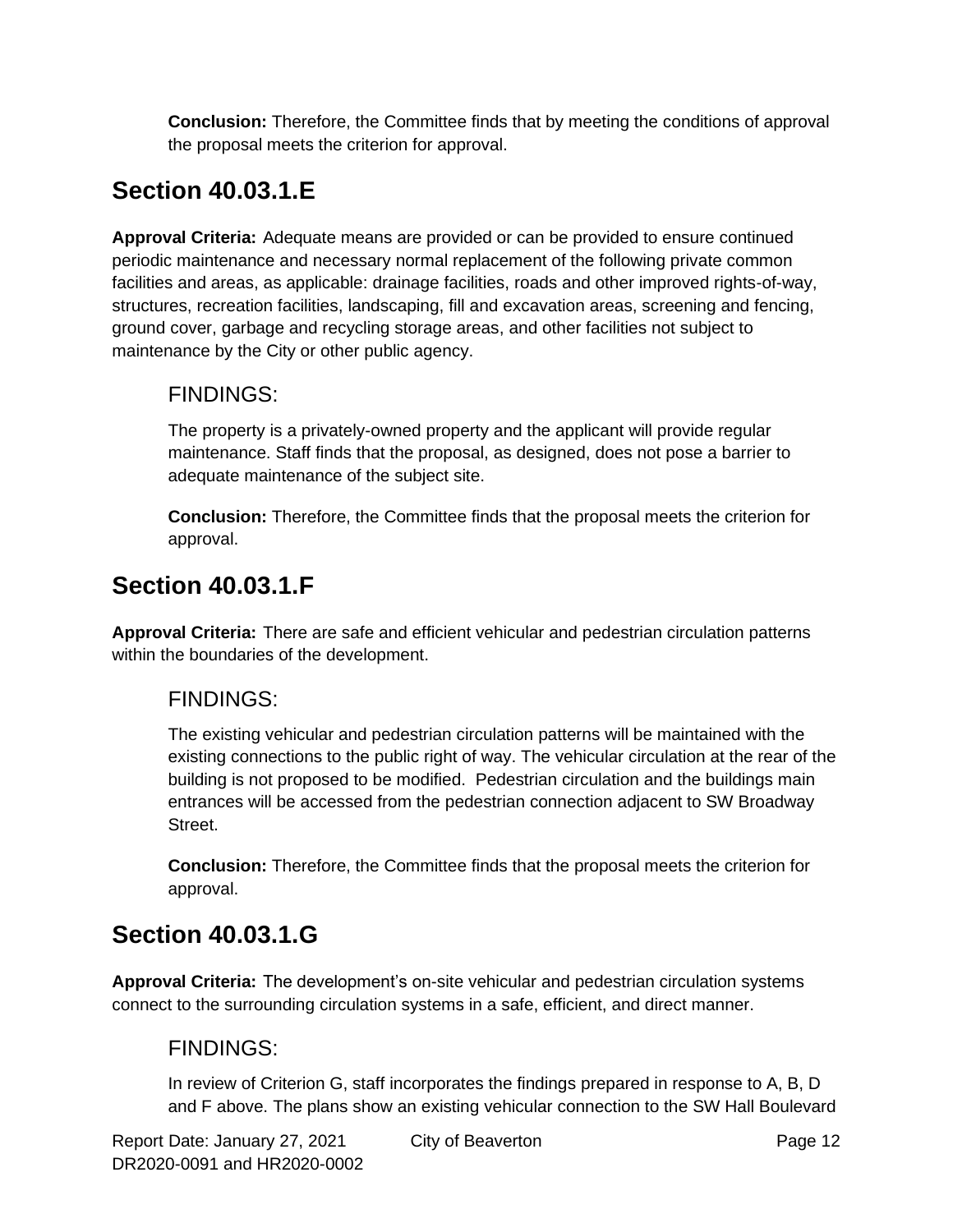and SW East Avenue that will be maintained. The pedestrians can safety access the buildings main entrances and bicycle facilities from a separate pedestrian access on SW Broadway Street.

**Conclusion:** Therefore, the Committee finds that the proposal meets the criterion for approval.

## **Section 40.03.1.H**

**Approval Criteria:** Structures and public facilities serving the development site are designed in accordance with adopted City codes and standards and provide adequate fire protection, including, but not limited to, fire flow.

#### FINDINGS:

In review of Criterion H, staff incorporates the findings prepared in response to A, above. The proposed building improvements will be constructed to meet International Fire Code as published by the International Code Council as amended by TVF&R.

**Conclusion:** Therefore, the Committee finds that the proposal meets the criterion for approval.

## **Section 40.03.1.I**

**Approval Criteria:** Structures and public facilities serving the development site are designed in accordance with adopted City codes and standards and provide adequate protection from crime and accident, as well as protection from hazardous conditions due to inadequate, substandard or ill-designed development.

#### FINDINGS:

The applicant states that all structures and public facilities will be updated in accordance with all applicable codes and standards while providing adequate protection from crime, accident and hazardous conditions. The development is existing and the proposed work will improve upon the standards by adding fencing to discourage non-business related activities. Construction documents for building and site development permitting will be reviewed to ensure protection from hazardous conditions.

**Conclusion:** Therefore, the Committee finds that the proposal meets the criterion for approval.

## **Section 40.03.1.J**

**Approval Criteria:** Grading and contouring of the development site is designed to accommodate the proposed use and to mitigate adverse effect(s) on neighboring properties,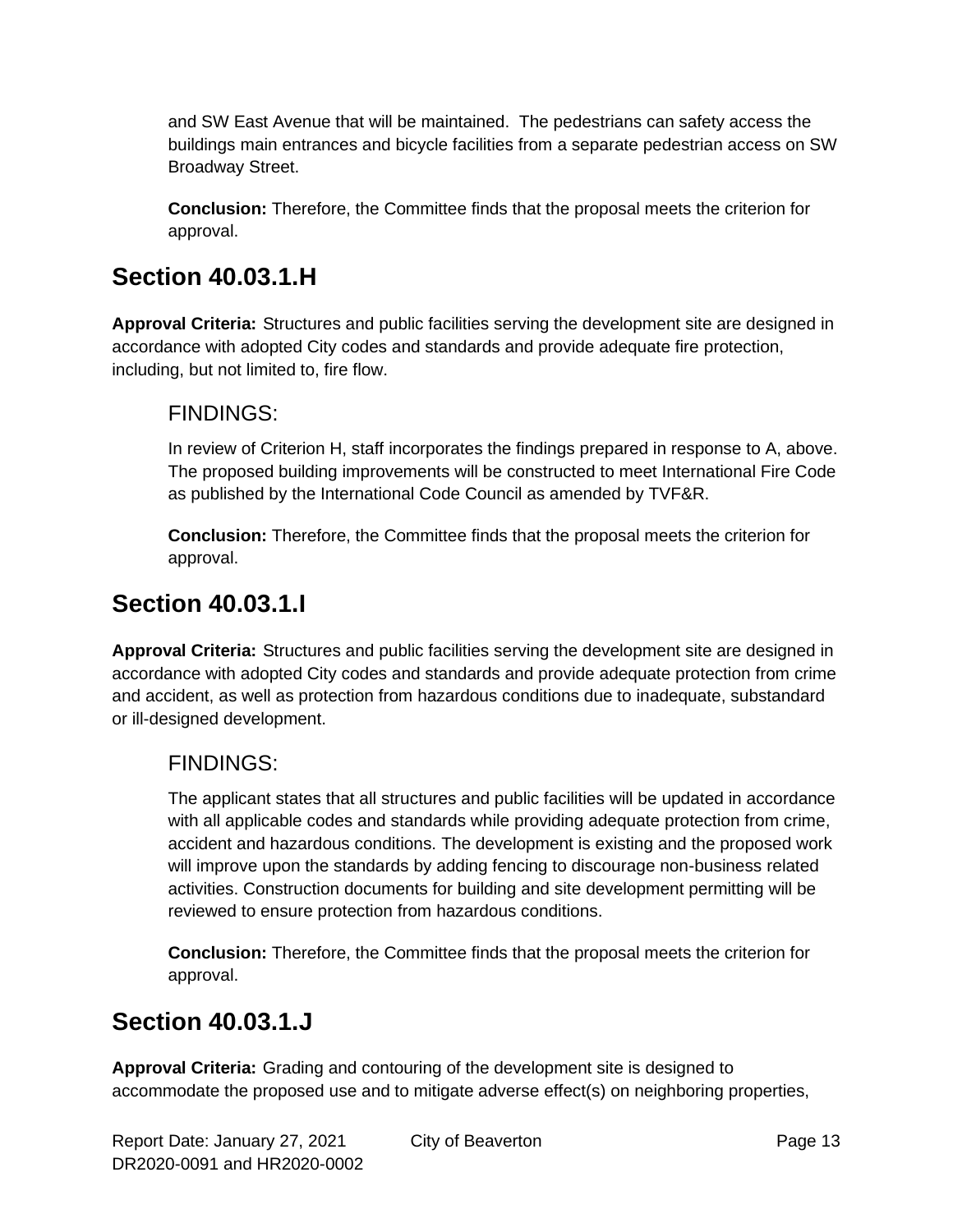public right-of-way, surface drainage, water storage facilities, and the public storm drainage system.

#### FINDINGS:

The applicant states that there will be no grading or contouring of the site and no change to the existing drainage. The site slopes approximately ten inches from south to north with drainage to the adjacent streets.

**Conclusion:** Therefore, the Committee finds that this criterion is not applicable.

## **Section 40.03.1.K**

**Approval Criteria:** Access and facilities for physically handicapped people are incorporated into the development site and building design, with particular attention to providing continuous, uninterrupted access routes.

#### FINDINGS:

The applicant states that access to the current structures are compliant and the facilities for physically handicapped people will be improved and brought up to current code including restrooms. Compliance with ADA requirements are reviewed at the time of Building permit application.

**Conclusion:** Therefore, the Committee finds that the proposal meets the criterion for approval.

## **Section 40.03.1.L**

**Approval Criteria:** The application includes all required submittal materials as specified in Section 50.25.1. of the Development Code. [ORD 4265; October 2003]

#### FINDINGS:

The application was submitted on July 24, 2020 and the project complete on December 16, 2020. In the review of the materials during the application review, the Committee finds that all applicable application submittal requirements, identified in Section 50.25.1 are contained within this proposal.

**Conclusion:** Therefore, the Committee finds that the proposal meets the criterion for approval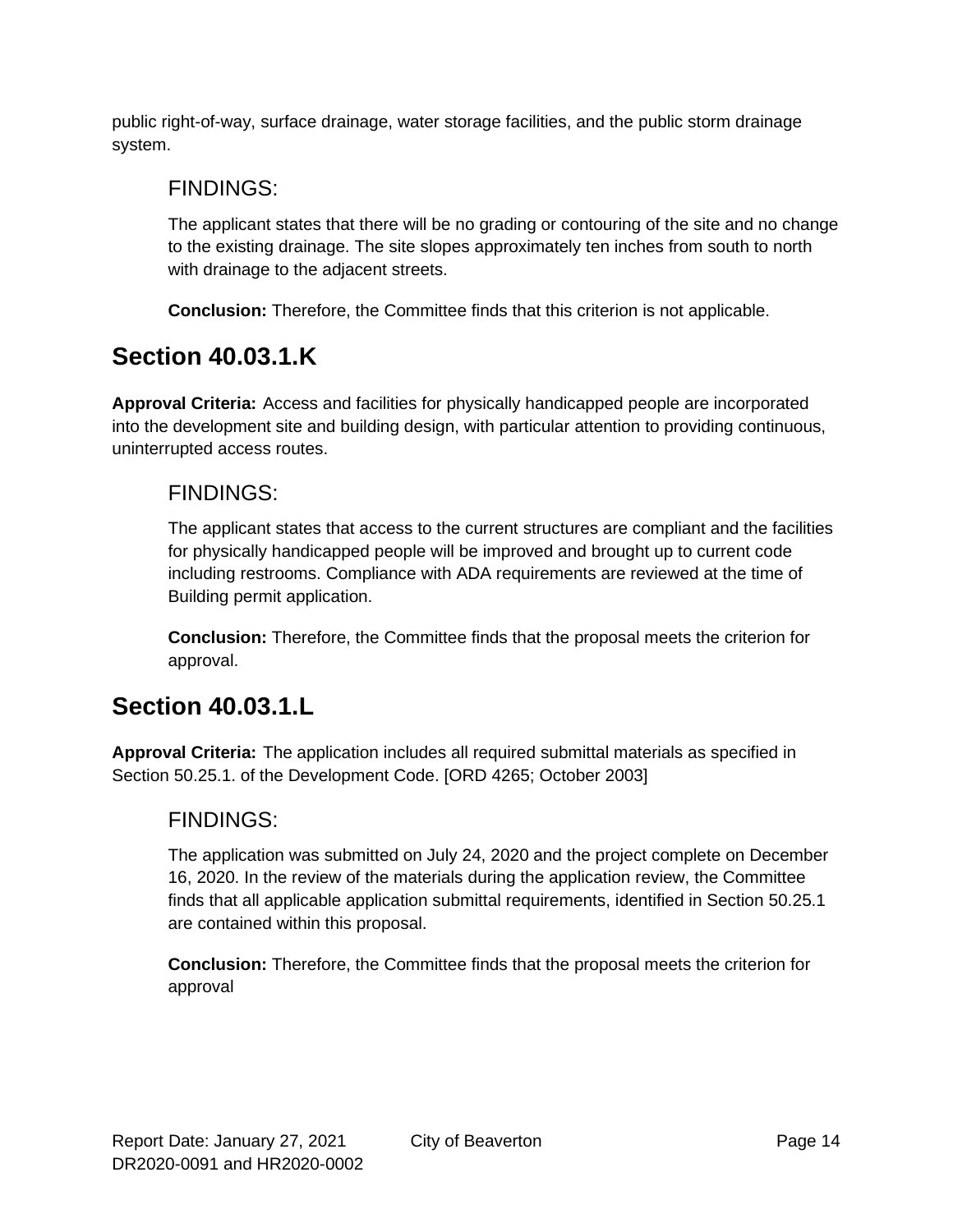#### **Table 4: Chapter 20 Use and Site Development Requirements Regional Center – Old Town (RC-OT) Zoning District**

| <b>CODE STANDARD CODE REQUIREMENT</b> | <b>PROJECT PROPOSAL</b> | <b>MEETS</b> |
|---------------------------------------|-------------------------|--------------|
|                                       |                         | CODE?        |

|                               |                                                                                    | <b>Development Code Section 20.05.20</b>                                                                                                                                                                                                                                                                                                                                                                  |            |
|-------------------------------|------------------------------------------------------------------------------------|-----------------------------------------------------------------------------------------------------------------------------------------------------------------------------------------------------------------------------------------------------------------------------------------------------------------------------------------------------------------------------------------------------------|------------|
| Regional Center -<br>Old Town | Office, commercial, and<br>eating and drinking<br>establishments are<br>permitted. | An office, commercial, and eating and<br>drinking establishment.                                                                                                                                                                                                                                                                                                                                          | <b>Yes</b> |
|                               |                                                                                    | <b>Development Code Section 20.05.15</b>                                                                                                                                                                                                                                                                                                                                                                  |            |
| Minimum Lot Area              | None.                                                                              | No minimum required.                                                                                                                                                                                                                                                                                                                                                                                      | N/A        |
| <b>Minimum Density</b>        | Minimum Density of 12<br>dwelling units per acre.                                  | The proposal does not include<br>residential units.                                                                                                                                                                                                                                                                                                                                                       | N/A        |
| <b>Maximum Density</b>        | Maximum Density of 40<br>dwelling units per acre.                                  | The proposal does not include<br>residential units.                                                                                                                                                                                                                                                                                                                                                       | N/A        |
| Minimum Floor<br>Area Ratio   | 0.35                                                                               | The subject site is part of an approved<br>lot consolidation that will be recorded<br>with Washington County. The lot<br>consolidation will merge the site with<br>the properties on either site. The total<br>site area of all three properties is<br>approximately 20,473 square feet and<br>the existing building footprint is<br>approximately 11,979. The floor area<br>ratio is 0.59 or 59 percent. | <b>Yes</b> |
| <b>Lot Dimensions</b>         | None required.                                                                     | Minimum depth and width is not<br>required.                                                                                                                                                                                                                                                                                                                                                               | N/A        |
| <b>Minimum Setbacks</b>       | Front: 0 feet<br>Side: None                                                        | No setbacks required.                                                                                                                                                                                                                                                                                                                                                                                     | N/A        |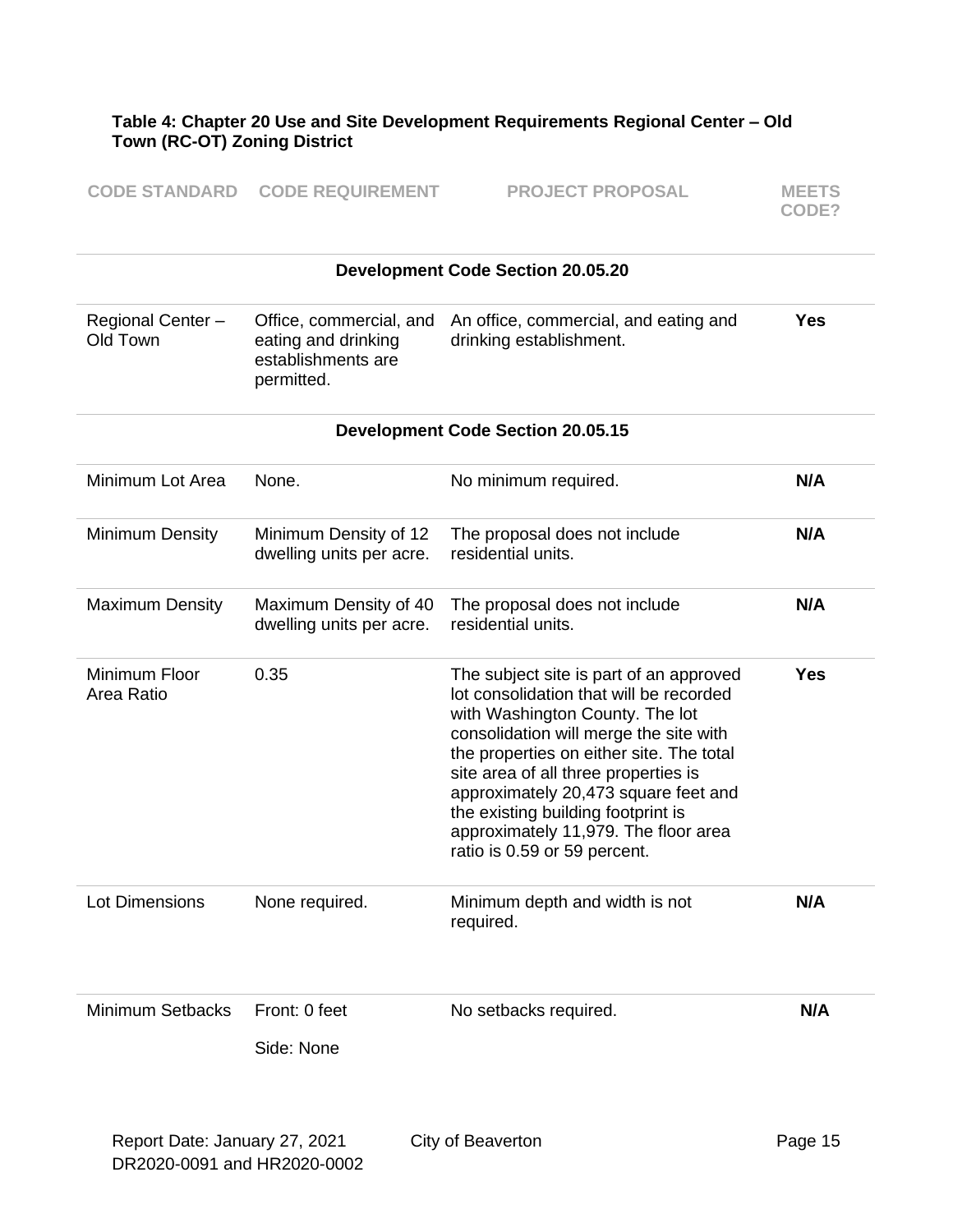Rear: None

Maximum Building Height

75 feet 27 feet, 2 inches **Yes**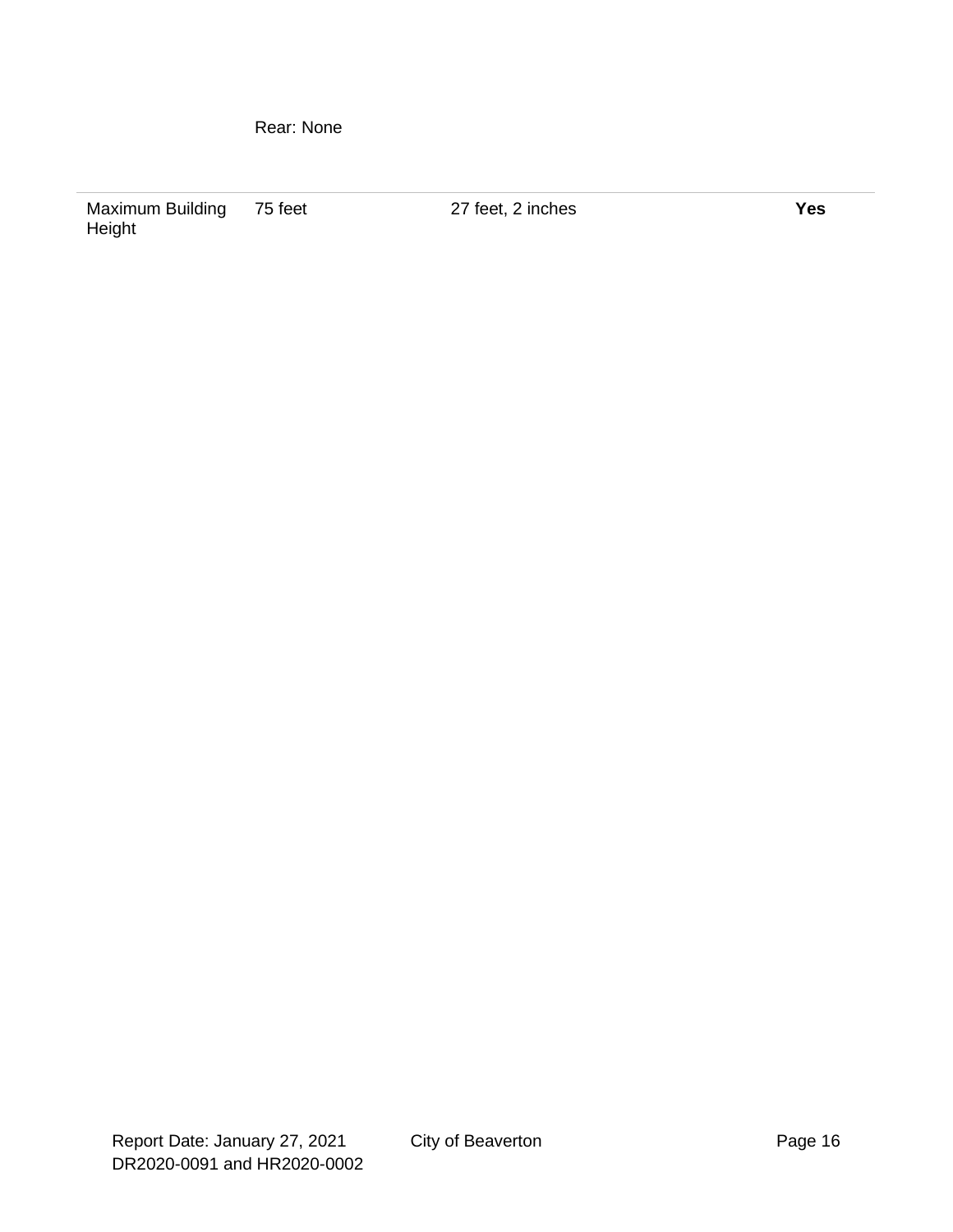#### **Table 5: Chapter 60 Special Requirements**

| <b>CODE</b><br><b>STANDARD</b>                                      | <b>CODE REQUIREMENT</b>                                                                                                                                                                                                                                                                                                                                  | <b>PROJECT PROPOSAL</b>                                                                                                                                                                                                                                                                                                                                                                                                                    | <b>MEETS</b><br>CODE?                                           |
|---------------------------------------------------------------------|----------------------------------------------------------------------------------------------------------------------------------------------------------------------------------------------------------------------------------------------------------------------------------------------------------------------------------------------------------|--------------------------------------------------------------------------------------------------------------------------------------------------------------------------------------------------------------------------------------------------------------------------------------------------------------------------------------------------------------------------------------------------------------------------------------------|-----------------------------------------------------------------|
|                                                                     |                                                                                                                                                                                                                                                                                                                                                          | <b>Development Code Section 60.05</b>                                                                                                                                                                                                                                                                                                                                                                                                      |                                                                 |
| Design Review<br>Principles,<br>Standards, and<br><b>Guidelines</b> | Requirements for<br>improvements to                                                                                                                                                                                                                                                                                                                      | The applicant has requested to<br>be reviewed pursuant to the<br>Design Review Standards and<br>Guidelines.                                                                                                                                                                                                                                                                                                                                | <b>See DR2020-</b><br>0091 Section<br>of Staff<br><b>Report</b> |
|                                                                     | <b>Development Code Section 60.10</b>                                                                                                                                                                                                                                                                                                                    |                                                                                                                                                                                                                                                                                                                                                                                                                                            |                                                                 |
| <b>Floodplain Regulations</b>                                       | Requirements for<br>development within<br>floodplains.                                                                                                                                                                                                                                                                                                   | The subject lot is not located<br>within a floodplain.                                                                                                                                                                                                                                                                                                                                                                                     | N/A                                                             |
|                                                                     | <b>Development Code Section 60.15</b>                                                                                                                                                                                                                                                                                                                    |                                                                                                                                                                                                                                                                                                                                                                                                                                            |                                                                 |
| <b>Land Division Standards</b>                                      | Grading and tree<br>protection standards<br>pertaining to land<br>divisions.                                                                                                                                                                                                                                                                             | The existing lot is not proposed<br>to be altered.                                                                                                                                                                                                                                                                                                                                                                                         | N/A                                                             |
|                                                                     | <b>Development Code Section 60.30</b>                                                                                                                                                                                                                                                                                                                    |                                                                                                                                                                                                                                                                                                                                                                                                                                            |                                                                 |
| Off-street motor vehicle<br>parking                                 | No parking required in<br>Regional Center 1.                                                                                                                                                                                                                                                                                                             | The project does not<br>propose any parking.                                                                                                                                                                                                                                                                                                                                                                                               | N/A                                                             |
| <b>Required Bicycle Parking</b><br>Short Term and Long<br>Term      | Office Use:<br>Short Term - 2 spaces<br>or 1 space per 8,000 sq.<br>ft. of floor area<br>Long Term - 2 spaces or<br>1 space per 8,000 sq. ft.<br>of floor area<br>Eating, Drinking<br>Establishments:<br>Short Term - 2 spaces<br>or 1 space per 4,000 sq.<br>ft. of floor area<br>Long Term - 2 spaces or<br>1 space per 4,000 sq. ft.<br>of floor area | The applicant has<br>provided two bicycle<br>racks on the east side of<br>the building to<br>accommodate the short-<br>term bicycle parking. The<br>bicycle parking should<br>comply with Section 340,<br><b>Bicycle Parking</b><br>Standards of the 2019<br><b>Engineering Design</b><br>Manual.<br>The applicant has not<br>specified where the long-<br>term bicycle spaces are<br>located; however, these<br>can be located inside the | Yes,<br>pursuant to<br>a COA                                    |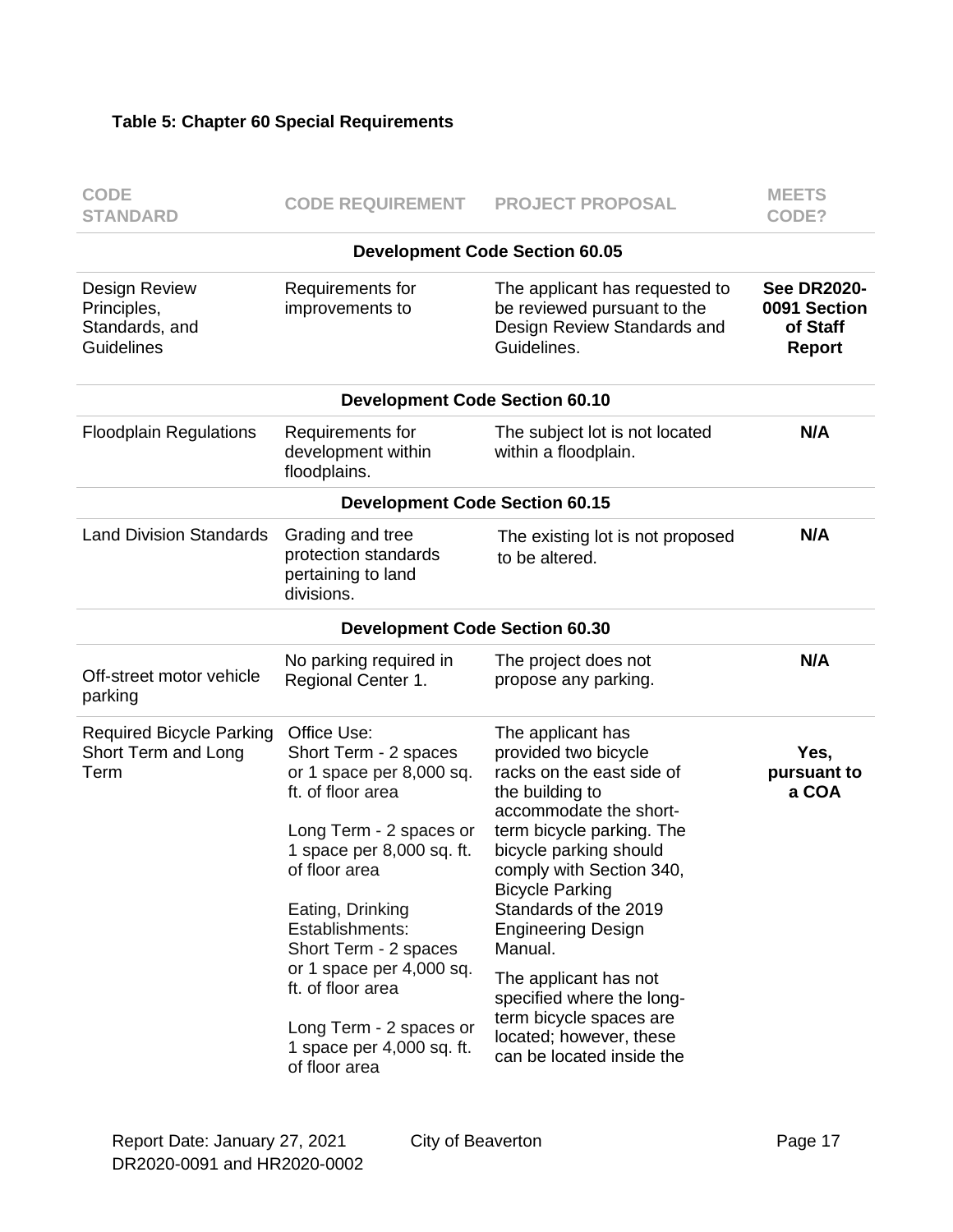office or eating and drinking establishment.

A condition of approval is required to show the location of the bicycle parking spaces, dimensions and details.

#### **Development Code Section 60.33**

| Park and Recreation           | Annexation to THPRD | The property is located within   | N/A |
|-------------------------------|---------------------|----------------------------------|-----|
| <b>Facilities and Service</b> |                     | <b>THPRDs district therefore</b> |     |
| Provision                     |                     | annexation is not necessary.     |     |

| <b>Development Code Section 60.55</b> |                                                                                                     |                                                                 |     |  |
|---------------------------------------|-----------------------------------------------------------------------------------------------------|-----------------------------------------------------------------|-----|--|
| <b>Transportation Facilities</b>      | Regulations pertaining<br>to the construction or<br>reconstruction of<br>transportation facilities. | <b>Refer to Facilities Review</b><br>Committee findings herein. | Yes |  |
|                                       |                                                                                                     | <b>Development Code Section 60.60</b>                           |     |  |

| Trees & Vegetation | Regulations pertaining | No Protected Trees are       | N/A |
|--------------------|------------------------|------------------------------|-----|
|                    | to the removal and     | present on the subject site. |     |
|                    | preservation of trees. |                              |     |

#### **Development Code Section 60.65**

| Utility Undergrounding | All existing overhead<br>utilities and any new<br>utility service lines<br>within the project and<br>along any existing<br>frontage, except high<br>voltage lines (>57kV)<br>must be placed<br>underground. | All utilities are required to be<br>placed underground in accordance<br>with standards identified in Section<br>60.65. The Committee proposes<br>a standard condition of approval to<br>ensure utility undergrounding<br>complies with Section 60.65.<br>The applicant is not proposing any | N/A |
|------------------------|-------------------------------------------------------------------------------------------------------------------------------------------------------------------------------------------------------------|---------------------------------------------------------------------------------------------------------------------------------------------------------------------------------------------------------------------------------------------------------------------------------------------|-----|
|                        |                                                                                                                                                                                                             | utility upgrades                                                                                                                                                                                                                                                                            |     |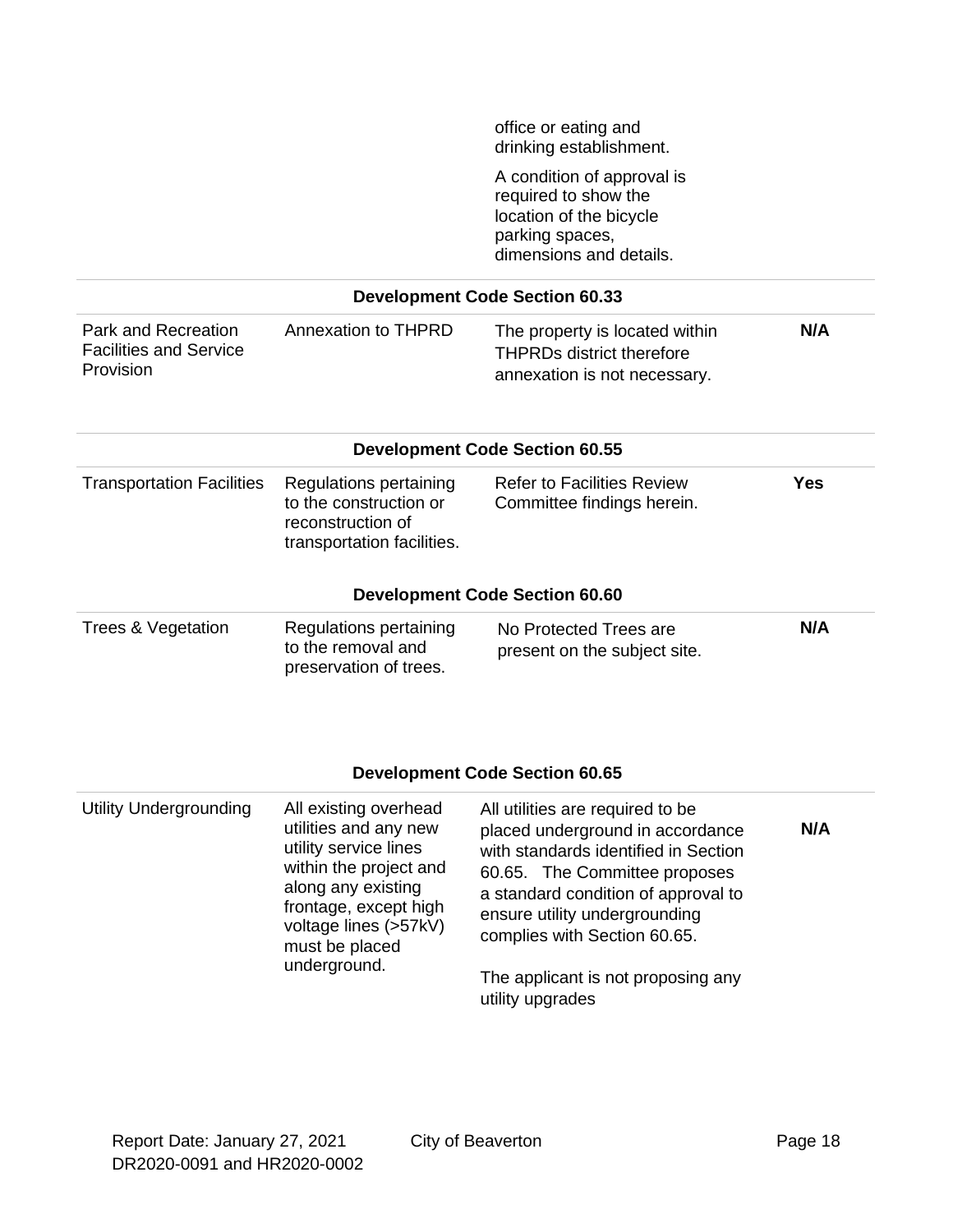**N/A**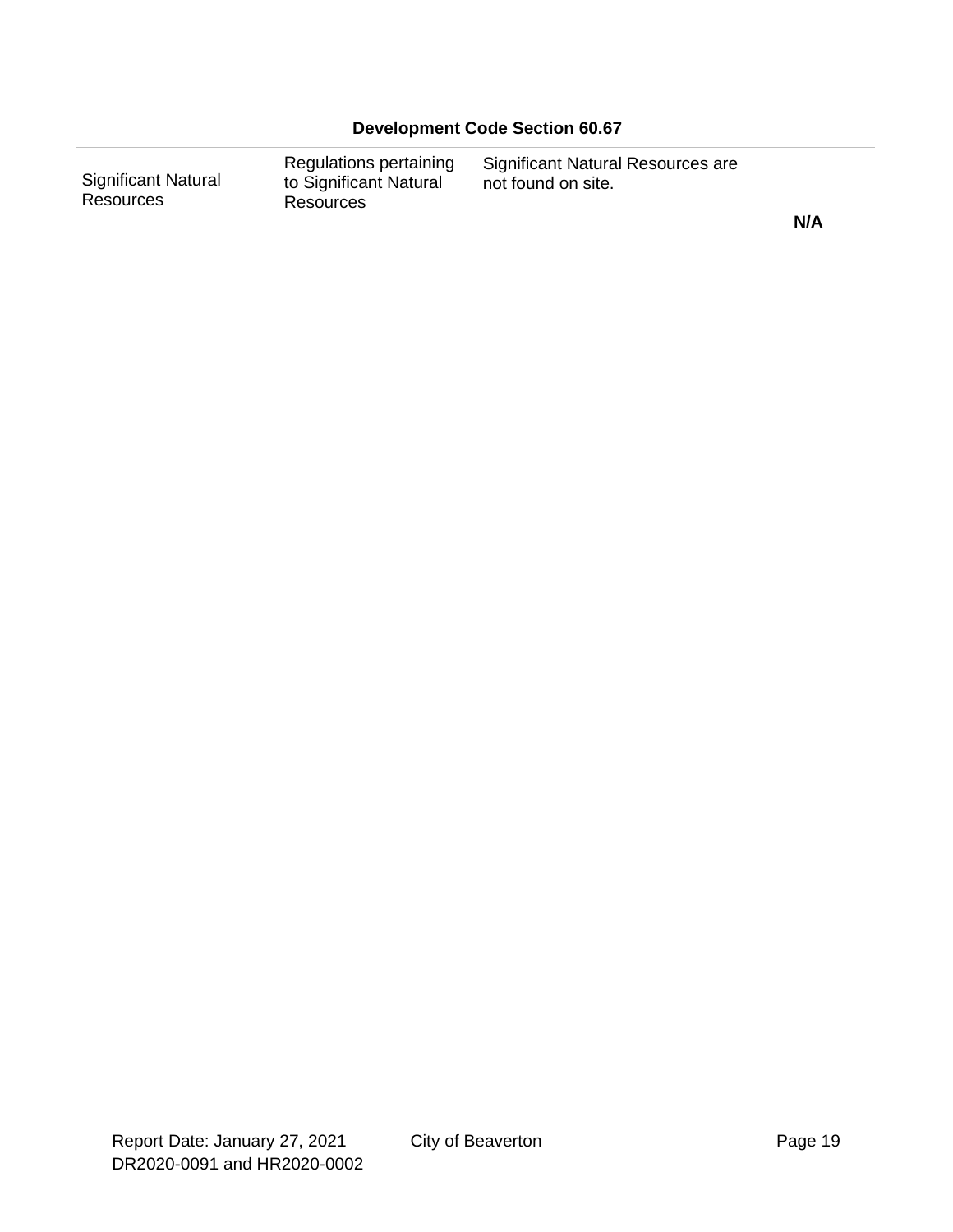# <span id="page-19-0"></span>**Attachment B: DR2020-0091**

#### ANALYSIS AND FINDINGS FOR DESIGN REVIEW THREE APPROVAL

**Recommendation:** Based on the facts and findings presented below, staff recommends **APPROVAL** of **DR2020-0091**, subject to the applicable conditions identified in Attachment D.

# Section 40.03.1 Facilities Review Approval Criteria:

The applicant for development must establish that the application complies with all relevant standards in conformance with Section 50.25.1.B, and all the following criteria have been met:

## **Facilities Review Approval Criteria Section 40.03.1.A-L**

#### FINDING:

Staff has reviewed the applicable Facilities Review criteria in Attachment A to this report. Staff cites the findings presented in Attachment A in response to the Facilities Review approval criteria. As identified in Attachment A, above, the proposal meets Criteria A-L, and therefore meets the criterion for approval.

**Conclusion:** Therefore, the Committee finds that the proposal meets the criteria.

# Section 40.20.05 Purpose:

The purpose of Design Review is to promote Beaverton's commitment to the community's appearance, quality pedestrian environment, and aesthetic quality. It is intended that monotonous, drab, unsightly, dreary, and inharmonious development will be discouraged. Design Review is also intended to conserve the City's natural amenities and visual character by ensuring the proposals are properly related to their sites and to their surroundings by encouraging compatible and complementary development. The purpose of Design Review as summarized in this Section is carried out by the approval criteria listed herein.

# Planning Commission Standards for Approval:

Section 40.20.15.3.C of the Development Code provides standards to govern the decisions of the Planning Commission as they evaluate and render decisions on Design Review Applications. The Planning Commission will determine whether the application as presented, meets the Design Review Three approval criteria. In this portion of the report, staff evaluates the application in accordance with the criteria for Type 3 Design Review.

In order to approve a Design Review Three application, the decision-making authority shall make findings of fact based on evidence provided by the applicant demonstrating that all the following criteria are satisfied: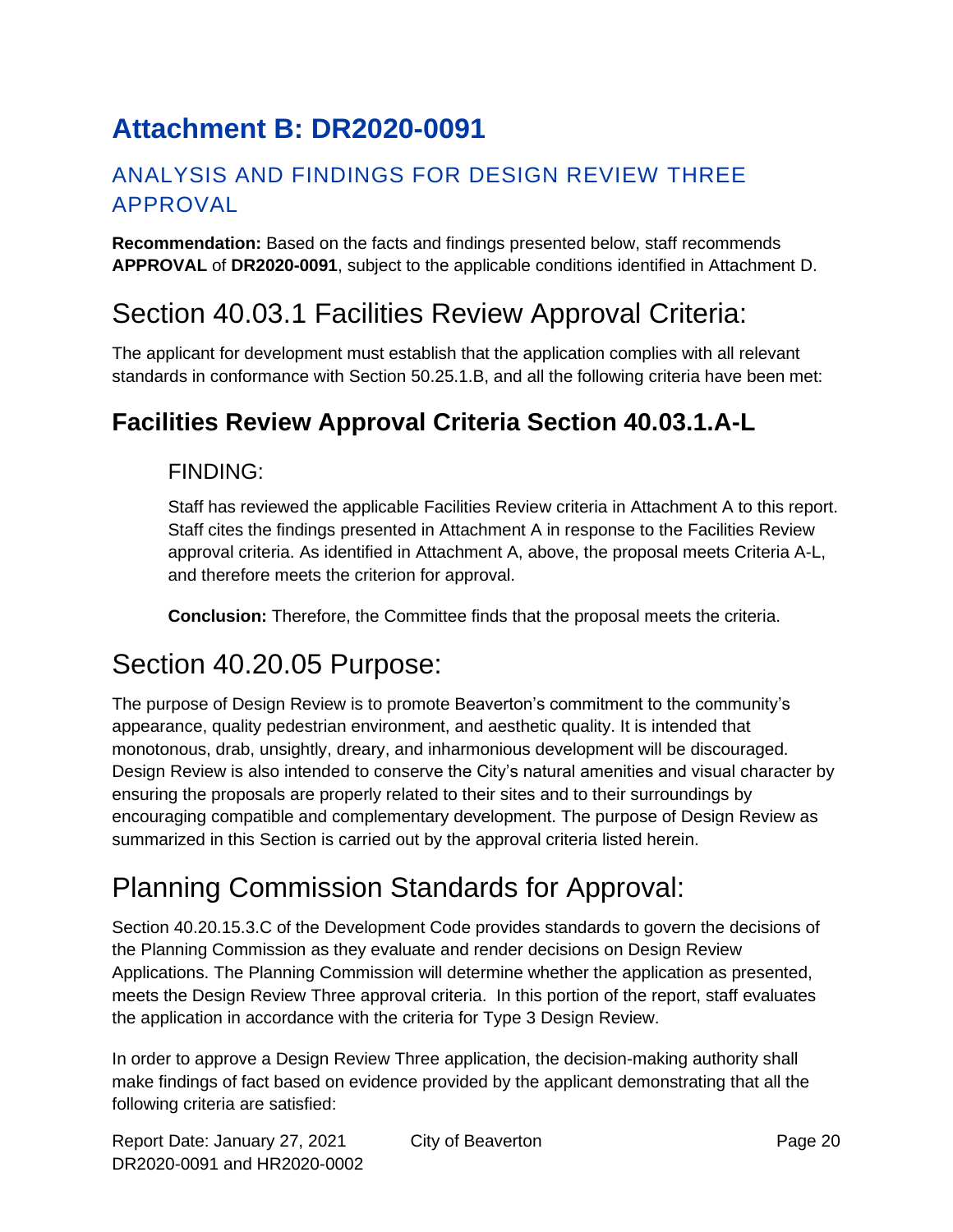## **Section 40.20.15.3.C.1**

The proposal satisfies the threshold requirements for a Design Review Three application.

#### FINDING:

The applicant proposes exterior modifications of an existing commercial building, where no additions to the building are proposed. An application for Design Review Three is required for a project meeting the Design Review Compliance Letter thresholds which does not meet an applicable design standard. Therefore, the application meets Threshold 8 of a Design Review Three.

**Conclusion:** Therefore, staff finds the proposal meets the criterion for approval.

## **Section 40.20.15.3.C.2**

All City application fees related to the application under consideration by the decision making authority have been submitted.

#### FINDING:

The City of Beaverton received the appropriate fee for a Design Review Three application.

**Conclusion:** Therefore, staff finds the proposal meets the criterion for approval.

## **Section 40.20.15.3.C.3**

For proposals meeting Design Review Three application thresholds numbers 1 through 6, the proposal is consistent with all applicable provisions of Sections 60.05.35 through 60.05.50 (Design Guidelines).

#### FINDING:

The applicant has submitted a complete application that is subject to threshold 8; therefore, this criterion does not apply.

**Conclusion:** Therefore, staff finds the criterion is not applicable.

## **Section 40.20.15.3.C.4**

For additions to or modifications of existing development, the proposal is consistent with all applicable provisions of Sections 60.05.35 through 60.05.50 (Design Guidelines) or can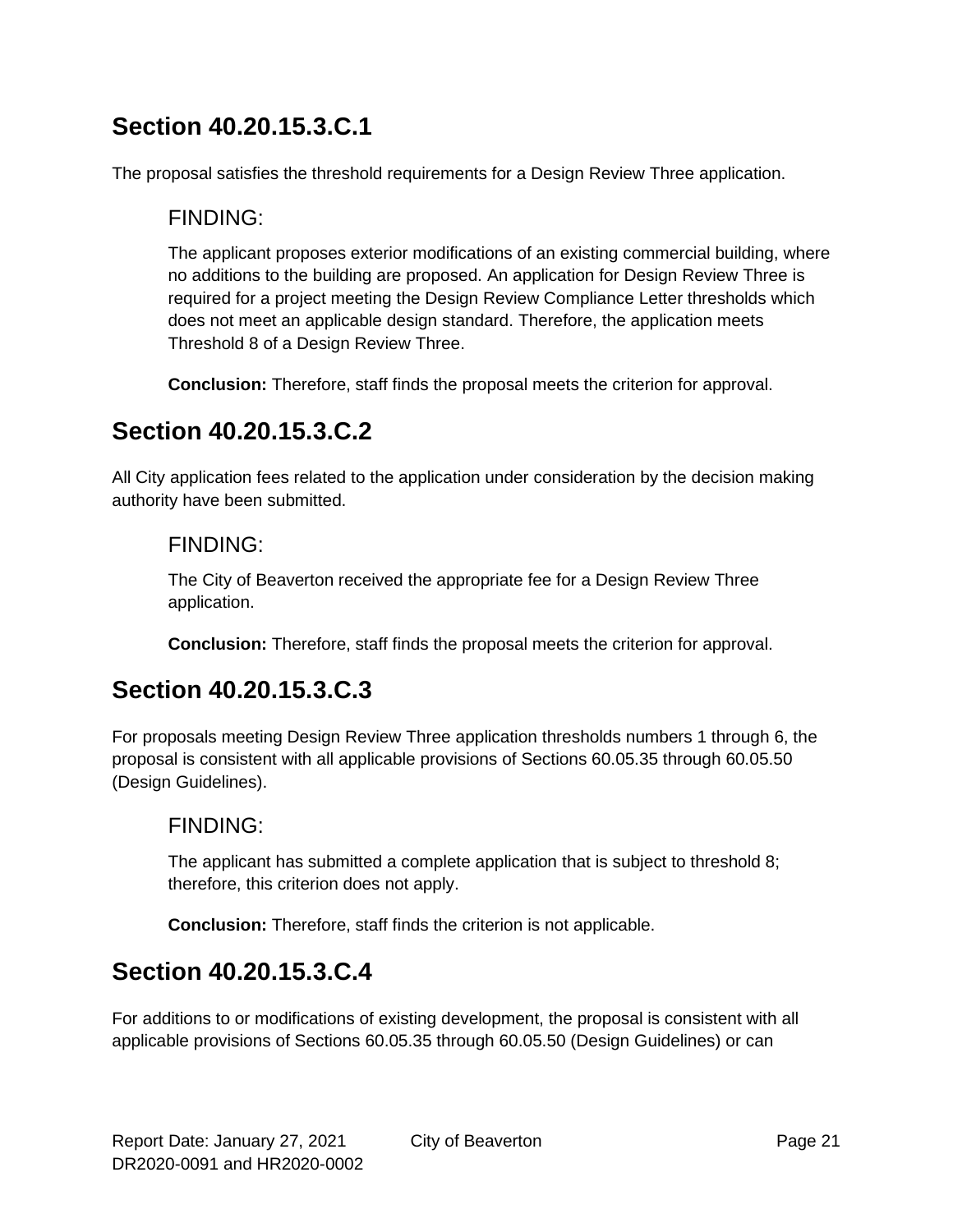demonstrate that the additions or modifications are moving towards compliance with specific Design Guidelines if any of the following conditions exist:

- a. A physical obstacle such as topography or natural feature exists and prevents the full implementation of the applicable guideline; or
- b. The location of existing structural improvements prevent the full implementation of the applicable guideline; or
- c. The location of the existing structure to be modified is more than 300 feet from a public street.

#### FINDING:

The applicant states that the proposal is consistent with applicable provisions of Sections 60.05.35 through 60.05.50. Specifically Sections 60.05.45.3.B Plazas and common areas designed for pedestrian traffic should be surfaced with a combination of landscape and decorative pavers or decorative concrete and Section 60.05.50.2 Pedestrian scale lighting should be an integral part of the design concept.

Staff finds that the proposal is consistent with all applicable Design Standards or Guidelines as requested by the applicant, subject to conditions of approval. Compliance is evaluated in detail in the Design Standard Analysis table and Design Guideline analysis herein.

**Conclusion:** Therefore, staff finds the proposal meets the criterion for approval.

## **Section 40.20.15.3.C.5**

The proposal complies with the grading standards outlined in Section 60.15.10 or approved with an Adjustment or Variance. [ORD 4782; April 2020].

#### FINDING:

The proposed development proposed minimal grading within one- to two-inches of existing grade and does not require an adjustment or variance for approval.

**Conclusion:** Therefore, staff finds the proposal meets the criterion for approval.

## **Section 40.20.15.3.C.6**

For DRBCP proposals which involve the phasing of required floor area, the proposed project shall demonstrate how future development of the site, to the minimum development standards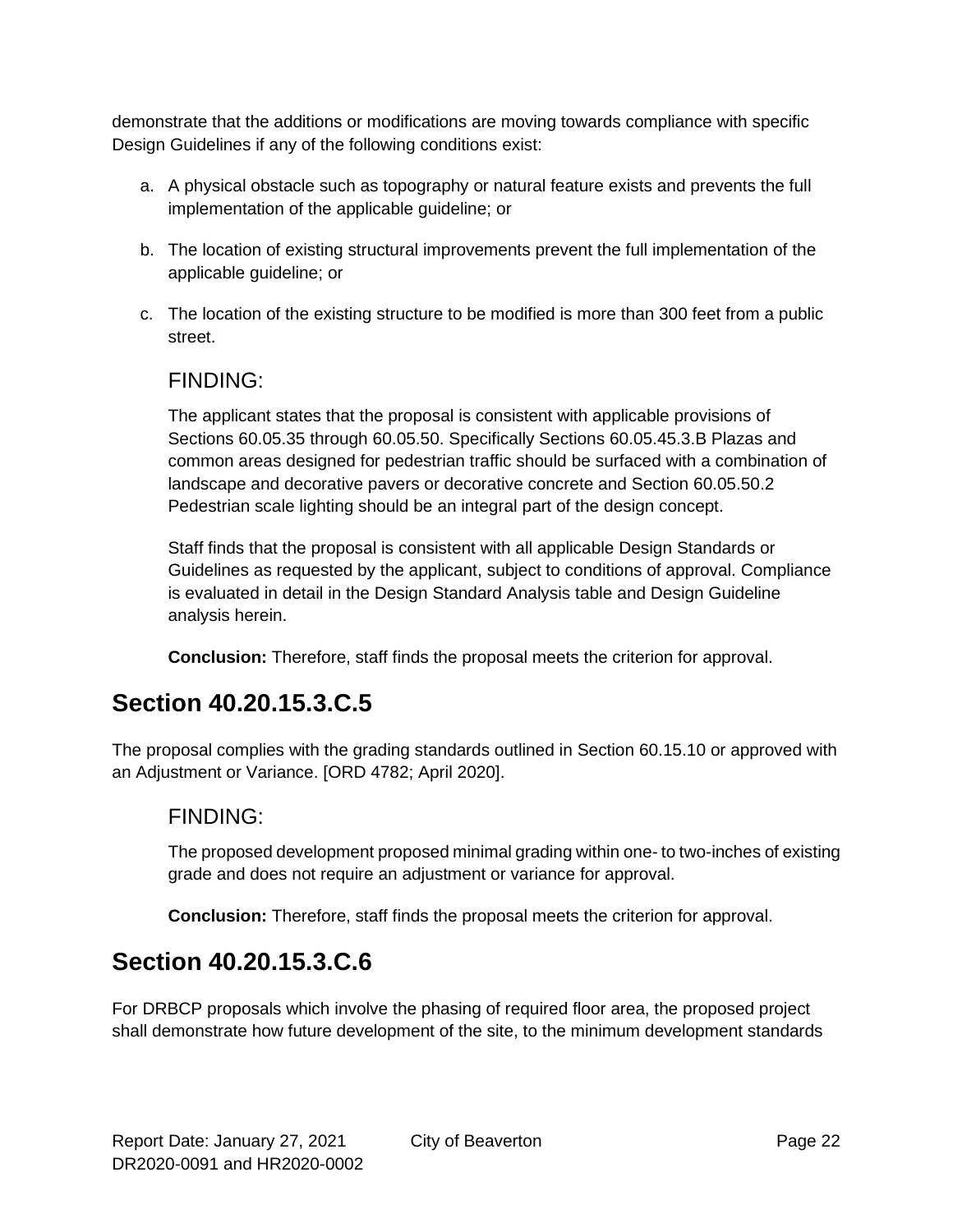established in the Development Code or greater, can be realistically achieved at ultimate build out of the DRBCP. [ORD 4584; June 2012]

#### FINDING:

The proposed development does not review or require a DRBCP proposal and does not contain phasing of work.

**Conclusion:** Therefore, staff finds the criterion is not applicable.

## **Section 40.20.15.3.C.7**

For proposals meeting Design Review Three application Threshold numbers 7 or 8, where the applicant has decided to address a combination of standards and guidelines, the proposal is consistent with all applicable provisions of Sections 60.05.15 through 60.05.30 (Design Standards) except for the Design Standard(s) where the proposal is instead subject to the applicable corresponding Design Guideline(s). [ORD 4531; April 2010]

#### FINDING:

The applicant has addressed a combination of Design Standards and Guidelines. An analysis of the Design Standards is included in Tables  $6 - 9$ . The table notes that the applicant requests review of minimum landscaping requirements pursuant to Design Guidelines in Sections 60.05.35.6.C and 60.05.45.3.A, C, D and E, which are included in the Design Guidelines section of the report.

**Conclusion:** Therefore, staff finds the proposal meets the criterion for approval.

## **Section 40.20.15.3.C.8**

For proposals meeting Design Review Three application Threshold numbers 7 or 8, where the applicant has decided to address Design Guidelines only, the proposal is consistent with the applicable provisions of Sections 60.05.35 through 60.05.50 (Design Guidelines). [ORD 4531; April 2010]

#### FINDING:

The applicant has requested review pursuant to a combination of Design Standards and Guidelines.

**Conclusion:** Therefore, staff finds the criterion is not applicable.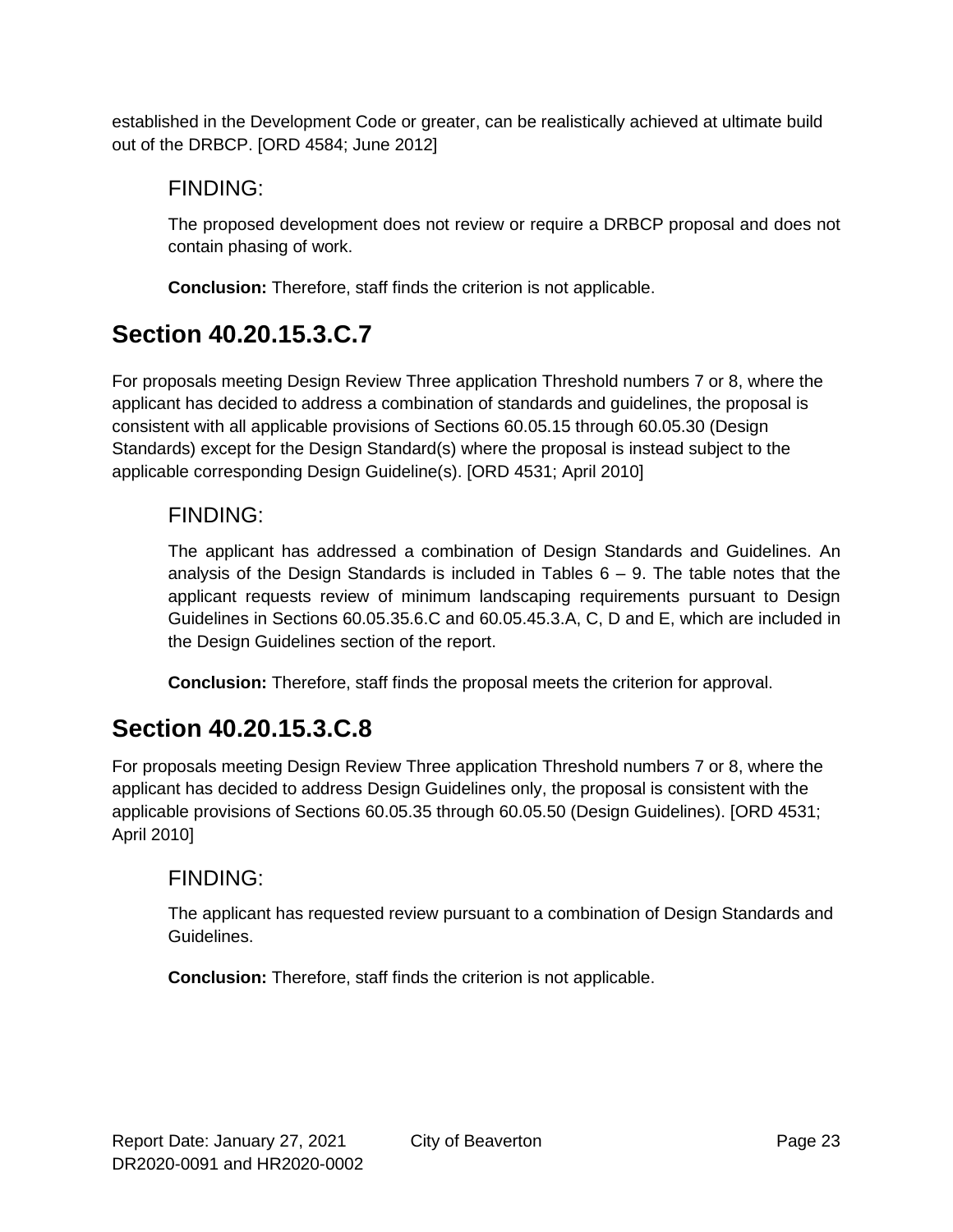## **Section 40.20.15.3.C.9**

Applications and documents related to the request, which will require further City approval, shall be submitted to the City in the proper sequence.

#### FINDING:

All required application materials and documents related to the Design Review Three request have been submitted to the City in the property sequence. A condition of approval is included that requires that the associated land use application HR2020-0002 also be approved.

**Conclusion:** Therefore, staff finds the proposal meets the criterion for approval.

## **CONCLUSION & RECOMMENDATION**

Based on the facts and findings presented, staff recommends APPROVAL of DR2020-0091 Bakery Blocks II, subject to the applicable conditions identified in Attachment D.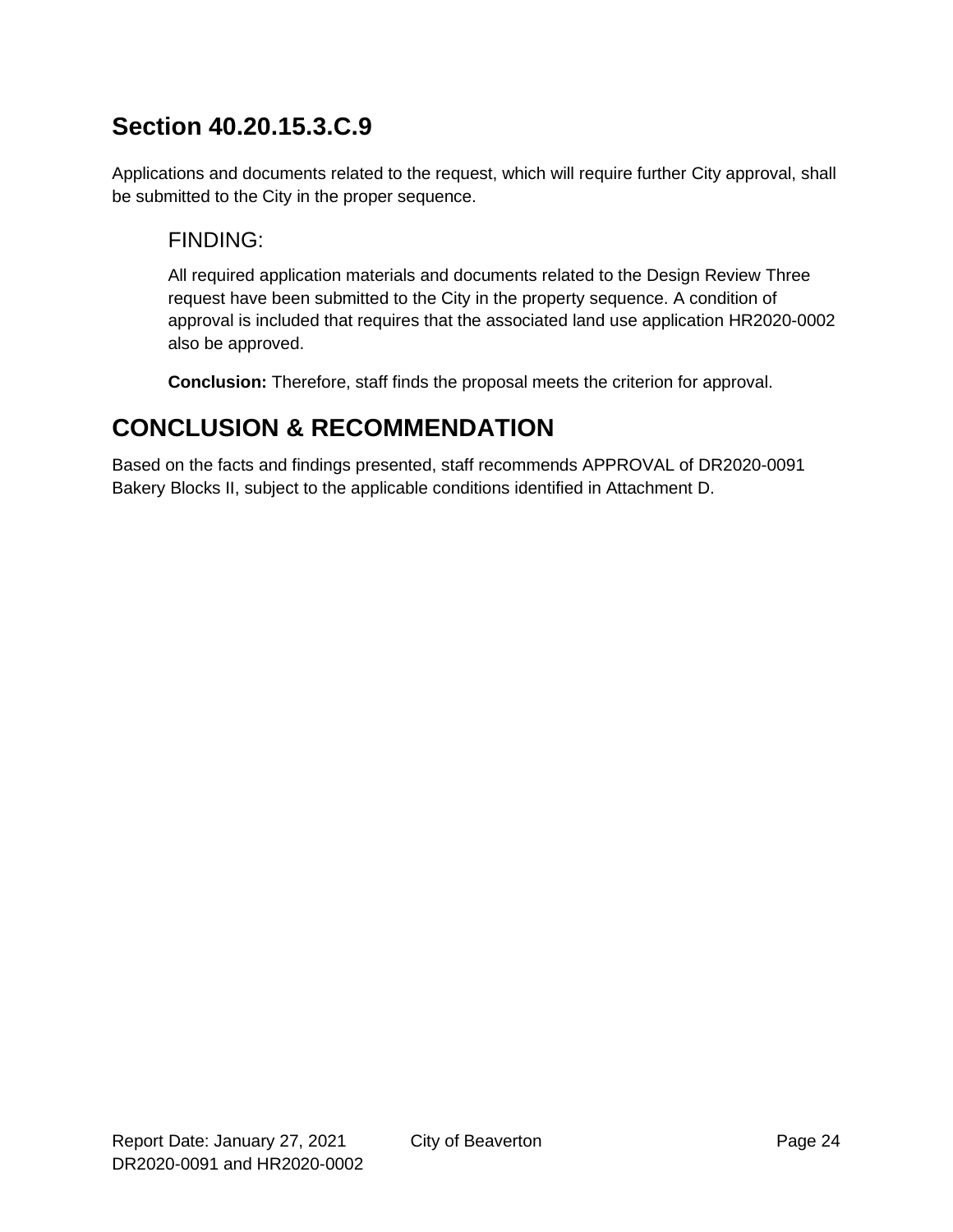# Design Review Standards Analysis:

#### **Table 6: Section 60.05.15 Building Design and Orientation**

| <b>DESIGN STANDARD</b>                                                                                                                  | <b>PROJECT PROPOSAL</b>                                                                                                                                                                                                                                                                                                                                                                                                                                                                | <b>MEETS</b><br><b>STANDARD</b> |
|-----------------------------------------------------------------------------------------------------------------------------------------|----------------------------------------------------------------------------------------------------------------------------------------------------------------------------------------------------------------------------------------------------------------------------------------------------------------------------------------------------------------------------------------------------------------------------------------------------------------------------------------|---------------------------------|
|                                                                                                                                         | <b>Building Articulation and Variety</b>                                                                                                                                                                                                                                                                                                                                                                                                                                               |                                 |
| 60.05.15.1.A<br>Max length of attached<br>residential buildings in<br>residential zones                                                 | The building is not a residential building.                                                                                                                                                                                                                                                                                                                                                                                                                                            | N/A                             |
| 60.05.15.1.B<br>Min 30% articulation                                                                                                    | The building is visible from and within 200<br>feet of adjacent SW Broadway Street, which<br>is a public street. The front (south) elevation<br>of the existing historic building features<br>original architectural characteristics that will<br>be maintained with the renovation and<br>addition of new door openings. The existing<br>architectural details, window placement, and<br>door openings will provide articulation and<br>variety to break up the mass of the building. | <b>Yes</b>                      |
| 60.05.15.1.C<br>Max 40' between<br>architectural features                                                                               | Architectural features, including windows<br>building entrances, changes in material<br>types and off-set walls are spaced less than<br>40 feet apart from each other.                                                                                                                                                                                                                                                                                                                 | <b>Yes</b>                      |
| 60.05.15.1.D<br>Max 150 sq. ft.<br>undifferentiated blank<br>walls facing streets for<br>detached and attached<br>residential buildings | The building is not a residential building.                                                                                                                                                                                                                                                                                                                                                                                                                                            | N/A                             |
|                                                                                                                                         | <b>Roof Forms</b>                                                                                                                                                                                                                                                                                                                                                                                                                                                                      |                                 |
| 60.05.15.2.A<br>Min roof pitch = $4:12$ for<br>sloped roofs                                                                             | The main roof forms is a 5/12 pitch and will<br>be maintained with the reroof.                                                                                                                                                                                                                                                                                                                                                                                                         | <b>Yes</b>                      |
| 60.05.15.2.B<br>Min roof eave $= 12$ " for<br>sloped roofs                                                                              | The existing eaves are approximately 2.5<br>feet.                                                                                                                                                                                                                                                                                                                                                                                                                                      | <b>Yes</b>                      |
| 60.05.15.2.C<br>Flat roofs need parapets                                                                                                | The pharmacy building that is attached to<br>the house has a flat roof and an existing<br>parapet.                                                                                                                                                                                                                                                                                                                                                                                     | <b>Yes</b>                      |
| 60.05.15.2.D<br>New structures or<br>additions to existing                                                                              | No additions to the buildings are proposed.                                                                                                                                                                                                                                                                                                                                                                                                                                            | N/A                             |
| Report Date: January 27, 2021                                                                                                           | City of Beaverton                                                                                                                                                                                                                                                                                                                                                                                                                                                                      | Page 25                         |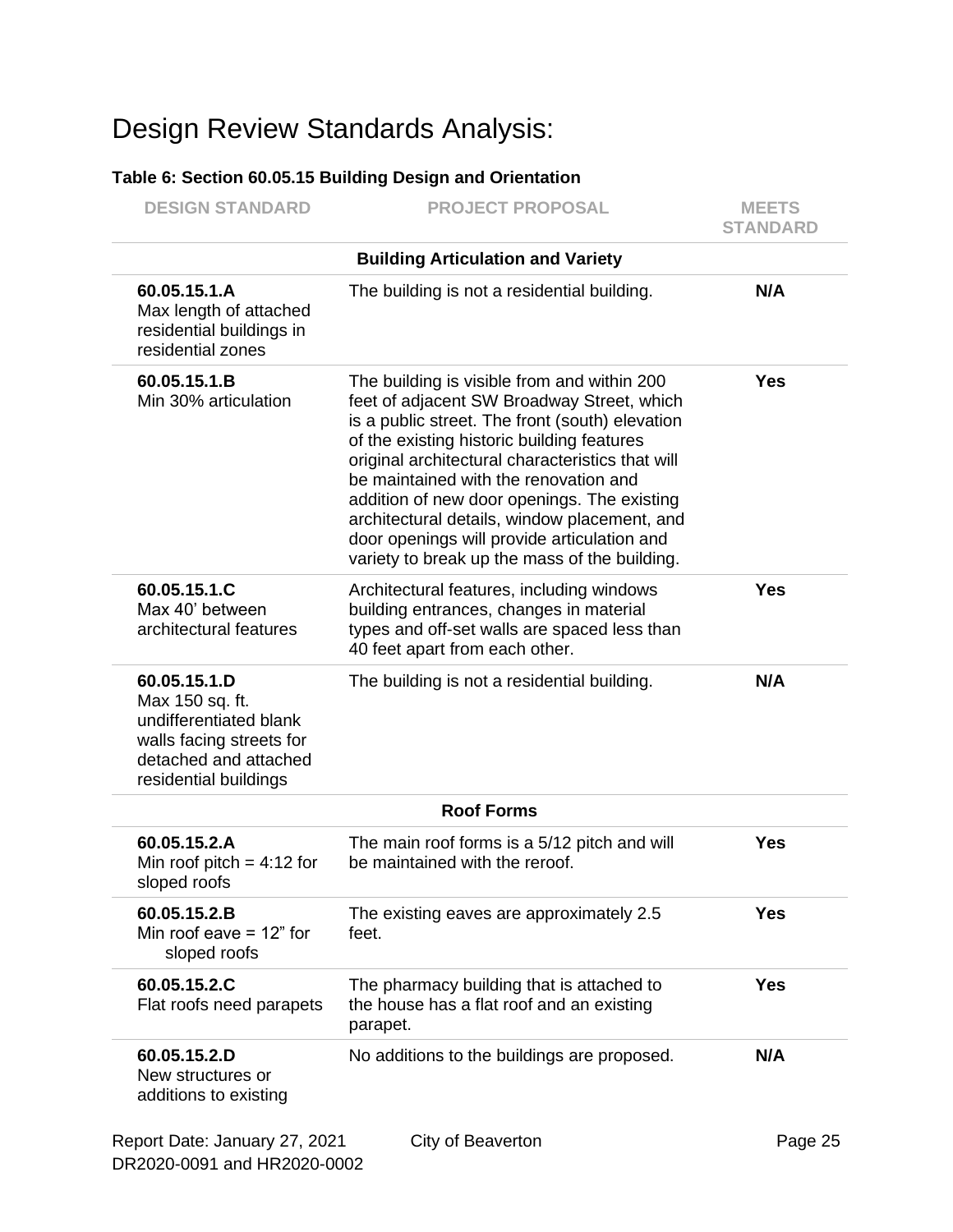| structures shall be similar<br>to existing development<br>roof                                                                                                                                                   |                                                                                                                                                                                                                                                                                                                                                  |                                                 |
|------------------------------------------------------------------------------------------------------------------------------------------------------------------------------------------------------------------|--------------------------------------------------------------------------------------------------------------------------------------------------------------------------------------------------------------------------------------------------------------------------------------------------------------------------------------------------|-------------------------------------------------|
| 60.05.15.2.E<br>4:12 roof standard is not<br>applicable to smaller<br>feature roofs                                                                                                                              | No feature roofs are proposed.                                                                                                                                                                                                                                                                                                                   | N/A                                             |
|                                                                                                                                                                                                                  | <b>Primary Building Entrances</b>                                                                                                                                                                                                                                                                                                                |                                                 |
| 60.05.15.3<br>Weather protection for<br>primary entrance                                                                                                                                                         | The existing building has two entrances, one<br>for the original house structure and the<br>original pharmacy building. Both have<br>covered entrances that will be maintained<br>with the renovations.                                                                                                                                          | <b>Yes</b>                                      |
|                                                                                                                                                                                                                  | <b>Exterior Building Materials</b>                                                                                                                                                                                                                                                                                                               |                                                 |
| 60.05.15.4.A<br>Residential double wall<br>construction                                                                                                                                                          | The proposal does not include any<br>residential uses.                                                                                                                                                                                                                                                                                           | N/A                                             |
| 60.05.15.4.B<br>Maximum 30% of primary<br>elevation to be made of<br>plain, smooth, unfinished<br>concrete, concrete block,<br>plywood and sheet<br>pressboard.                                                  | The building is located in a Multiple Use<br>zone and is subject to the requirement. The<br>historical building has wood siding, brick and<br>finished concrete materials. The proposal<br>includes a new access door on the east side<br>of the attached pharmacy building that will<br>further break up the plain concrete wall.               | <b>Yes</b>                                      |
| 60.05.15.4.C<br>Foundation material shall<br>not be plain, smooth,<br>exposed concrete and<br>concrete block more than<br>three (3) feet above the<br>finished grade level<br>adjacent to the foundation<br>wall | The building is located in a Multiple Use<br>zone and is subject to the requirement. The<br>existing attached pharmacy building has a<br>concrete footing at the base of the brick<br>columns on either side the storefront door<br>and window. The footings will be<br>maintained, treated with pigment and are<br>less than 3 feet from grade. | Yes                                             |
|                                                                                                                                                                                                                  | <b>Roof-Mounted Equipment</b>                                                                                                                                                                                                                                                                                                                    |                                                 |
| 60.05.15.5.A through C<br>All roof-mounted<br>equipment shall be<br>screened from view from<br>adjacent streets or<br>adjacent properties                                                                        | The existing pharmacy building has a flat<br>roof with a parapet wall that obscures the<br>existing rooftop mechanical equipment. The<br>proposal includes a new corrugated metal<br>screening on the rear portion of the original<br>residential structure, that is was added to<br>the house and was not part of the original                  | Yes, pursuant to<br>a Condition of<br>Approval. |
| Report Date: January 27, 2021                                                                                                                                                                                    | City of Beaverton                                                                                                                                                                                                                                                                                                                                | Page 26                                         |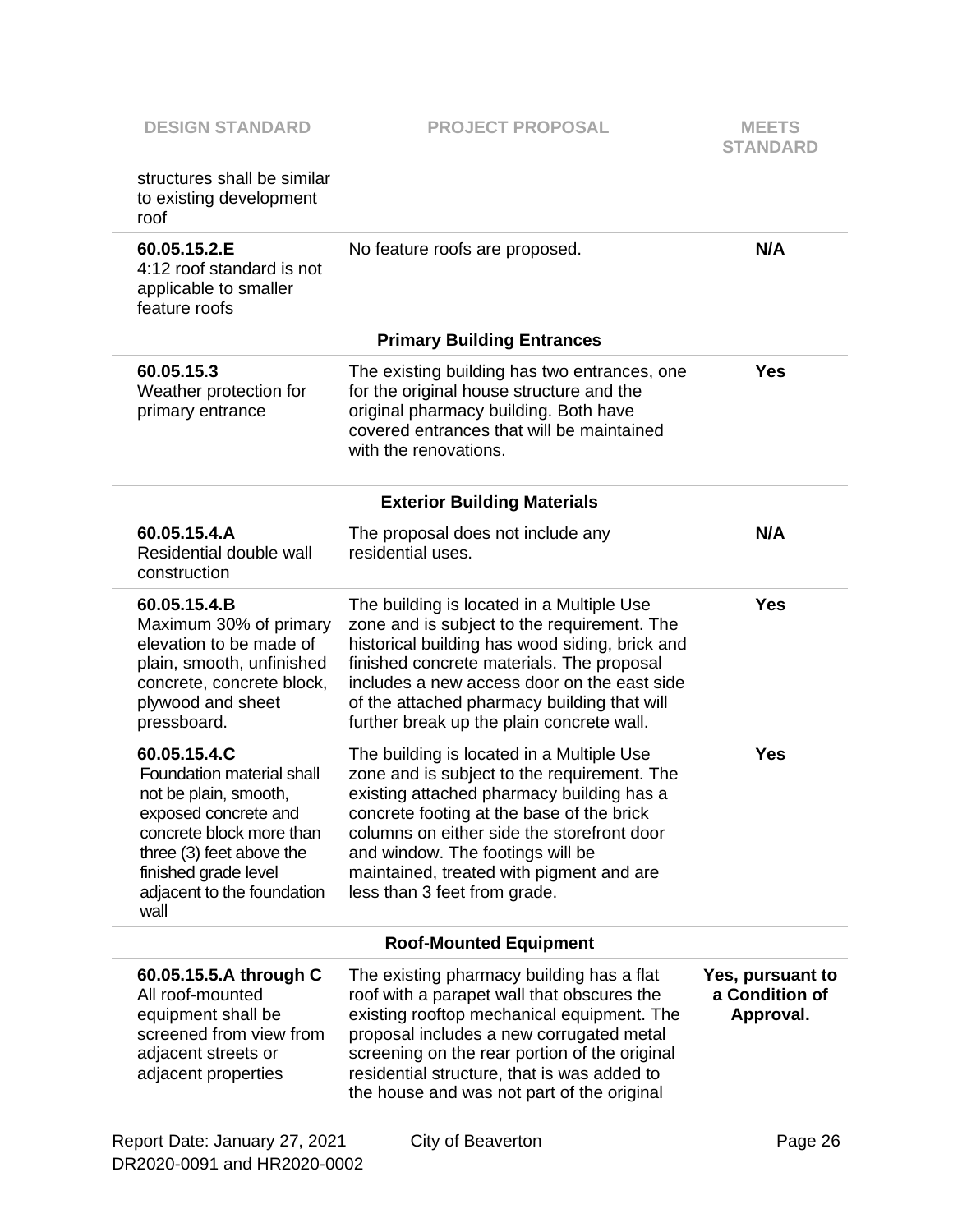|                                                                                                                                                                                 | structure and design. The addition has a flat<br>roof with proposed screening; however, a<br>line of sight diagram was not provided to<br>show that all existing and proposed<br>mechanical elements are screened. Staff<br>recommends a condition of approval that the<br>applicant show compliance with the<br>screening standards of 60.05.15.5.A-C prior<br>to building permit issuance.                                                                                                                                                |                 |
|---------------------------------------------------------------------------------------------------------------------------------------------------------------------------------|---------------------------------------------------------------------------------------------------------------------------------------------------------------------------------------------------------------------------------------------------------------------------------------------------------------------------------------------------------------------------------------------------------------------------------------------------------------------------------------------------------------------------------------------|-----------------|
|                                                                                                                                                                                 | <b>Building Location and Orientation along Streets in MU and Com. Districts</b>                                                                                                                                                                                                                                                                                                                                                                                                                                                             |                 |
| 60.05.15.6.A<br><b>Buildings in Multiple Use</b><br>zones shall occupy a<br>minimum public<br><b>Street along Major</b><br>Pedestrian Routes.                                   | The subject site abuts a Class 2 Major<br>Pedestrian Route; therefore, 35 percent of<br>the street frontage should be occupied by a<br>building. The site was approved for a lot<br>consolidation for three properties under<br>common ownership. There are four existing<br>buildings that are attached, and three<br>occupy the street frontage abutting the<br>sidewalk. The original house the subject lot<br>is the only one setback from the street.<br>Therefore, the site meets the minimum 35<br>percent street frontage standard. | <b>Yes</b>      |
| 60.05.15.6.B<br><b>Buildings in Commercial</b><br>zones shall occupy a<br>minimum of 35 percent<br>public street frontage<br>where a parcel exceeds<br>60,000 gross square feet | The subject site is located in a Multiple Use<br>zoning district.                                                                                                                                                                                                                                                                                                                                                                                                                                                                           | N/A             |
| 60.05.15.6.C<br>20 feet from frontage<br>property line and area<br>should be landscaped                                                                                         | The original house structure is located<br>approximately 15 feet from the frontage. The<br>area was landscaped, and the proposal<br>includes new pavers in the whole front yard<br>areas. The applicant has requested review<br>under the guidelines.                                                                                                                                                                                                                                                                                       | See Guidelines. |
| 60.05.15.6.D<br>Building on corner lots<br>with multiple Major<br><b>Pedestrian Routes</b>                                                                                      | The building is not located on a corner.                                                                                                                                                                                                                                                                                                                                                                                                                                                                                                    | N/A             |
| 60.05.15.6.D<br>Primary entrance<br>required                                                                                                                                    | The existing building has two primary<br>entrances with direct access to the sidewalk<br>on SW Broadway Street.                                                                                                                                                                                                                                                                                                                                                                                                                             | N/A             |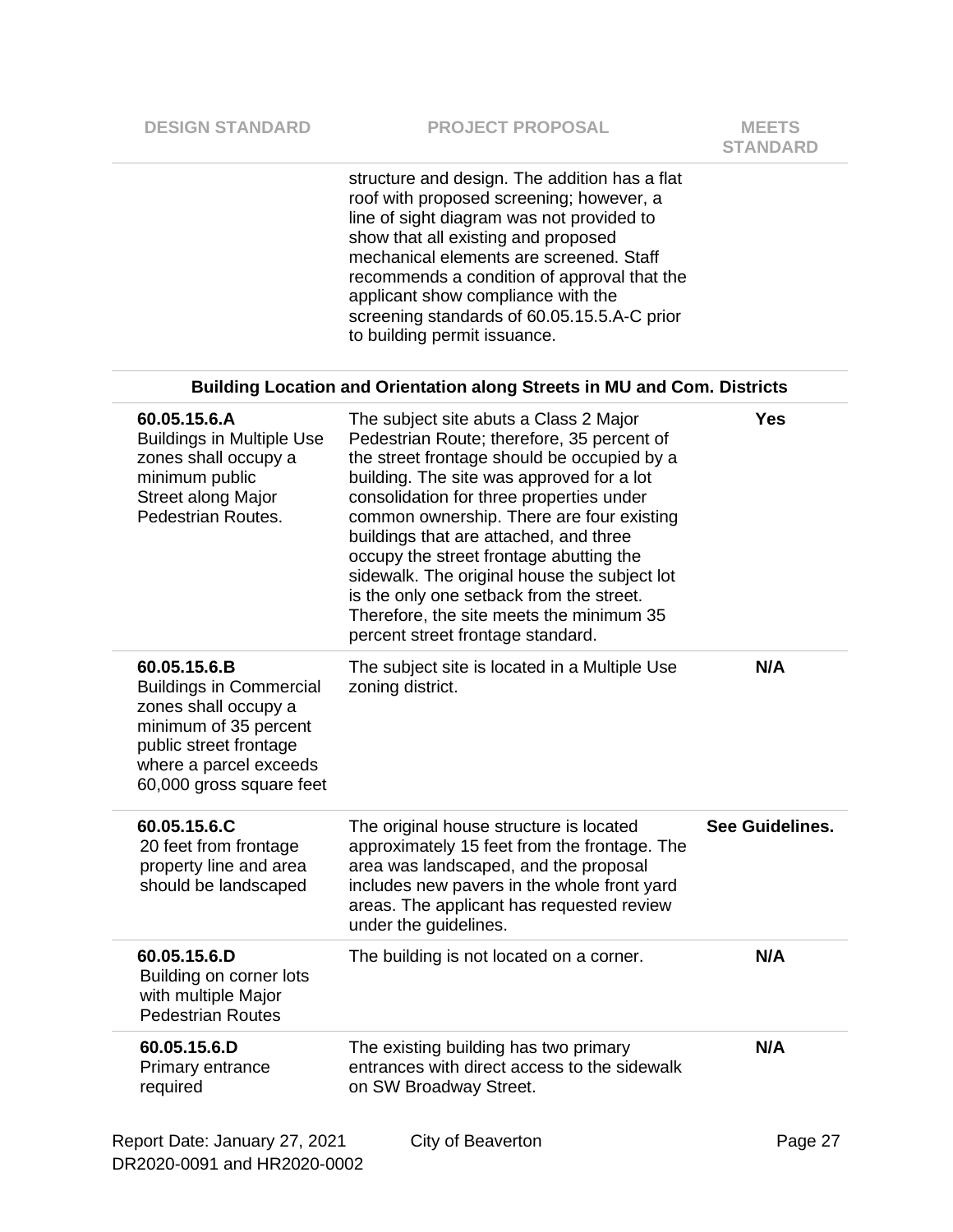| <b>DESIGN STANDARD</b>                                             | <b>PROJECT PROPOSAL</b>                                                                                                                                                                                                                                                                                                                                                                                                | <b>MEETS</b><br><b>STANDARD</b> |
|--------------------------------------------------------------------|------------------------------------------------------------------------------------------------------------------------------------------------------------------------------------------------------------------------------------------------------------------------------------------------------------------------------------------------------------------------------------------------------------------------|---------------------------------|
| 60.05.15.6.E<br>Secondary entrances                                | The proposal includes a new secondary<br>entrance from the original pharmacy building<br>to the proposed courtyard in front of the<br>original residence.                                                                                                                                                                                                                                                              | Yes                             |
|                                                                    | <b>Building Scale along Major Pedestrian Routes</b>                                                                                                                                                                                                                                                                                                                                                                    |                                 |
| 60.05.15.7.A through C<br>22' Height Minimum<br>60' Height Maximum | The subject site abuts a Major Pedestrian<br>Route. The pharmacy building is a historic<br>structure that does not meet the height<br>requirements at approximately 13 feet;<br>however, the building height will be<br>maintained.                                                                                                                                                                                    | <b>Yes</b>                      |
|                                                                    | The original residential building has an<br>overall height of 27 feet at approximate 15<br>feet from the front property line. The building<br>meets the height requirement and will be<br>maintained.                                                                                                                                                                                                                  |                                 |
|                                                                    | <b>Ground Floor Elevation on Commercial and Multiple Use Buildings</b>                                                                                                                                                                                                                                                                                                                                                 |                                 |
| 60.05.15.8.A<br>Minimum glazing                                    | The existing building will have the windows<br>replaced with new windows of the same size<br>and style. The building has an approximate<br>surface area of 524 square feet, which<br>would require a minimum of 183.4 square<br>feet of area permanently treated with glazing<br>or doors. The building has a total of 219<br>square feet treated with windows and doors<br>for a total of 41 percent of the building. | Yes                             |
| 60.05.15.8.A<br>Minimum weather<br>protection                      | The original pharmacy building has an<br>existing fabric canopy that extends over the<br>sidewalk for the length of the storefront<br>system. This canopy will be maintained and<br>exceeds the 35 percent coverage required.                                                                                                                                                                                          | Yes                             |
|                                                                    | <b>Compact Detached Housing Design</b>                                                                                                                                                                                                                                                                                                                                                                                 |                                 |
| 60.05.15.9.A-K                                                     | Compact Detached Housing is not<br>proposed.                                                                                                                                                                                                                                                                                                                                                                           | N/A                             |
|                                                                    | Ground floor elevations on eligible residential-only buildings                                                                                                                                                                                                                                                                                                                                                         |                                 |
| 60.05.15.10.A                                                      | The proposal does not include any<br>residential uses.                                                                                                                                                                                                                                                                                                                                                                 | N/A                             |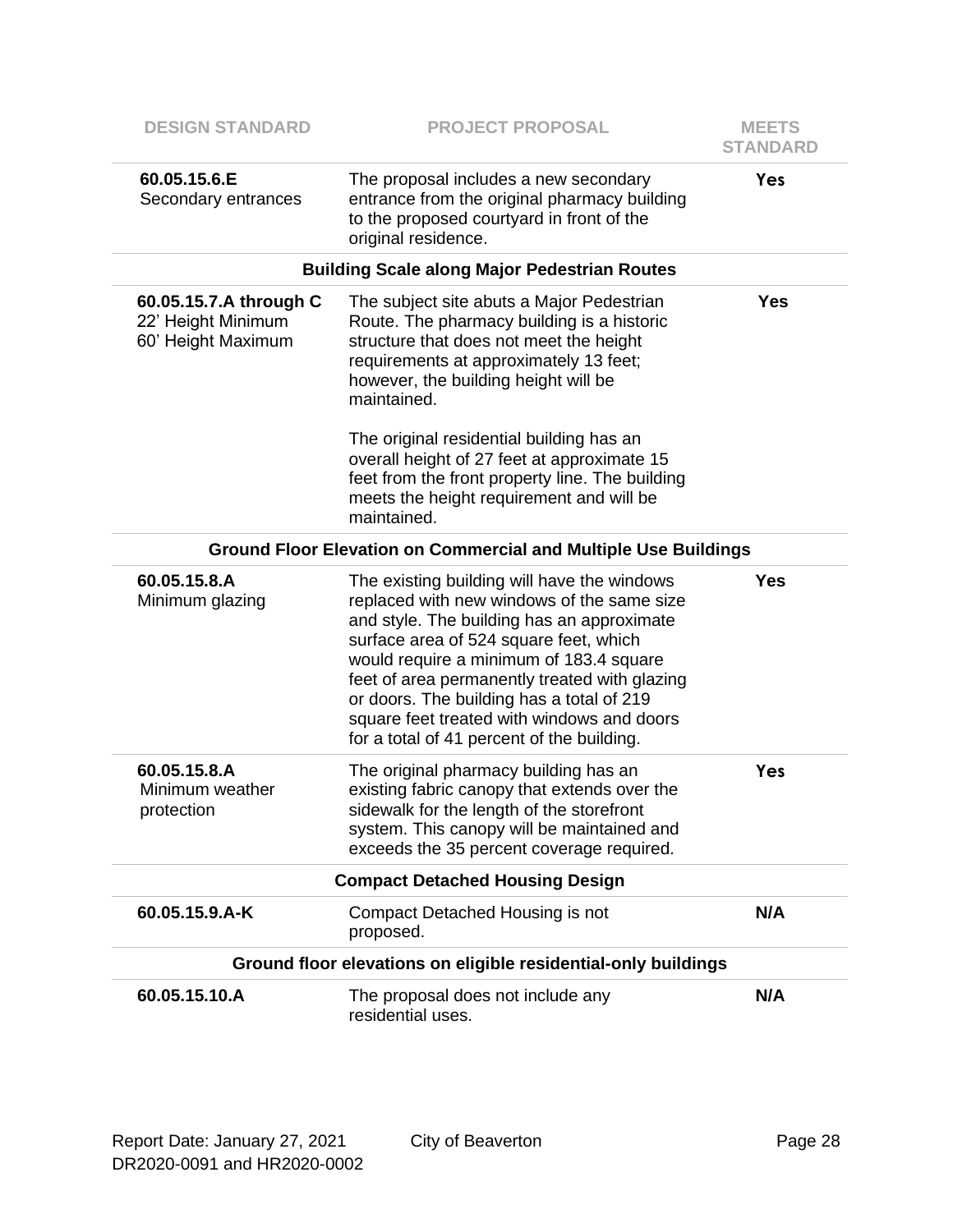| <b>DESIGN STANDARD</b>                                                                | <b>PROJECT</b><br><b>PROPOSAL</b>                                                                                                                                                                                                                                                                                                                                                                                                                                                                                                                                                  | <b>MEETS</b><br><b>STANDARD</b>                       |
|---------------------------------------------------------------------------------------|------------------------------------------------------------------------------------------------------------------------------------------------------------------------------------------------------------------------------------------------------------------------------------------------------------------------------------------------------------------------------------------------------------------------------------------------------------------------------------------------------------------------------------------------------------------------------------|-------------------------------------------------------|
|                                                                                       | Connections to the public street system                                                                                                                                                                                                                                                                                                                                                                                                                                                                                                                                            |                                                       |
| 60.05.20.1<br>Connect on-site<br>circulation to existing and<br>planned street system | The on-site circulation system consists of a<br>pedestrian walkway to the original residence<br>and direct access to the original pharmacy<br>building from the sidewalk on SW Broadway<br>Street. Vehicular circulation can access the<br>rear of the building through an existing<br>easement from SW Hall Boulevard to SW<br>East Street.                                                                                                                                                                                                                                       | <b>Yes</b>                                            |
|                                                                                       | Loading Areas, solid waste facilities and similar improvements                                                                                                                                                                                                                                                                                                                                                                                                                                                                                                                     |                                                       |
| 60.05.20.2.A<br>Screen from public view                                               | The proposed waste and recycling storage<br>area is located at the rear of the property<br>and the applicant states that the waste<br>facilities will not be visible from the public<br>street.<br>The existing building has an area at the rear<br>used for loading and waste and recycling.<br>The site is accessed from an easement and<br>a portion of the rear portion of the lot can be<br>seen from SW East Street. A condition of<br>approval is proposed to require that all<br>waste and recycling be maintained inside<br>the structure or in an enclosed storage area. | Yes, pursuant to<br>a Condition of<br><b>Approval</b> |
| 60.05.20.2.B<br>Loading areas screening                                               | A new loading door is proposed at the rear<br>of the building and because of the location<br>of the door centered on the rear of the<br>structure, it is not visible from SW Canyon<br>Road or SW East Street.                                                                                                                                                                                                                                                                                                                                                                     | <b>Yes</b>                                            |
| 60.05.20.2.C<br>Screening with walls,<br>hedge, wood                                  | The service area is located at the rear of the<br>building and located in an area that is not<br>visible from SW Canyon Road or SW East<br>Street. However, there is a possibility that if<br>the storage, waste or loading area extends<br>further to the north it may be visible from SW<br>East Street.<br>A condition of approval is proposed to<br>require that all storage or waste and<br>recycling be maintained inside the structure<br>or in an enclosed storage area.                                                                                                   | Yes, pursuant to<br>a Condition of<br><b>Approval</b> |
| 60.05.20.2.D<br>Chain-link screening                                                  | Chain link screening is not proposed for<br>screening.                                                                                                                                                                                                                                                                                                                                                                                                                                                                                                                             | N/A                                                   |
| Report Date: January 27, 2021                                                         | City of Beaverton                                                                                                                                                                                                                                                                                                                                                                                                                                                                                                                                                                  | Page 29                                               |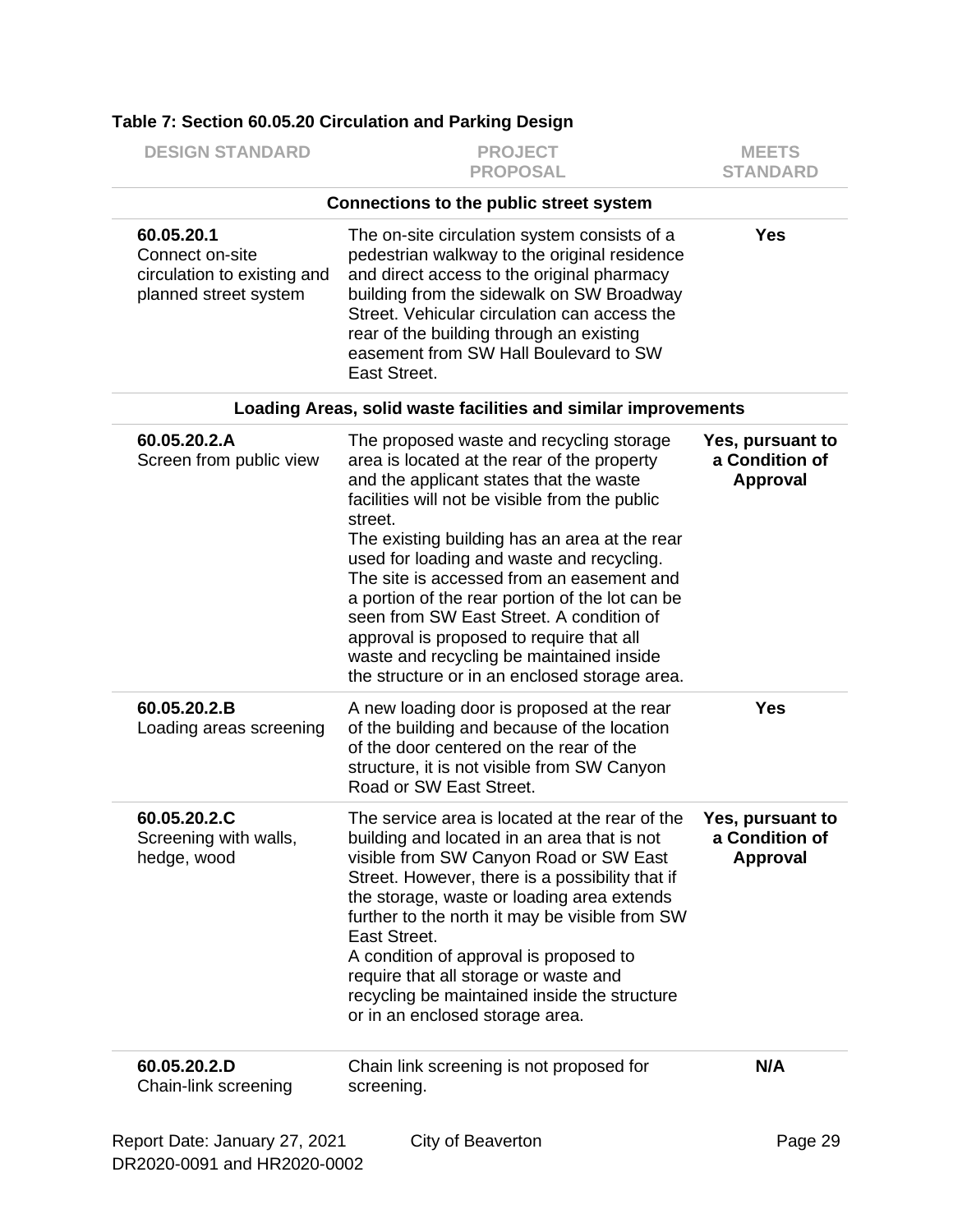| <b>DESIGN STANDARD</b>                                           | <b>PROJECT</b><br><b>PROPOSAL</b>                                                                                                                                                                                                                                                                                                                                                                | <b>MEETS</b><br><b>STANDARD</b> |
|------------------------------------------------------------------|--------------------------------------------------------------------------------------------------------------------------------------------------------------------------------------------------------------------------------------------------------------------------------------------------------------------------------------------------------------------------------------------------|---------------------------------|
| prohibited                                                       |                                                                                                                                                                                                                                                                                                                                                                                                  |                                 |
| 60.05.20.2.E<br>Screening of loading<br>waived in some zones.    | The new loading door at the rear of the<br>structure if not visible from the street;<br>however, the applicant states that the<br>loading vehicles will be smaller sprinter vans<br>or similar due to the proposed business<br>needs. The smaller vans can maneuver to<br>the loading area and not impede the<br>easement and would not be visible from SW<br>East Street.                       | <b>Yes</b>                      |
|                                                                  | <b>Pedestrian Circulation</b>                                                                                                                                                                                                                                                                                                                                                                    |                                 |
| 60.05.20.3.A -C<br>Direct connection to<br>pedestrian facilities | The subject site is located adjacent to SW<br>Broadway Street. The applicant's plans<br>show onsite pedestrian walkways connect to<br>the surrounding public pedestrian circulation<br>system. A direct walkway connection has<br>been provided to the original residence<br>entrance and the pharmacy building can be<br>accessed directly from the sidewalk adjacent<br>to SW Broadway Street. | <b>Yes</b>                      |
| 60.05.20.3.D-F<br>Pedestrian paths through<br>parking lots       | The site does not have any existing parking<br>lot and one is not proposed.                                                                                                                                                                                                                                                                                                                      | N/A                             |
|                                                                  | <b>Street frontages and parking areas</b>                                                                                                                                                                                                                                                                                                                                                        |                                 |
| 60.05.20.4.A<br>Surface parking lot<br>abutting a public street  | A parking lot abutting a street is not<br>proposed.                                                                                                                                                                                                                                                                                                                                              | N/A                             |
|                                                                  | <b>Parking area landscaping</b>                                                                                                                                                                                                                                                                                                                                                                  |                                 |
| 60.05.20.5.A-D<br>Landscape planters in<br>parking lots.         | A parking lot is not proposed.                                                                                                                                                                                                                                                                                                                                                                   | N/A                             |
|                                                                  | Off-Street parking frontages in Multiple Use zones                                                                                                                                                                                                                                                                                                                                               |                                 |
| 60.05.20.6.A<br>Off street parking location                      | The site is a Multiple Use zoned property;<br>however, the site is located in Regional<br>Center Parking area 1 and no parking is<br>required.                                                                                                                                                                                                                                                   | N/A                             |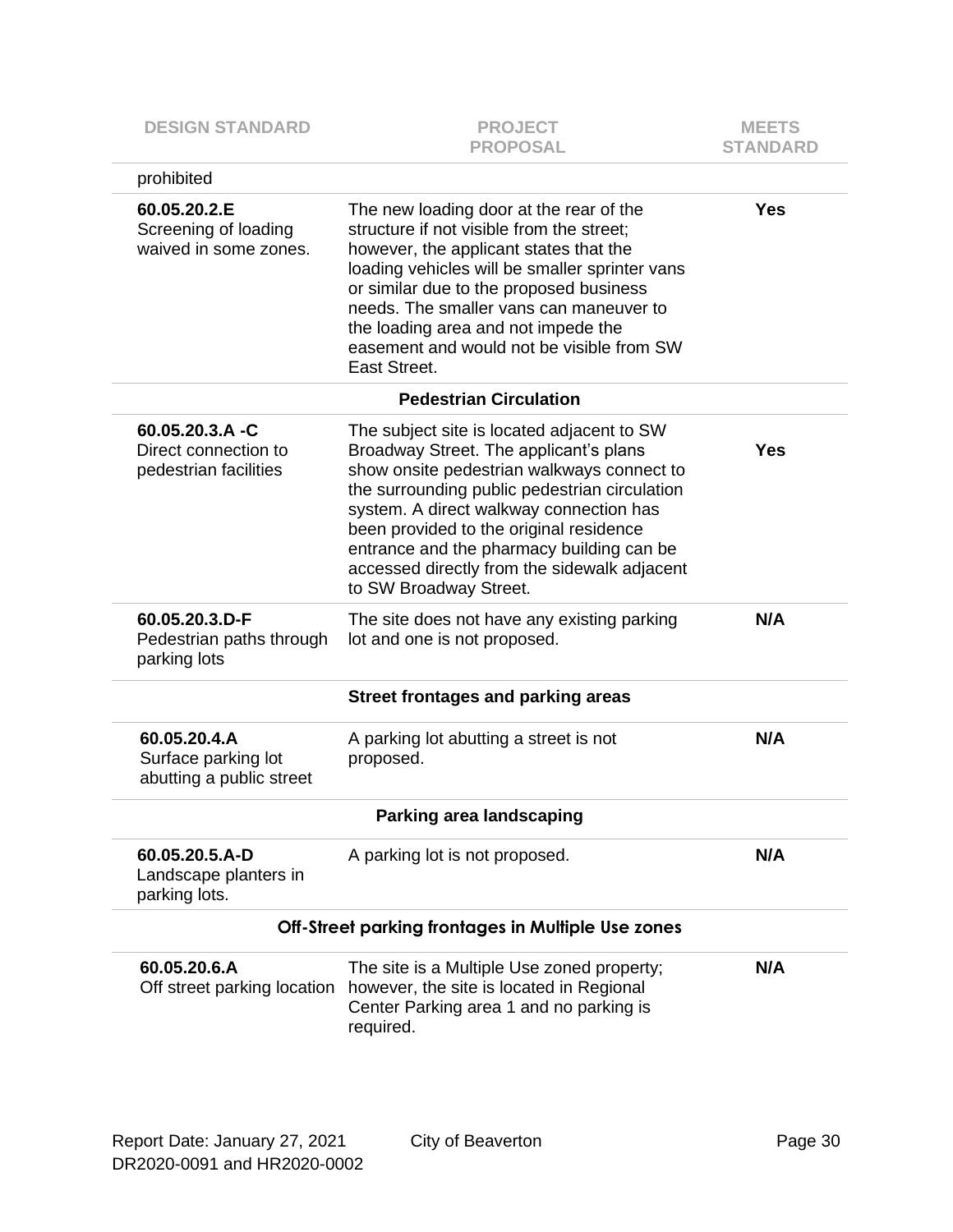| <b>DESIGN STANDARD</b>                                                                   | <b>PROJECT</b><br><b>PROPOSAL</b>                                                                                                                               | <b>MEETS</b><br><b>STANDARD</b> |
|------------------------------------------------------------------------------------------|-----------------------------------------------------------------------------------------------------------------------------------------------------------------|---------------------------------|
|                                                                                          | Sidewalks along streets and primary building elevations in Commercial and Multiple<br>Use zones                                                                 |                                 |
| 60.05.20.7.A-C<br>Sidewalk and walkways<br>locations                                     | There is an existing sidewalk abutting the<br>front property line that will be maintained<br>and connected to the building entrances.                           | <b>Yes</b>                      |
|                                                                                          | Connect on-site buildings, parking, and other improvements with identifiable streets<br>and drive aisles in Residential, Multiple-Use, and Commercial Districts |                                 |
| $60.05.20.8.A - B$<br>Drive aisles to be designed<br>as public streets, if<br>applicable | No drive aisles are designed as public<br>streets.                                                                                                              | N/A                             |
|                                                                                          | Ground floor uses in parking structures                                                                                                                         |                                 |
| 60.05.20.9.A<br><b>Parking Structures</b>                                                | No parking structures are proposed.                                                                                                                             | N/A                             |
|                                                                                          | Table 8: Landscaping, Open Space, and Natural Areas Design Standards                                                                                            |                                 |
| <b>DESIGN STANDARD</b>                                                                   | <b>PROJECT</b>                                                                                                                                                  | <b>MEETS</b>                    |
|                                                                                          | <b>PROPOSAL</b>                                                                                                                                                 | <b>STANDARD</b>                 |
|                                                                                          | <b>Minimum Residential Landscaping</b>                                                                                                                          |                                 |
| 60.05.25.1-4<br>Minimum Landscape Area residential uses.<br>for residential proposals    | This is a commercial building with no                                                                                                                           | N/A                             |
|                                                                                          | Minimum landscape requirements for non-residential developments and Mixed Use<br><b>Development</b>                                                             |                                 |
| 60.05.25.5.A<br>Minimum 10 percent<br>landscaping in Multiple<br>Use districts           | The applicant is requesting review pursuant<br>to the Design Guidelines.                                                                                        | <b>See Guidelines</b>           |
| 60.05.25.5.B<br>Landscape materials                                                      | The applicant is requesting review pursuant<br>to the Design Guidelines.                                                                                        | <b>See Guidelines</b>           |
| 60.05.25.5.C<br><b>Pedestrian Plaza</b>                                                  | A pedestrian plaza is not proposed.                                                                                                                             | N/A                             |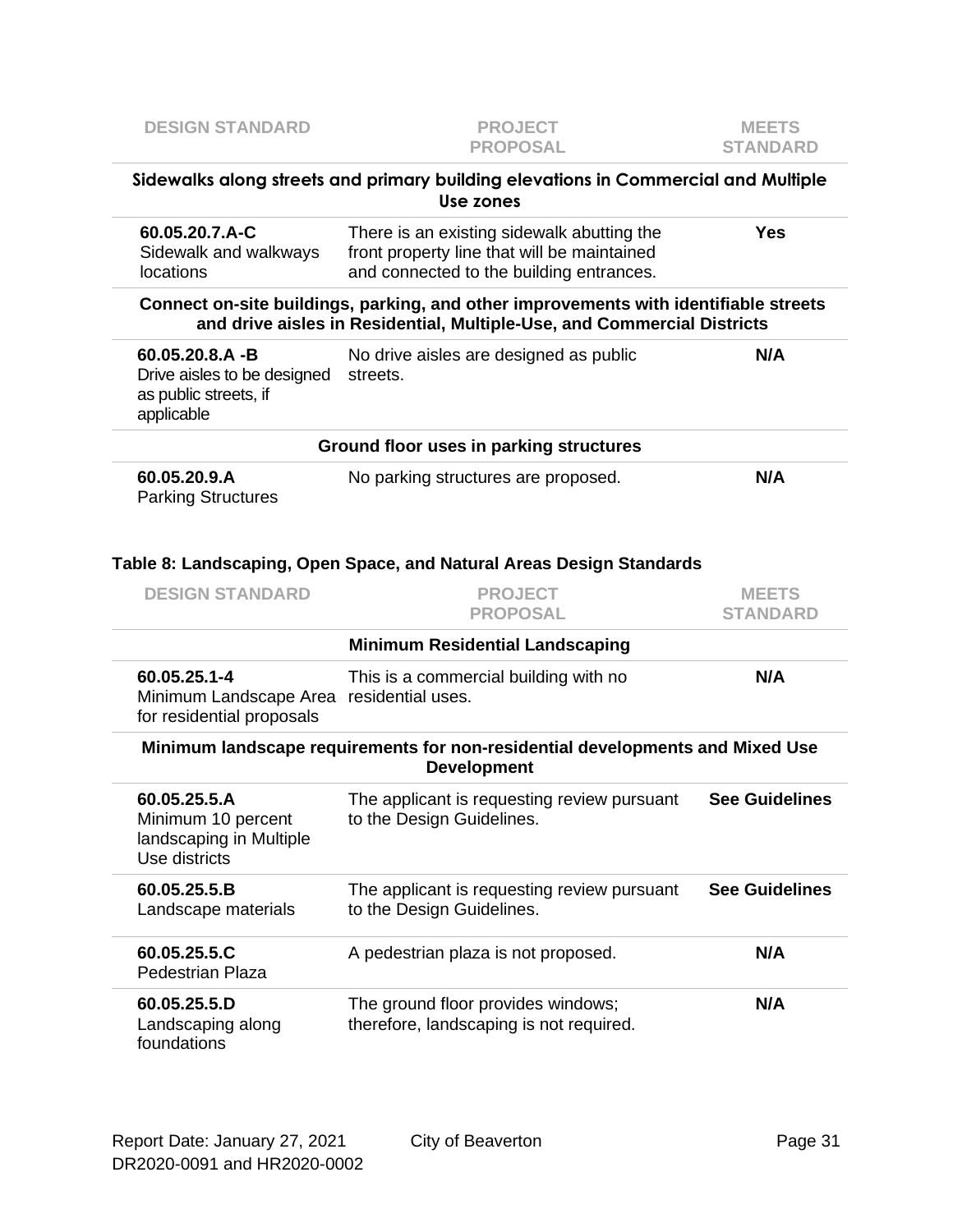| <b>DESIGN STANDARD</b>                                       | <b>PROJECT</b><br><b>PROPOSAL</b>                                                                                                                                                                                                                        | <b>MEETS</b><br><b>STANDARD</b> |
|--------------------------------------------------------------|----------------------------------------------------------------------------------------------------------------------------------------------------------------------------------------------------------------------------------------------------------|---------------------------------|
|                                                              | <b>Common Greens</b>                                                                                                                                                                                                                                     |                                 |
| 60.05.25.6.A<br><b>Common Greens</b>                         | No common greens are proposed.                                                                                                                                                                                                                           | N/A                             |
|                                                              | <b>Shared Courts for Compact Detached Housing</b>                                                                                                                                                                                                        |                                 |
| 60.05.25.7.A-B<br><b>Shared courts</b>                       | Compact Detached housing is not proposed.                                                                                                                                                                                                                | N/A                             |
|                                                              | <b>Retaining Walls</b>                                                                                                                                                                                                                                   |                                 |
| 60.05.25.8<br>Retaining walls                                | No retaining walls are proposed.                                                                                                                                                                                                                         | N/A                             |
|                                                              | <b>Fences and Walls</b>                                                                                                                                                                                                                                  |                                 |
| 60.05.25.9.A<br>Common materials                             | There is a new fence proposed at the front<br>of the new paver patio area in front of the<br>original residence. The fence is metal picket<br>fence and painted black.                                                                                   | <b>Yes</b>                      |
| 60.05.25.9.B<br>Chain link fencing                           | The rear yard will have a chain link fence for<br>security purposes, slats will be included.                                                                                                                                                             | <b>Yes</b>                      |
| 60.05.25.9.C<br>Masonry fence                                | A masonry fence is not proposed.                                                                                                                                                                                                                         | N/A                             |
| 60.05.25.9.D<br>Fencing in Industrial<br>districts           | The subject property is not located in an<br>industrial district.                                                                                                                                                                                        | N/A                             |
| 60.05.25.9.E<br>Fence location and height                    | The fence in the front yard may be permitted<br>up to six feet in a required front yard along<br>designated Collector and Arterial streets.<br>Southwest Broadway Street is a Collector<br>Street and the fence in the front yard is 3'-6"<br>in height. | <b>Yes</b>                      |
|                                                              | <b>Minimize Significant Changes To Existing On-Site Surface Contours</b><br><b>At Residential Property Lines</b>                                                                                                                                         |                                 |
| 60.05.25.10.A<br>Minimize grade changes                      | The sites existing topography is virtually flat<br>in nature, so on-site grading will<br>be minimalized as a result. The property<br>also does not abut any residential<br>properties.                                                                   | N/A                             |
| 60.05.25.10.B<br>Grading adjacent to<br>significant trees    | The subject site does not contain any<br>existing trees. Additionally, there are<br>no existing significant trees on adjacent                                                                                                                            | N/A                             |
| Report Date: January 27, 2021<br>DR2020-0091 and HR2020-0002 | City of Beaverton                                                                                                                                                                                                                                        | Page 32                         |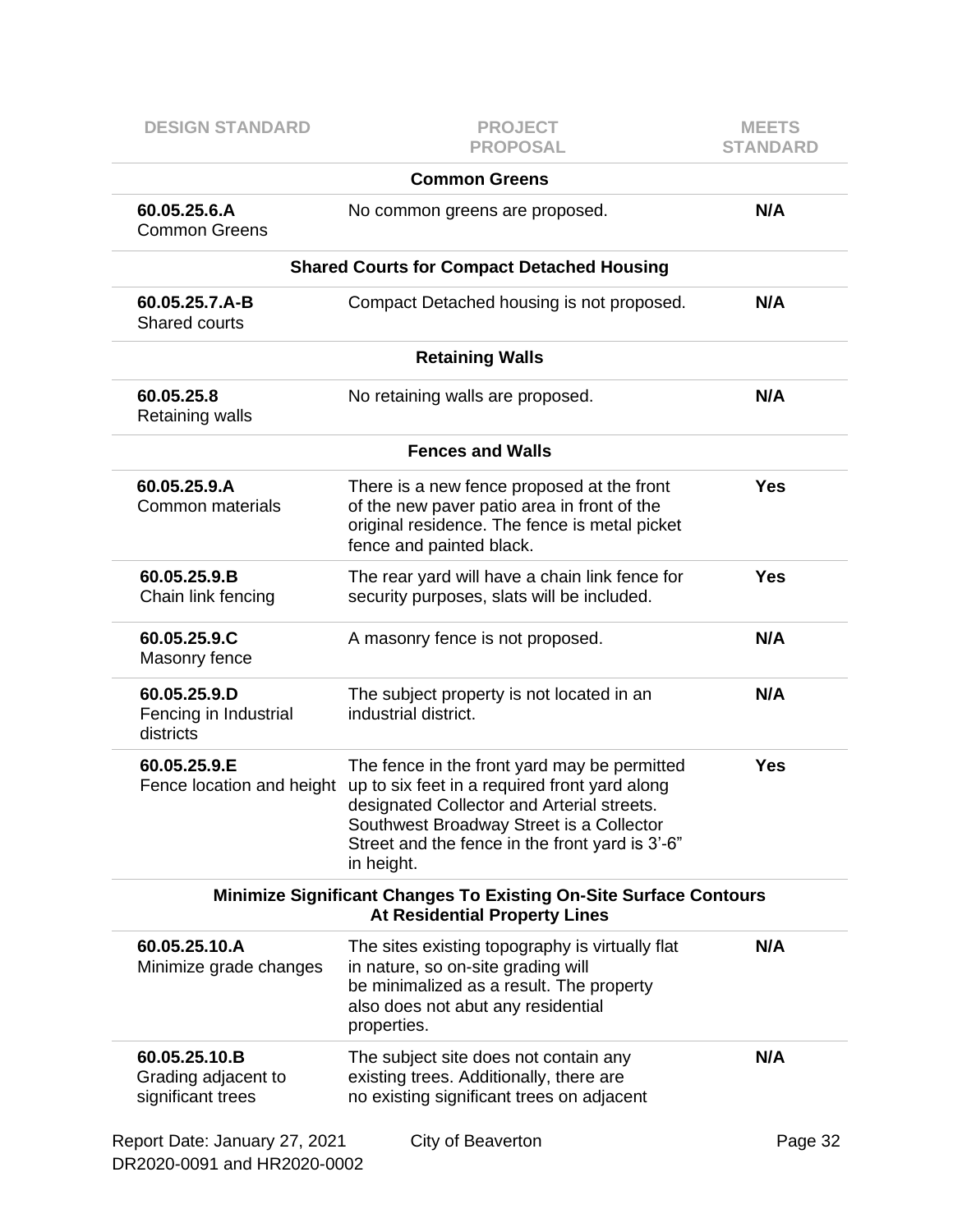| <b>DESIGN STANDARD</b>                                                        | <b>PROJECT</b><br><b>PROPOSAL</b>                                                                                                                                                                   | <b>MEETS</b><br><b>STANDARD</b> |  |  |  |
|-------------------------------------------------------------------------------|-----------------------------------------------------------------------------------------------------------------------------------------------------------------------------------------------------|---------------------------------|--|--|--|
|                                                                               | properties within 25 feet of the subject site<br>that would be impacted by the proposed<br>grading.                                                                                                 |                                 |  |  |  |
|                                                                               | Integrate water quality, quantity, or both facilities                                                                                                                                               |                                 |  |  |  |
| 60.05.25.11<br>Location of facilities                                         | The proposal does not include a LIDA<br>facility.                                                                                                                                                   | N/A                             |  |  |  |
|                                                                               | <b>Natural Areas</b>                                                                                                                                                                                |                                 |  |  |  |
| 60.05.25.12<br>No encroachment into<br>buffer areas.                          | No natural areas exist on site and is a fully<br>developed site in the downtown.                                                                                                                    | N/A                             |  |  |  |
|                                                                               | <b>Landscape Buffering Requirements</b>                                                                                                                                                             |                                 |  |  |  |
| 60.05.25.13<br>Landscape buffering<br>between contrasting<br>zoning districts | The subject site is zoned RC-OT the<br>surrounding properties abutting or across<br>the street are also Regional Center zoning<br>designations; therefore, a landscaping buffer<br>is not required. | N/A                             |  |  |  |

## **Table 9: Section 60.05.30 Light Design Standards**

| <b>DESIGN STANDARD</b>                                                                            | <b>PROJECT</b><br><b>PROPOSAL</b>                                                                                                                                                                                                                                                                                                                               | <b>MEETS</b><br><b>STANDARD</b>                |
|---------------------------------------------------------------------------------------------------|-----------------------------------------------------------------------------------------------------------------------------------------------------------------------------------------------------------------------------------------------------------------------------------------------------------------------------------------------------------------|------------------------------------------------|
|                                                                                                   | Adequate on-site lighting and minimize glare on adjoining properties                                                                                                                                                                                                                                                                                            |                                                |
| $60.05.30.1.A - B$<br>Lighting complies with the<br>City's Technical Lighting<br><b>Standards</b> | The existing buildings have lighting near the<br>entrances and the proposal includes new<br>lighting over the new paver area. A condition<br>of approval is proposed to provide a<br>photometric plan showing that the lighting<br>levels are consistent with the City's<br>Technical Lighting Standards for lighting<br>with a greater than 90 degree cut off. | Yes, pursuant to<br>a Condition of<br>Approval |
| 60.05.30.1.C<br>Lighting of Ped Plazas                                                            | No pedestrian plazas are proposed.                                                                                                                                                                                                                                                                                                                              | N/A                                            |
| 60.05.30.1.D<br>Lighting of building<br>entrances                                                 | The applicant's lighting plan shows lighting<br>at building entrances.                                                                                                                                                                                                                                                                                          | Yes                                            |
| 60.05.30.1.E<br>Canopy lighting recessed                                                          | Canopy lighting is existing at the original<br>pharmacy building and will be maintained.                                                                                                                                                                                                                                                                        | Yes                                            |
|                                                                                                   | Pedestrian-scale on-site lighting                                                                                                                                                                                                                                                                                                                               |                                                |
| 60.05.30.2.A                                                                                      | The proposal does not include pole mounted                                                                                                                                                                                                                                                                                                                      | N/A                                            |
| Report Date: January 27, 2021<br>DR2020-0091 and HR2020-0002                                      | City of Beaverton                                                                                                                                                                                                                                                                                                                                               | Page 33                                        |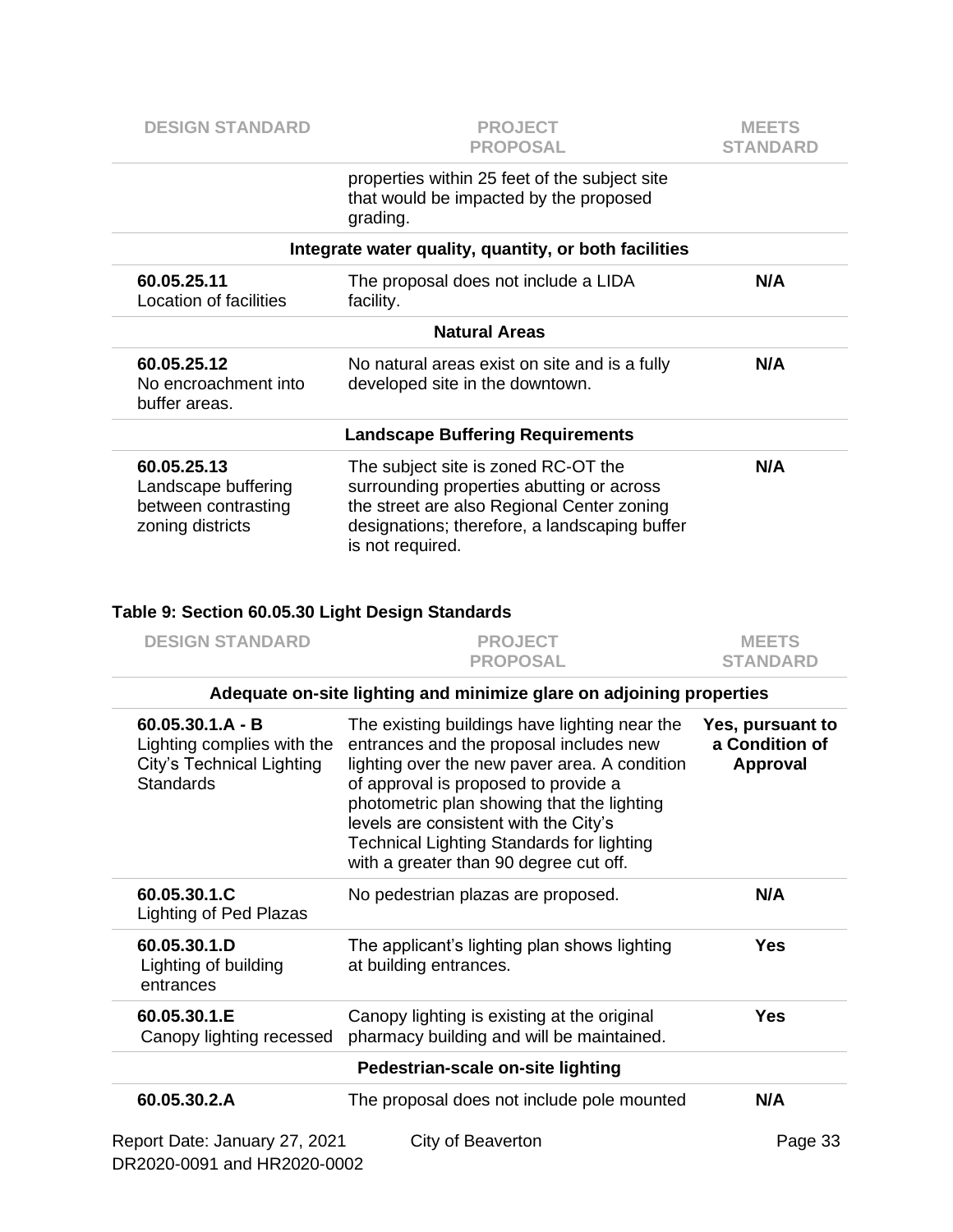| Pole mounted luminaires                      | <b>luminaires</b>                                                                                                                                                                                                      |                                                |
|----------------------------------------------|------------------------------------------------------------------------------------------------------------------------------------------------------------------------------------------------------------------------|------------------------------------------------|
| 60.05.30.2.B<br>Non-Pole Mounted<br>Lighting | The new string lights at the plaza comply<br>with the City's Technical Lighting Standards<br>and cut sheets have been provided.<br>A condition of approval has been proposed<br>requiring an updated photometric plan. | Yes, pursuant to<br>a Condition of<br>Approval |
| 60.05.30.2.C<br><b>Lighted Bollards</b>      | Lighted bollards are not proposed.                                                                                                                                                                                     | N/A                                            |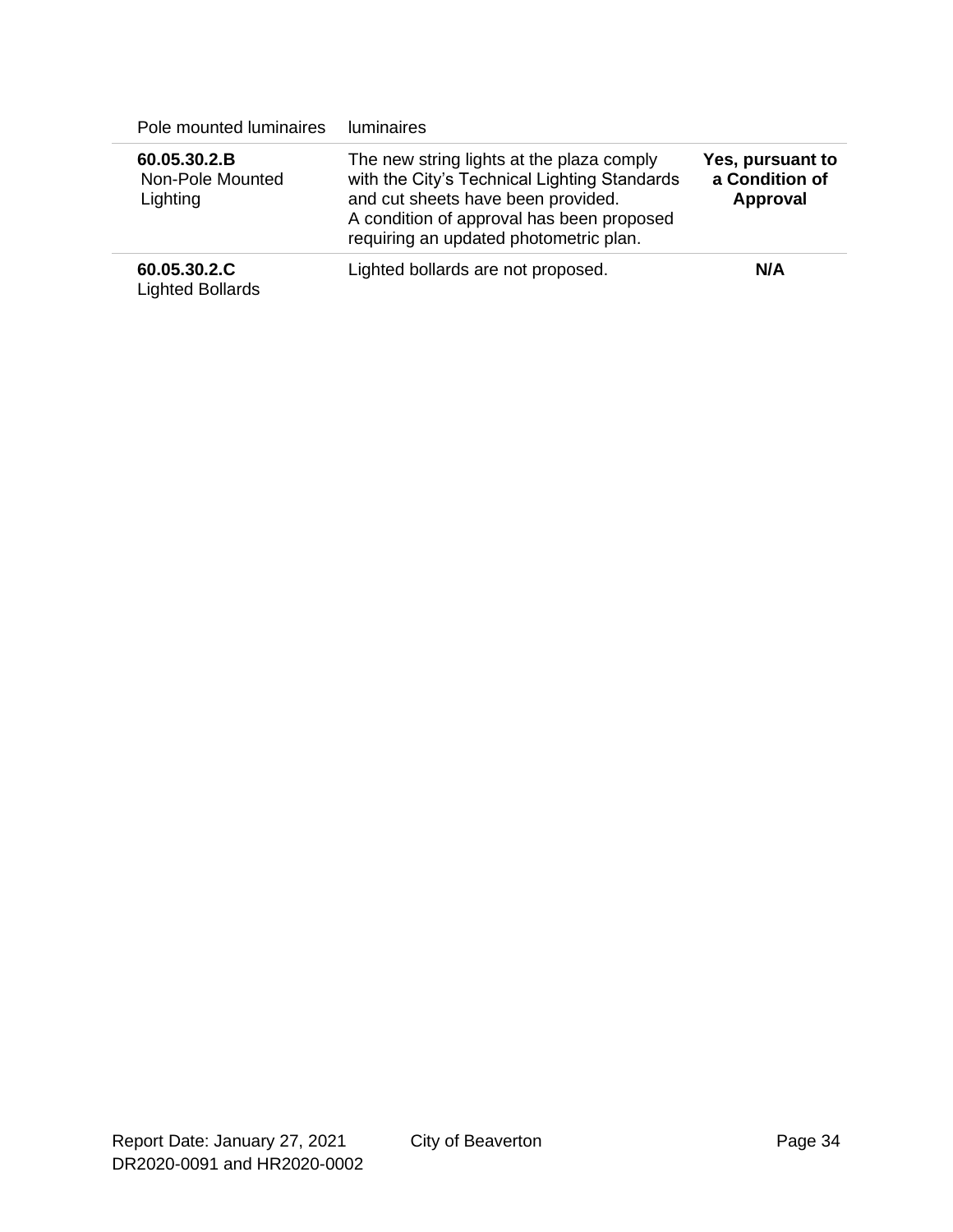# Design Review Guidelines Analysis:

## **Section 60.05.35.6.C**

On Class 1 Major Pedestrian Routes, building entrances should be oriented to streets, or have reasonably direct pedestrian connections to streets and pedestrian and transit facilities. (Standards 60.05.15.6.C and D) [ORD 4365; October 2005]

#### FINDING:

The Design Review Standards in Section 60.05.15.6.C, require that the building be located no more than 20 feet from the front property line and the area should be landscaped. The Design Review Guideline emphasizes Class 1 Major Pedestrian Route; however, the subject site abuts a Class 2 Major Pedestrian Route. The Guideline also emphasizes that building should be oriented to the street and have reasonable direct pedestrian connections. The existing building is oriented toward the street and has direct access to the sidewalk. The former landscaped area will be hardscaped with pavers and adjacent to the sidewalk and street. The applicant is requesting approval to meet the design guideline with the use of hardscape pavers instead of live landscape materials within the area between the sidewalk and building. The proposal does include planting areas for one tree near the courtyard entrance and a linear narrow planting strip along the east side of the courtyard. Additional landscaping will be provided in planter boxes adjacent to the new picket fence at the front property line and pots with shrubs and seasonal annual plants near the building.

**Conclusion:** Therefore, staff finds the proposal meets the criterion for approval.

## **Section 60.05.45.3.A**

Landscaping should soften the edges of buildings and parking areas, add aesthetic interest, and generally increase the attractiveness of a development and its surroundings. (Standards 60.05.25.5.A, B, and D)

#### FINDING:

The Design Review Standards in require a minimum of 10 percent landscaping on multiple use sites and a specific number of trees, plants and shrubs to be planted in the ground. The applicant is requesting review pursuant to the corresponding guideline to provide landscaping to soften the edges of the building. The courtyard will be fully covered with pavers and the applicant is proposing a linear planter along the fence, a landscape strip along the eastern edge of the courtyard, three potted plants and one tree planter. The linear planters along the eastern edge of the courtyard and planters adjacent to the fence will have a combination of hedge and grasses. At the front foundation of the house there will be Euonymus 'Green Spire' and annuals in pots. The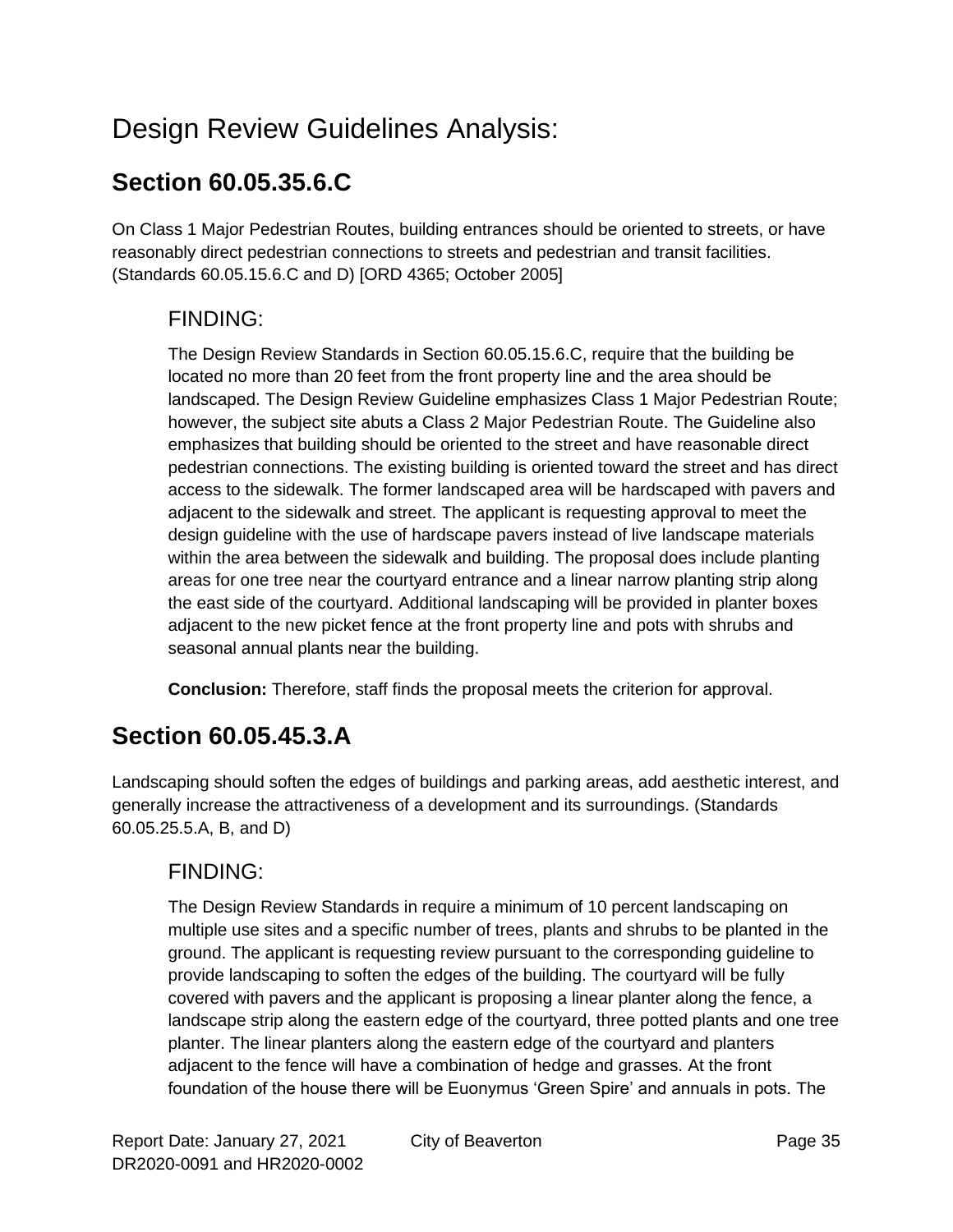larger tree planter will contain a Lagerstroemia 'Purple Tower', two-inch caliper in size. Staff finds that the landscaping the pot along the fence and near the structures will help to soften the edges of the building and courtyard, by adding height and texture through the use the vegetation.

**Conclusion:** Therefore, staff finds the proposal meets the criterion for approval.

## **Section 60.05.45.3.C**

Use of native vegetation should be emphasized for compatibility with local and regional climatic conditions. (Standards 60.05.25.5.A and B)

#### FINDING:

The proposed tree and shrubs are compatible with the USDA Plant Hardiness Zone Map which is the standard by which gardeners and growers can determine which plants are most likely to thrive at a location. The subject site is located in Zone 8 and all plants would be viable in this climate.

**Conclusion:** Therefore, staff finds the proposal meets the criterion for approval.

## **Section 60.05.45.3.D**

Existing mature trees and vegetation should be retained and incorporated, when possible, into the site design of a development. (Standards 60.05.25.5.A and B)

#### FINDING:

The existing site had a grass lawn and a small evergreen hedge in the front yard along the pedestrian walkway, which the applicant replaced with a pavers. The applicant is requesting review under the guidelines for the removal of the existing landscaping. No matures trees were located on the site. All the landscaping on site is proposed consistent with the guidelines.

**Conclusion:** Therefore, staff finds the proposal meets the criterion for approval.

## **Section 60.05.45.3.E**

A diversity of tree and shrub species should be provided in required landscaped areas. (Standard [60.05.25.](http://online.encodeplus.com/regs/beaverton-or/doc-viewer.aspx?ajax=0&tocid=001.007.001.005)5)

#### FINDING:

The applicant has proposed a plant palette that includes one tree species and four shrub species. The proposed pots will also have seasonal annuals planted to further diversify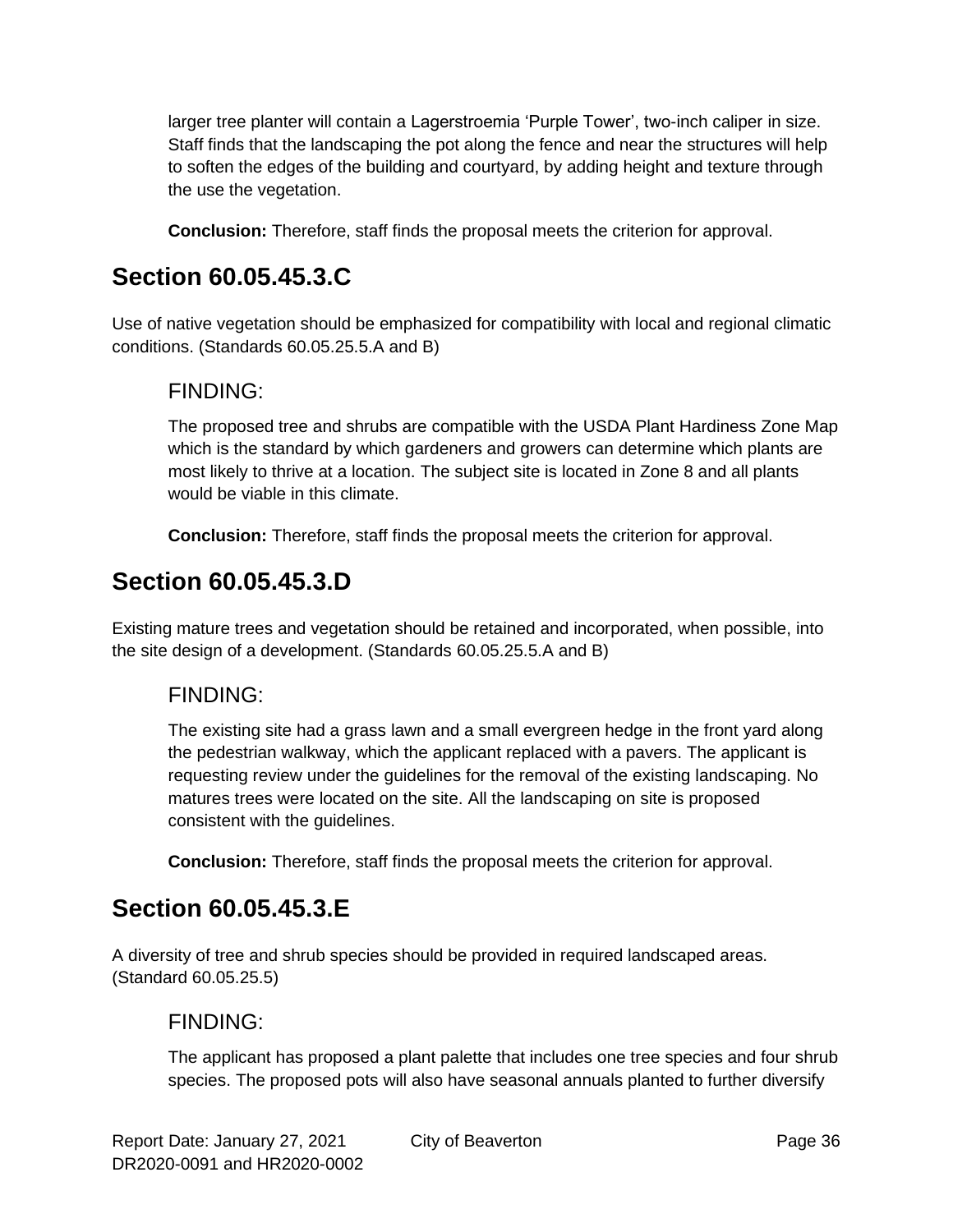the plant palette. Given the small size of the front yard area staff finds the proposal provides sufficient diversity of species.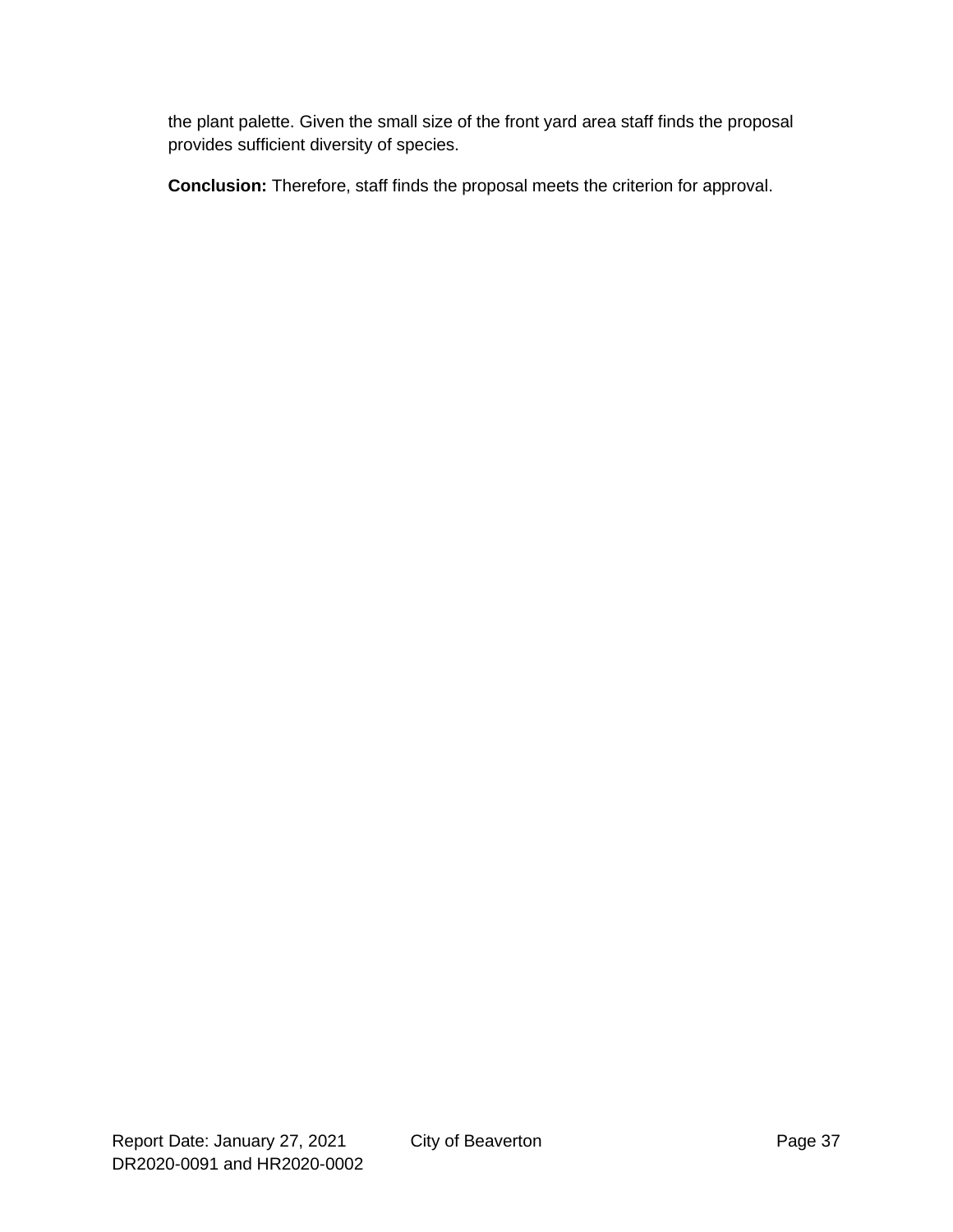# <span id="page-37-0"></span>**Attachment C: HR2020-0002**

#### ANALYSIS AND FINDINGS FOR HISTORIC REVIEW APPROVAL

**Recommendation:** Based on the facts and findings presented below, staff recommends **APPROVAL** of **HR2020-0002**, subject to the applicable conditions identified in Attachment D.

# Section 40.35.05 Purpose:

The purpose of Historic Review is to preserve, enhance, and perpetuate landmarks and districts which represent or reflect elements of the City's cultural, social, economic, and architectural history and to promote the use of historic districts and landmarks for the education, pleasure, housing and public welfare of the City's current and future citizens. This Section is carried out by the approval criteria listed herein.

# Planning Commission Standards for Approval:

Section 40.35.15.1.C of the Development Code provides standards to govern the decisions of the Planning Commission as they evaluate and render decisions on Historic Review Applications. The Planning Commission will determine whether the application as presented, meets the Historic Review approval criteria. In this portion of the report, staff evaluates the application in accordance with the criteria for Type 3 Historic Review.

In order to approve a Historic Review Application, the decision-making authority shall make findings of fact based on evidence provided by the applicant demonstrating that all the following criteria are satisfied:

## **Section 40.35.15.1.C.1**

The proposal satisfies the threshold requirements for an Alteration of a Landmark application.

#### FINDING:

The applicant proposes exterior modifications of an existing historic commercial building, where no additions to the building are proposed. An application for Historic Review Alteration of a Landmark application is required for a project that changes to any aspect of the exterior appearance, including, but not limited to, exterior finish materials, architectural detailing, and changes to window and door locations or dimensions. Therefore, the application meets Threshold 1 of an Alteration of a Landmark.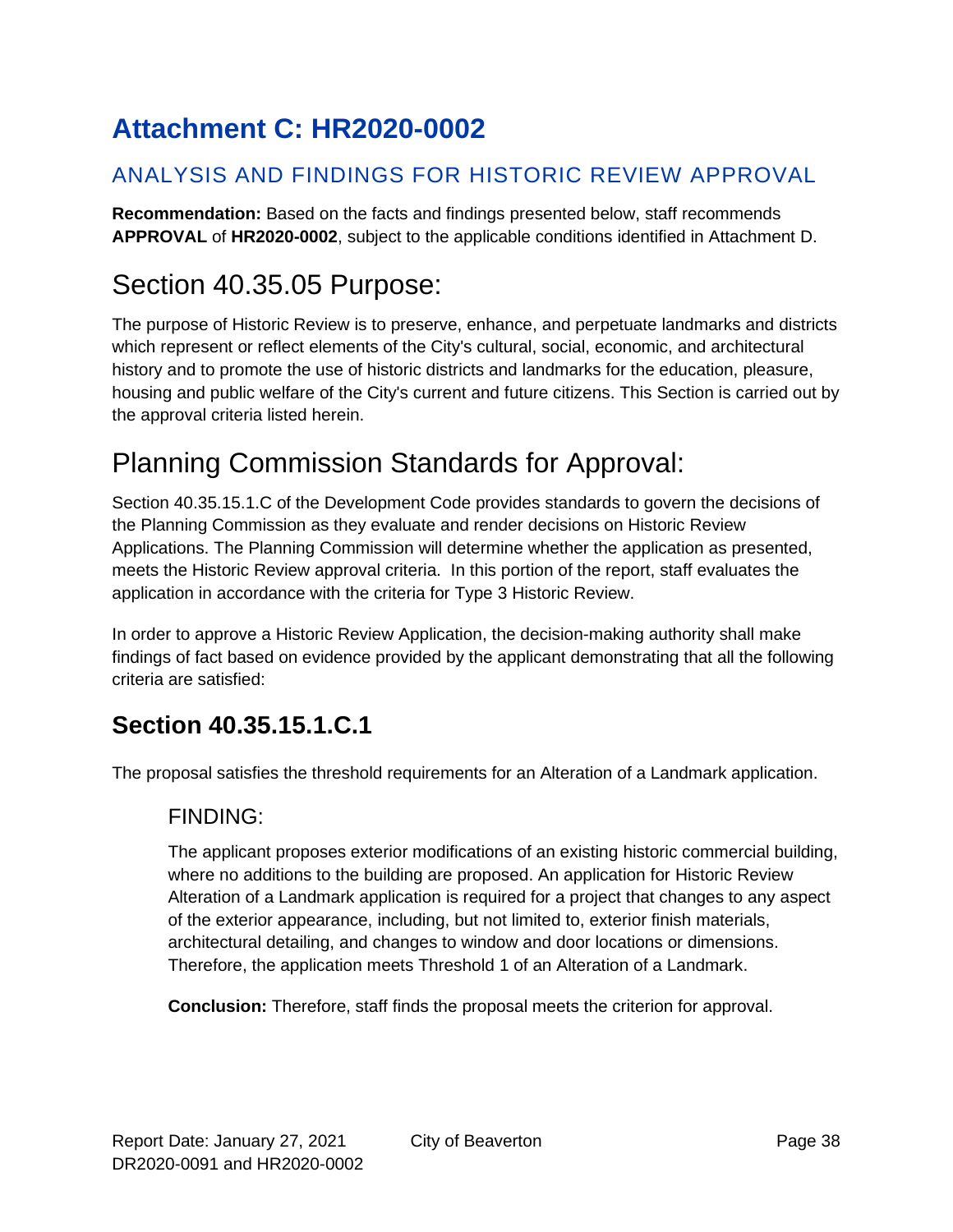All City application fees related to the application under consideration by the decision making authority have been submitted.

#### FINDING:

The City of Beaverton received the appropriate fee for a Historic Review Alteration of a Landmark application.

**Conclusion:** Therefore, staff finds the proposal meets the criterion for approval.

## **Section 40.35.15.1.C.3**

The distinguishing original historic or architectural qualities or character of a building, structure, or site and its environment are being preserved.

#### FINDING:

The historic landmark building is the Robinson Residence and adjacent Pharmacy building. The Beaverton Inventory of Historic Resources sheet is included as Exhibit 1.3. The original historic residence is a Queen Anne style Victorian house and was constructed in 1887. The Queen Anne style is characterized by various architectural details and the following are still intact on the Robinson residence building: an asymmetrical façade; overhanging eaves; polygonal towers; a porch covering part or all of the front façade, including the primary entrance area; spindle work; oriel and bay windows; and horizontal bands of leaded windows.

The buildings will retain the principle facades, massing and architectural details. The structural frame and features on the house will be retained including the shiplap siding with corner boards, full height polygonal bay, spindle work at porch and decorative cornice with carved wooden brackets.

The applicant is proposing to remove the wood paneling enclosing the porch at the front of the original residence. The applicant states that, while there is no photographic evidence, based upon the position, attachment and presence of siding on the interior, that the paneling that encloses the porch was added after the original porch was constructed. The existing chimney is also proposed to be removed with the renovations. The chimney is not longer in use and is not included on the inventory as a defining architectural characteristic of the house.

The pharmacy building located to the left of the original residence was constructed in 1925. The building has a distinctive brick façade on the south side of the building that will be maintained with the proposed renovations.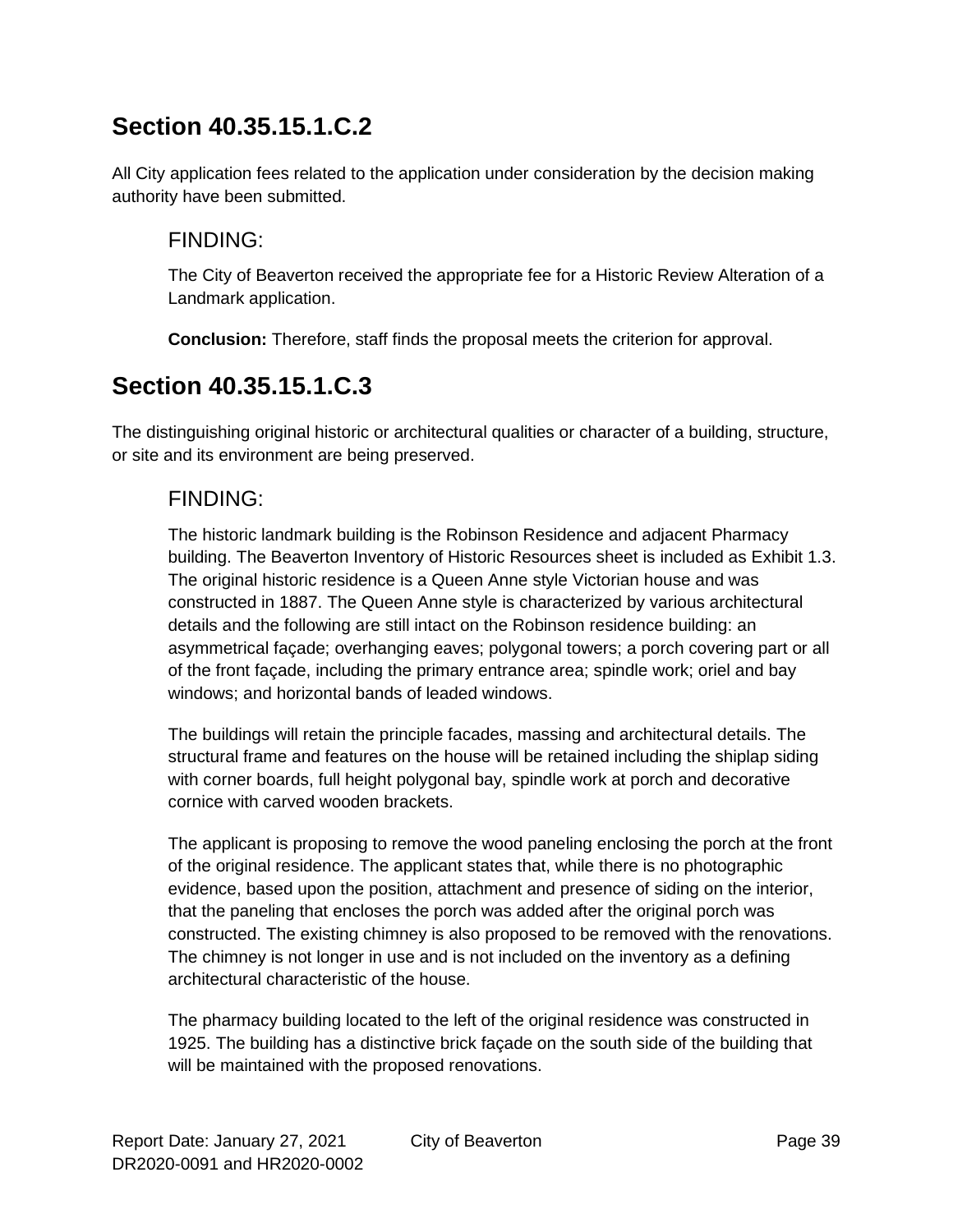There are two new opening proposed on the building which are located on the original pharmacy building east wall into the new courtyard and at the rear of the original residence on a portion of the building that was not original to the historic house. The two openings will not disturb any defining architectural characteristic of the building, as they are both located on concrete walls.

**Conclusion:** Therefore, staff finds the proposal meets the criterion for approval.

## **Section 40.35.15.1.C.4**

Any alteration to buildings, structures, and sites are in keeping with the time period of the original construction.

#### FINDING:

The applicant is proposing to remove the wood paneling enclosing the porch at the front of the original residence. The applicant states that, while there is no photographic evidence, based upon the position, attachment and presence of siding on the interior, that the paneling that encloses the porch was added after the original porch was constructed.

The existing chimney is also proposed to be removed with the renovations. The chimney is no longer in use and is not included on the inventory as a defining architectural characteristic of the house.

The windows are proposed to be replaced with new windows that meet current energy code but will match the proportion and appearance of the windows being replaced in the original house. The original windowsills, blind stops and trim will be retained.

The Historic Inventory sheet briefly describes the pharmacy addition in 1925. The defining characteristic of the addition is a detailed brick façade on the south side of the building adjacent to the sidewalk. The proposed new door opening into the paver courtyard on the east elevation of the original pharmacy building is on a concrete wall that is not defined as architecturally significant to the building. The new door will be similar to the existing storefront system on the front of the building.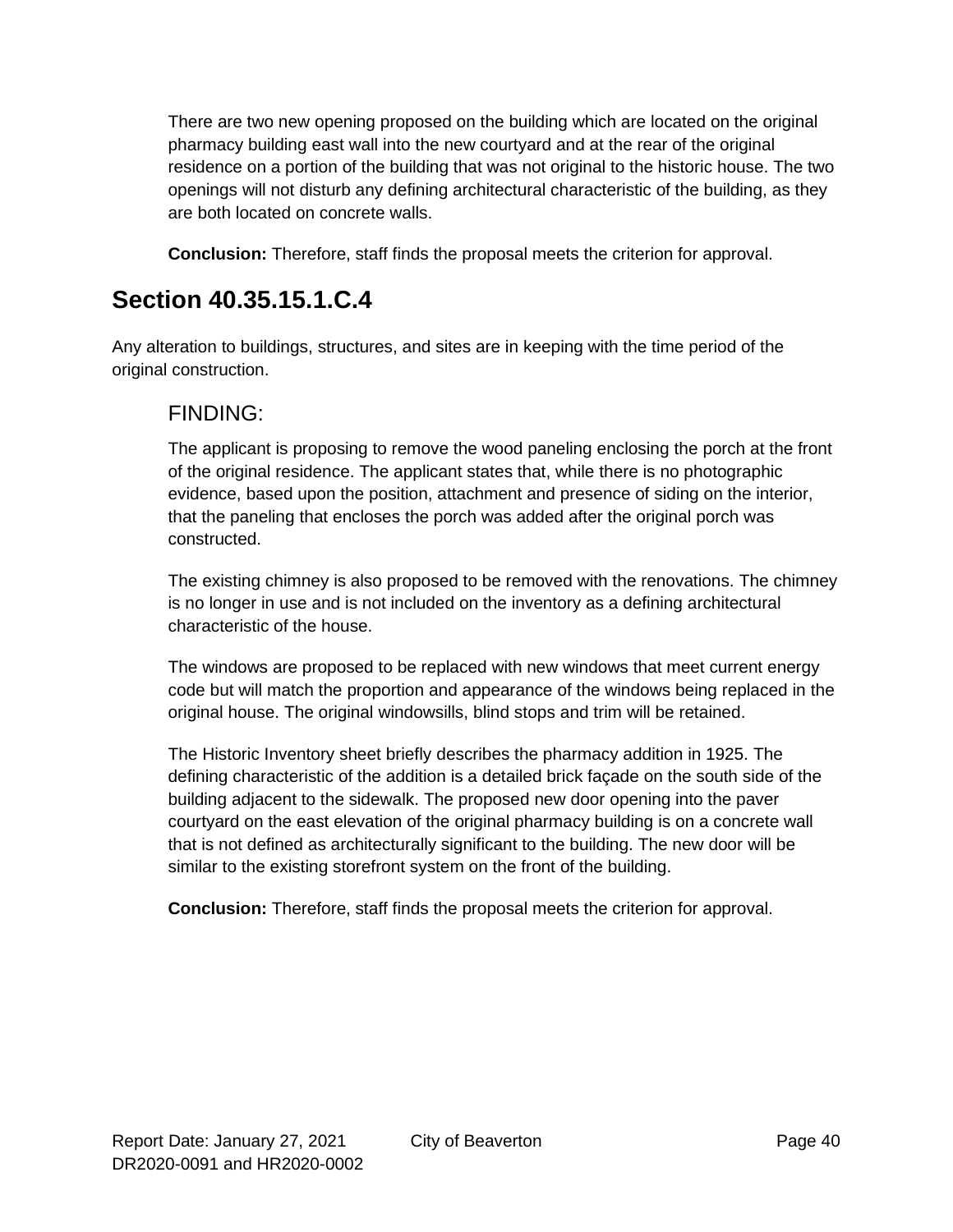Any distinctive stylistic features or examples of skilled craftsmanship which characterize a building, structure, or site have been preserved unless said features are a threat to public health and safety or are in violation of building, fire, or access regulations.

#### FINDING:

In addition to the finding in Section 40.35.15.1.C. the applicant states that buildings will be maintained and repaired as necessary. The distinctive stylistic features including the millwork at the house porch and the brickwork at the pharmacy storefront will be preserved and will not be impacted with the proposed alterations.

**Conclusion:** Therefore, staff finds the proposal meets the criterion for approval.

## **Section 40.35.15.1.C.6**

Deteriorating architectural features will be repaired rather than replaced, wherever possible.

#### FINDING:

The applicant states that repair and maintenance activities will be undertaken as necessary. If replacement is necessary, the materials will be similar in order to maintain the historic character of the building.

**Conclusion:** Therefore, staff finds the proposal meets the criterion for approval.

## **Section 40.35.15.1.C.7**

New material used for replacement will match the material being replaced in terms of composition, design, color, texture, and other visual qualities.

#### FINDING:

The applicant states that all replacement materials will be similar in composition, design, color, texture and other visual qualities. Any additional changes beyond the scope of this review are subject to additional historic review to determine compliance with these criterial. The proposed modifications are in keeping with the historic nature of the buildings.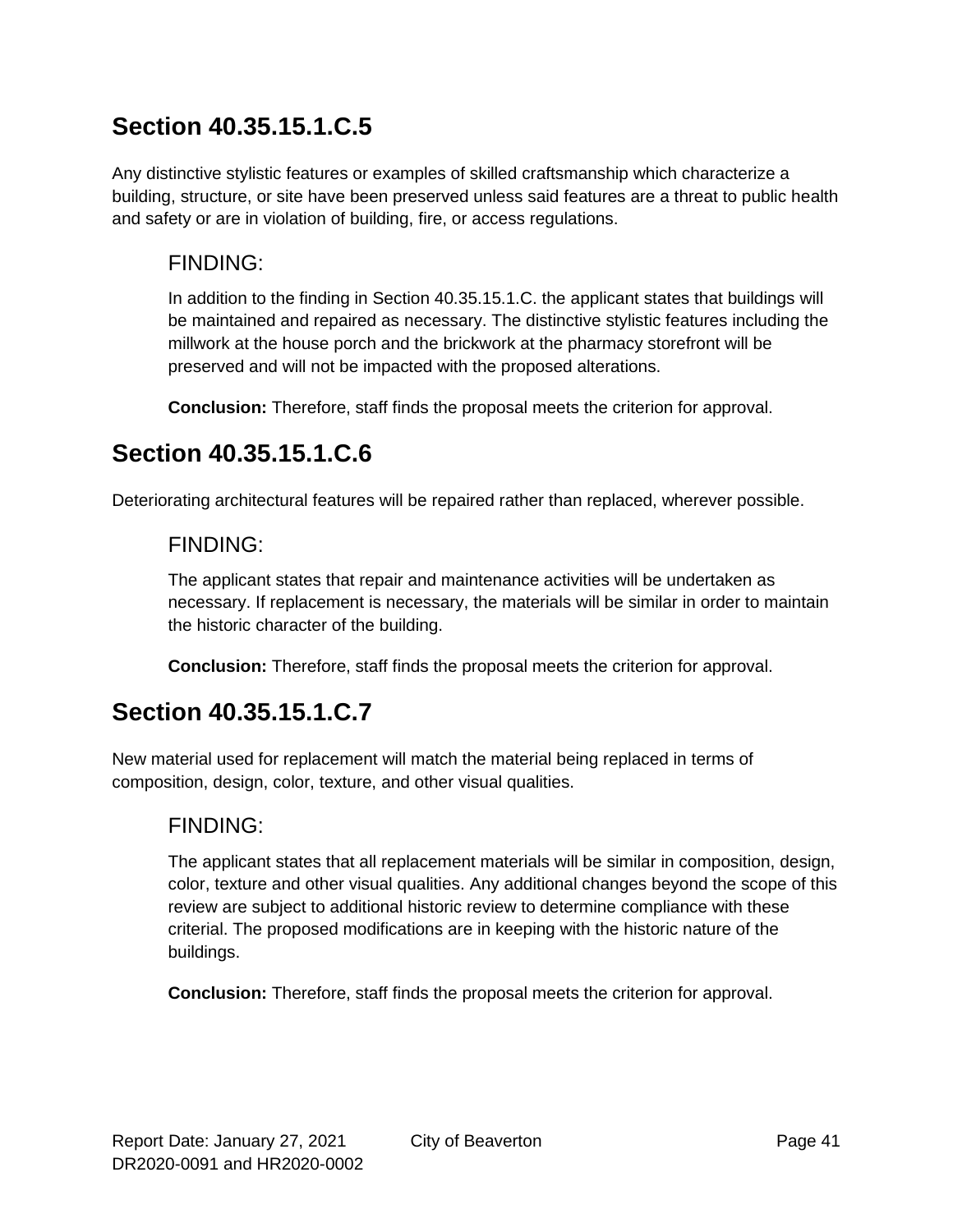The repair or replacement of missing architectural features is based on accurate duplications of features, substantiated by historic, physical, or pictorial evidence.

#### FINDING:

The historic residence and pharmacy building architectural features and materials have been maintained over the years and are substantially the same as shown in historic reference pictures. The only missing architectural feature is the clock at the front of the property that can be seen in historic photographs of the property. The applicant states that the clock mysteriously disappeared one night and the clock will not be replaced because it is it would be cost prohibitive.

**Conclusion:** Therefore, staff finds the proposal meets the criterion for approval.

## **Section 40.35.15.1.C.9**

The design of the proposed addition or alteration does not destroy significant historical, architectural, or cultural material, and such design is compatible with the size, scale, material, and character of the property, neighborhood, or environment.

#### FINDING:

The proposal includes two new entrances; one at the front of the property for a new entrance to the original pharmacy building and one at the rear of the property for a new loading door. The location of the new entrances are on existing concrete walls with no distinctive architectural features; therefore, the new entrances would not destroy significant historical architectural or cultural materials.

**Conclusion:** Therefore, staff finds the proposal meets the criterion for approval.

## **Section 40.35.15.1.C.10**

The proposal is consistent with all applicable provisions of CHAPTER 20 (Land Uses) unless the applicable provisions are subject to an adjustment, planned unit development, or variance which shall be already approved or considered concurrently with the subject proposal.

#### FINDING:

The proposal is consistent with all applicable provisions of Chapter 20 (Land Uses) as shown in Attachment A.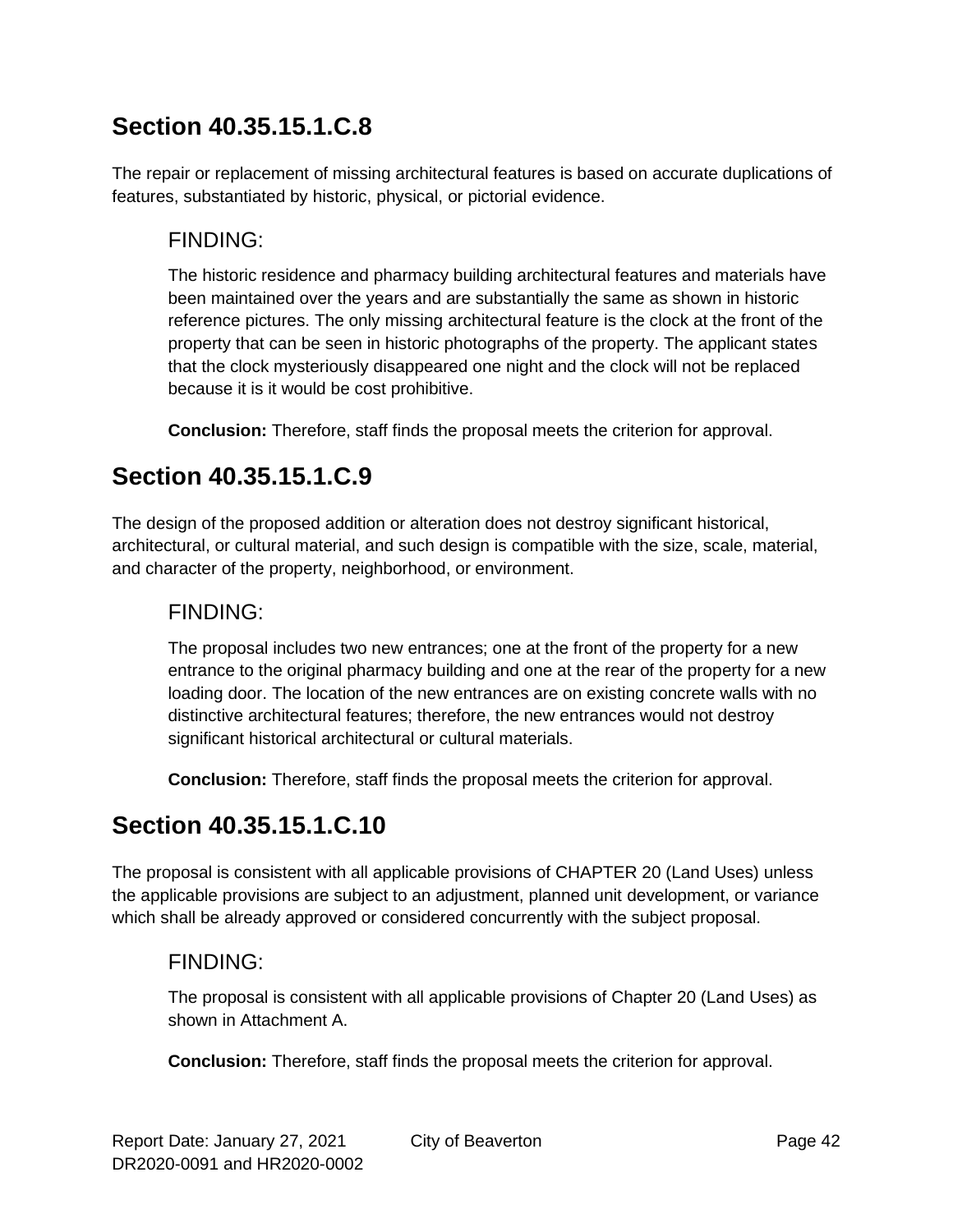The proposal is consistent with all applicable provisions of CHAPTER 60 (Special Requirements) and that all improvements, dedications, or both required by the applicable provisions of CHAPTER 60 (Special Requirements) are provided or can be provided in rough proportion to the identified impact(s) of the proposal.

#### FINDING:

The proposal is consistent with all applicable provisions of Chapter 60 (Special Requirements) as shown in Attachments A and B.

**Conclusion:** Therefore, staff finds the proposal meets the criterion for approval.

## **Section 40.35.15.1.C.12**

The proposal contains all applicable application submittal requirements as specified in Section 50.25.1. of the Development Code.

#### FINDING:

All required application materials and documents related to the Historic Review Alteration of a Landmark have been submitted to the City.

**Conclusion:** Therefore, staff finds the proposal meets the criterion for approval.

## **Section 40.35.15.1.C.13**

Applications and documents related to the request, which will require further City approval, shall be submitted to the City in the proper sequence.

#### FINDING:

All required application materials and documents related to the Historic Review Alteration of Landmark request have been submitted to the City in the property sequence. A condition of approval is included that requires that the associated land use application DR2020-0091 also be approved.

**Conclusion:** Therefore, staff finds the proposal meets the criterion for approval.

## **CONCLUSION & RECOMMENDATION**

Based on the facts and findings presented, staff recommends APPROVAL of HR2020-0002 Bakery Blocks II, subject to the applicable conditions identified in Attachment D.